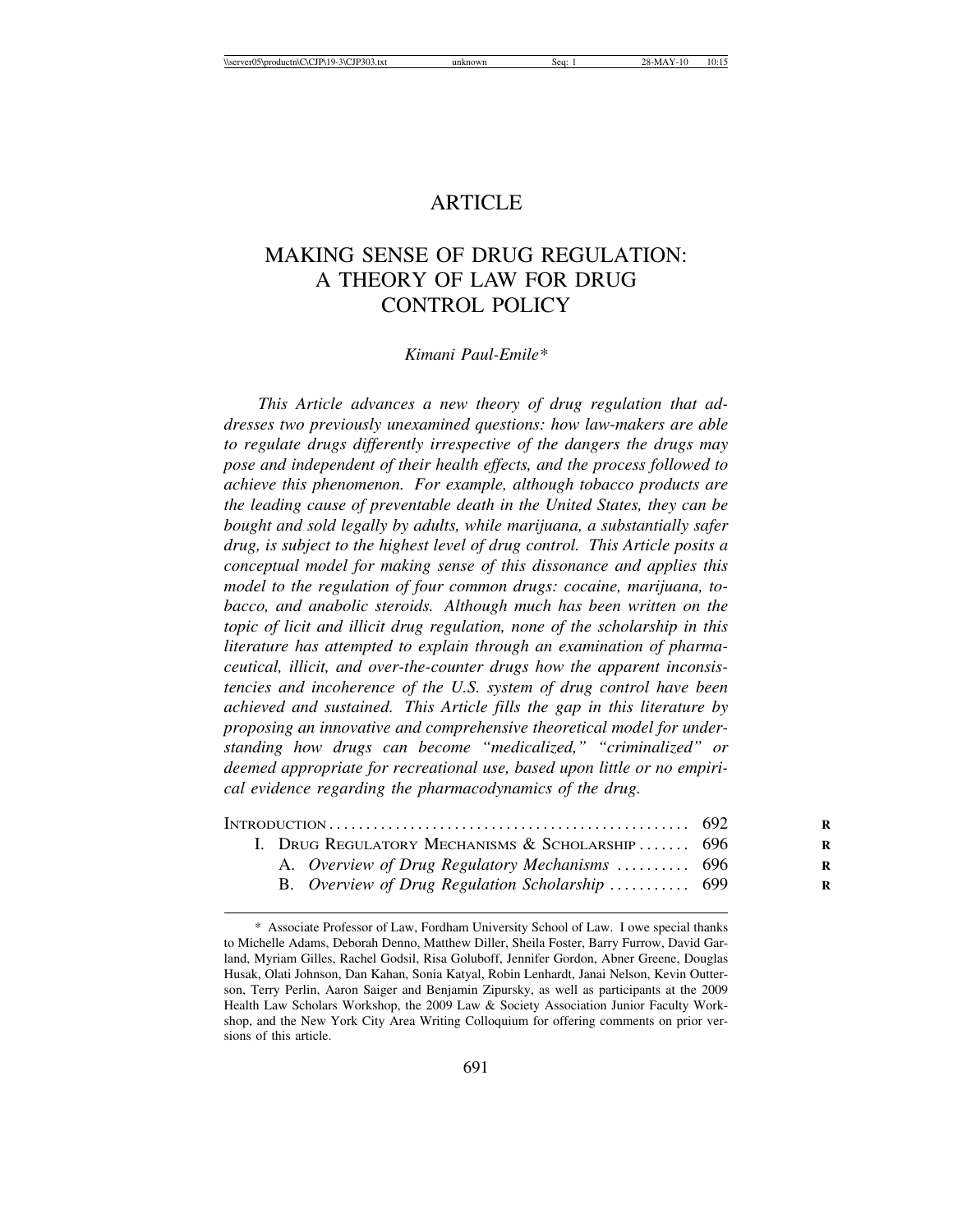| D. Norms and the Regulatory Regime/Norms Model 710    |  |
|-------------------------------------------------------|--|
| III. ANIMATING THE MODEL: A TALE OF FOUR DRUGS  711   |  |
| A. A Contest of Characterizations: Moving a Drug from |  |
|                                                       |  |
|                                                       |  |
| C. Moving a Drug out of the Criminal Regime  729      |  |
|                                                       |  |

#### **INTRODUCTION**

The United States is a nation of drug users. The prevalence of drug use in the United States is astounding: from senior citizens who receive Medicare coverage, the largest group of drug users, to people convicted of drug offenses, who constitute a substantial portion of the state and federal prison populace. Today, drugs are consumed by members of nearly every segment of society and affect every aspect of modern life.<sup>1</sup> Due to the sheer ubiquity of drug use today, many Americans may feel confident that they have a reasonable understanding of how drugs are, or should be, regulated. Readers may imagine that in a liberal democratic society, drugs are regulated according to scientific or medical evidence regarding their dangers and benefits.

In fact, however, drug regulatory decision-making in the United States over the past 150 years has often borne very little relationship to science. Many drugs are regulated in ways that belie scientific or medical evidence regarding their pharmacological characteristics. Tobacco products, for example, are the leading cause of preventable death in the United States,<sup>2</sup> yet they can be bought and sold legally by adults, while marijuana—a significantly safer substance—is a Schedule I controlled drug and its use is therefore strictly prohibited.3 Similarly, although all

<sup>1</sup> *See* SUBSTANCE ABUSE AND MENTAL HEALTH SERVS. ADMIN., DEP'T OF HEALTH & HUMAN SERVS., RESULTS FROM THE NATIONAL SURVEY ON DRUG USE AND HEALTH (2007), *available at* http://www.oas.samhsa.gov/p0000016.htm#Standard [hereinafter, RESULTS FROM THE 2007 NAT'L SURVEY ON DRUG USE AND HEALTH]. *See also* CLAYTON J. MOSHER & SCOTT AKINS, DRUGS AND DRUG POLICY: THE CONTROL OF CONSCIOUSNESS ALTERATION 147–168, 171–201 (Diana Breti ed., Sage Publications 2007). <sup>2</sup> *See* B. Adhikari, Ph.D, et al., *Smoking-Attributable Mortality, Years of Potential Life*

*Lost, and Productivity Losses - United States, 2000-2004*, 57 MORBIDITY & MORTALITY WKLY REP. 45, 1226–1228 (2005), *available at* http://www.cdc.gov/mmwr/preview/mmwrhtml/mm 5745a3.htm; CTRS. FOR DISEASE CONTROL & PREVENTION, TOBACCO USE: TARGETING THE NATION'S LEADING KILLER (2009), http://www.cdc.gov/nccdphp/publications/aag/osh.htm. <sup>3</sup> *See* Comprehensive Drug Abuse Prevention and Control Act of 1970, 21 U.S.C.

<sup>§ 812(</sup>c)(Schedule I)(c)(10) (2002) (classifying marijuana Schedule I).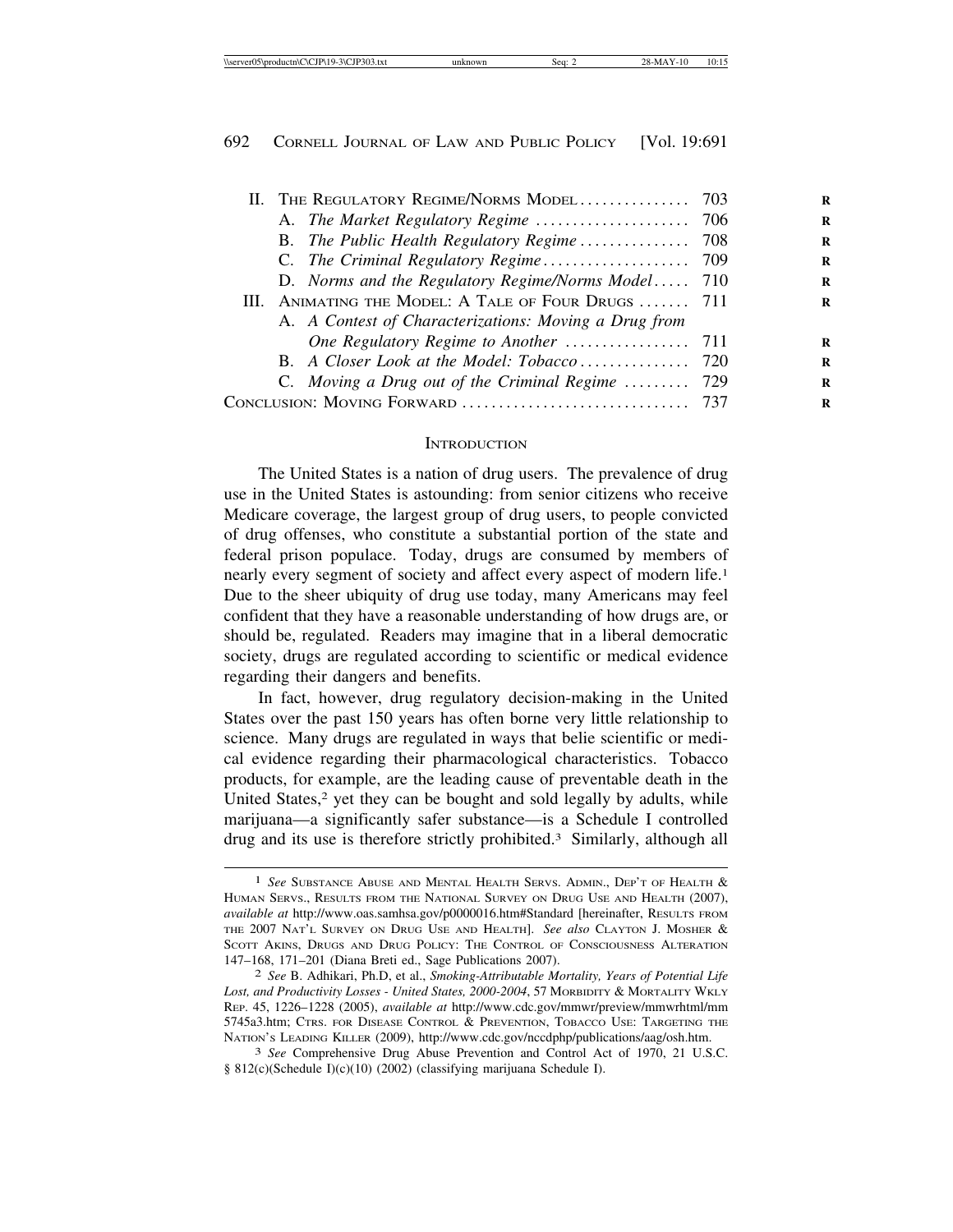forms of cocaine share the same active ingredients and produce the same psychotropic effects, simple possession of one particular form of cocaine—crack—renders one subject to some of the most severe sanctions available for any drug.4 Anabolic steroids are controlled substances; however, their distribution to some people seeking to enhance virility (particularly elderly men) is permissible, while sale to other healthy people seeking the same effects is not.5

The health effects of drug use do not appear to determine how a particular drug will be regulated. And this raises two questions: how are regulators able to treat drugs differently, irrespective of the dangers they may pose, and what processes do they follow to achieve this phenomenon? The state, at all levels of government, has at its disposal many regulatory mechanisms to control drug production, consumption and sale, including: drug scheduling by the U.S. Drug Enforcement Administration (DEA); imposition of state criminal and civil laws and penalties; market-based strategies, such as production subsidies and taxation; and the U.S. Food and Drug Administration (FDA) drug approval process and corresponding intellectual property laws, among others.6 The choice among these various mechanisms, however, has often not been based on empirical evidence grounded in science or medicine. Although some drugs carry substantial health risks and others do not, the amount of risk posed is not accurately reflected in the regulatory processes selected to govern each drug. Equally confounding is the fact that the use of these divergent regulatory mechanisms does not appear to have arisen from

<sup>4</sup> *See* Knoll D. Lowney, *Smoked Not Snorted: Is Racism Inherent in Our Crack Cocaine* Laws?, WASH. U. J. URB. & CONTEMP. L. 121, 142 (1994) (explaining that "[i]n severe contrast to the harsh federal sentences for crack possession, a first-time offender possessing any other illicit drug is not subject to mandatory imprisonment, and faces a maximum sentence of 1 year"); Larry E. Walker, *Law and More Disorder! The Disparate Impact of Federal Mandatory Sentencing for Drug Related Offenses on the Black Community*, 10 J. SUFFOLK ACAD. L. 97, 118 (1995) (explaining that the Omnibus Anti-Drug Abuse Act of 1988 "specifically identifies one and only one controlled substance, i.e., crack, and attaches penalties in excess of those generally applied for simple possession"); Gary Fields, *Shorter Sentences Sought for Crack*, WALL ST. J., Apr. 30, 2009, http://online.wsj.com/article/SB124101257332 168605.html (noting the imbalance between crack and powder cocaine sentences). *See generally* William Spade, Jr., *Beyond the 100:1 Ratio: Towards a Rational Cocaine Sentencing Policy*, 28 ARIZ. L. REV. 1233 (1996).

<sup>5</sup> Although nonmedical AAS distribution is a felony and many high profile professional athletes have, in recent years, been sanctioned for using the drug, AAS are also dispensed with little regulatory oversight at hundreds of "anti-aging clinics" across the country where older men go to enhance their virility through hormone replacement therapy. *See* Bruce Lambert, *Prominent Entertainers Cited in Steroids Inquiry*, N.Y. TIMES, Jan. 14, 2008, http://www.ny times.com/2008/01/14/nyregion/14albany.html. An estimated one million men participate in physician-prescribed testosterone replacement therapy. *See* Leonard S. Marks, et al., *Effect of Testosterone Replacement Therapy on Prostate Tissue in Men with Late-Onset Hypogonadism: A Randomized Controlled Trial*, 296 JAMA 2351 (2006); Brian Vastag, *Many Questions, Few Answers for Testosterone Replacement Therapy*, 289 JAMA 971 (2003).

<sup>6</sup> *See infra* note 74.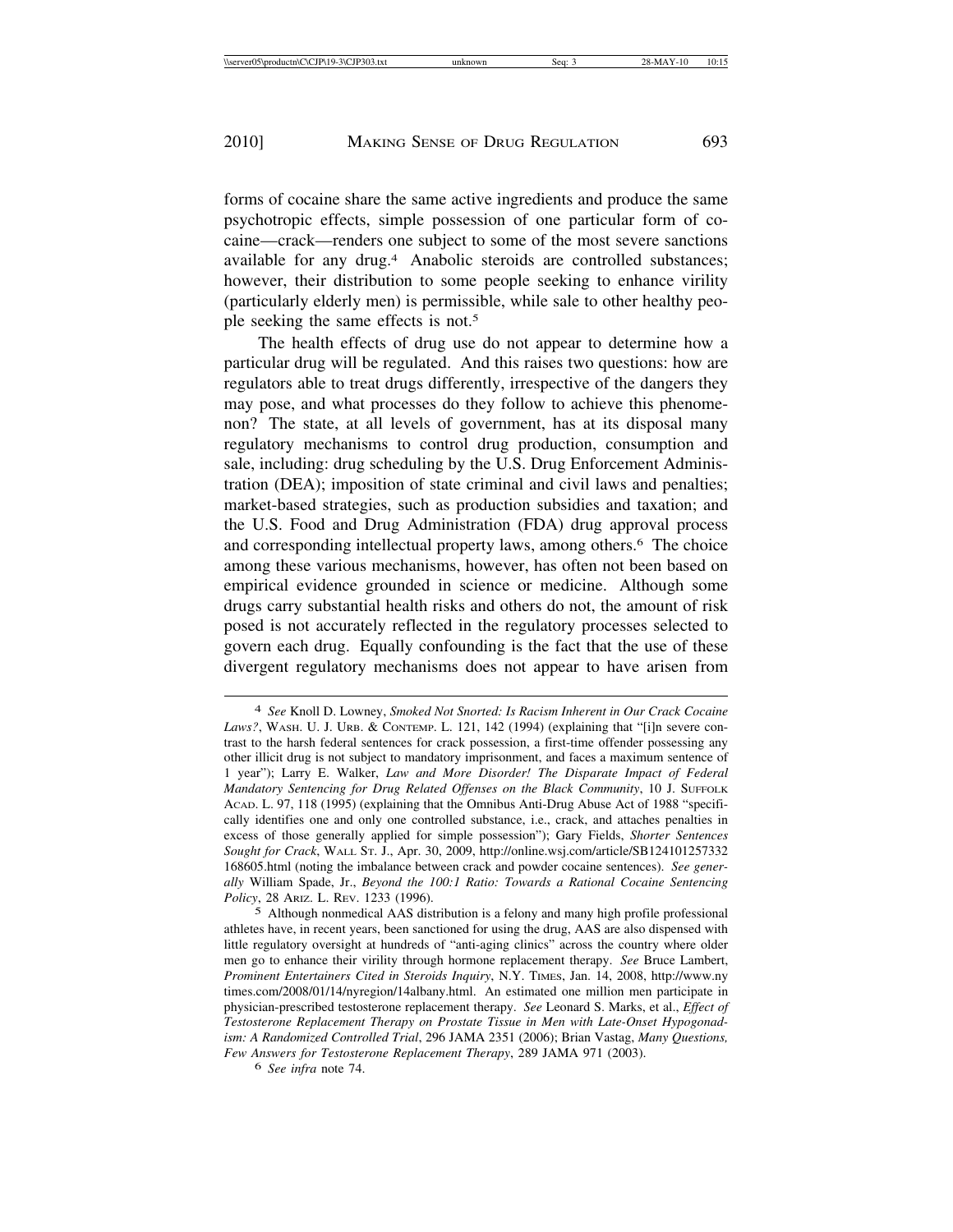one overarching goal; nor is it based upon universal principles of public health or even a unified moral or ethical ideal.

This Article posits a model for making sense of this dissonance. Although much has been written on the topic of licit and illicit drug regulation, none of the scholarship in this vast literature has attempted to explain through an examination of pharmaceutical, illicit, and over-thecounter drugs how the apparent inconsistencies and incoherence of the U.S. system of drug control have been achieved and sustained.7 This Article fills the gap in this literature by proposing an innovative and comprehensive theoretical model for understanding how drugs become "medicalized," "criminalized," or deemed appropriate for recreational use, irrespective of any danger the drugs may pose.

The analytical framework this Article proposes, the "Regulatory Regime/ Norms" model, posits that drugs begin as blank slates onto which meaning is conferred. Prior to regulatory intervention, the way any particular drug is perceived or understood is indeterminate and amorphous. As a result, the project of regulating drugs is about allocating specific meaning and significance to a drug in order to prompt individuals to think about the drug in a way that allows for state intervention.8 This is accomplished by regulatory regimes.

The Regulatory Regime/Norms model identifies three primary regulatory regimes used to control drug consumption and sale: the market regime, public health regime, and criminal regime. Each regime *creates and reinforces* specific norms with respect to the drugs it regulates: *moral* norms in the criminal regime, *disclosure* norms in the public health regime, and *assumption of risk* and *rational choice* norms in the market regime. These norms shape public understanding of drugs and the regulatory enterprise undertaken by the regime.

In order to have a drug placed in one regime over another, the corporate entities, private reformers, and government actors who compete in the drug placement process must successfully characterize the drug in a way that resonates with the norms of the regime that fits their goals.<sup>9</sup>

<sup>7</sup> *See infra* Part I.B. <sup>8</sup> *See generally* Lawrence Lessig, *The Regulation of Social Meaning*, 62 U. CHI. L. REV. 943 (1995) (arguing that in some instances, government regulation constructs social meanings of the regulated entities).

<sup>9</sup> For examples of other scholarship employing frame analysis, see generally ERVING GOFFMAN, FRAME ANALYSIS: AN ESSAY ON THE ORGANIZATION OF EXPERIENCE (1974) (introducing frame analysis and describing its impact on societal understanding); JOSEPH R. GUS-FIELD, SYMBOLIC CRUSADE: STATUS POLITICS AND THE AMERICAN TEMPERANCE MOVEMENT (1963) (invoking frame analysis in an examination of the American Temperance movement); JOSEPH R. GUSFIELD, THE CULTURE OF PUBLIC PROBLEMS: DRINKING-DRIVING AND THE SYM-BOLIC ORDER (1981) (using perceptions of drinking-driving to address attitudes towards public problems); Michele A. Adams, *Framing Contests in Child Custody Disputes: Parental Alienation Syndrome, Child Abuse, Gender and Fathers' Rights*, 40 FAM. L. Q. 315 (2006) (using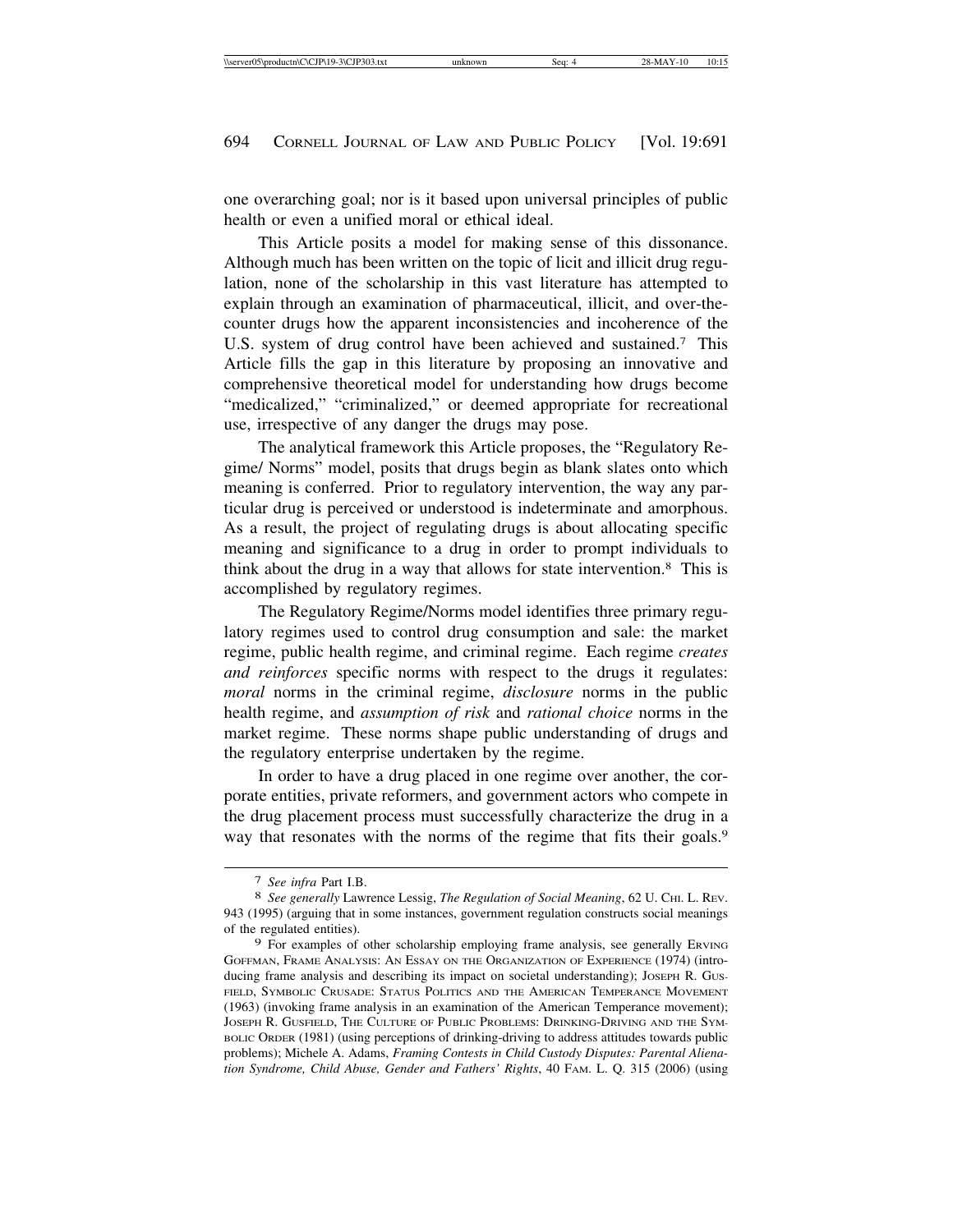The victor in this framing battle will see the drug regulated in its regime of choice, regardless of whether the drug poses a threat to health or safety and even if the regime placement decision flouts empirical evidence grounded in medicine or science. Once the drug has been placed, the regime will legitimate the regulators' characterization of the drug.

Regime placement, however, is not static. A drug will stay in a regime only so long as the characterization of the drug resonates with the norms of the regime. Therefore, if popular perception of the drug is no longer consonant with the norms of its regime, the drug can be moved out of that regime and into another. If, however, a drug in the criminal regime is persuasively characterized as being closely associated with socially maligned groups or racial minorities, it is significantly less likely that the drug will ever migrate out of the criminal regime.

As the Regulatory Regime/Norms model suggests, decisions that determine which regime a drug will be placed—that is to say, how it will be regulated—are only occasionally based on the pharmacological properties of each drug. Drug regulatory decision-making is much more accurately described as a high-stakes battle over how to persuasively frame a drug in a way that matches the norms of the regime that satisfies a particular group's preferences. This framing is the allocation of meaning that precedes the legal or legislative work of drafting laws and regulations. Thus, the act of framing certain drugs to fit in particular regimes is an inherently political endeavor with material consequences for those who are regulated and the corporate entities, private reformers and government actors who engage in the designation battles. Regime placement is determined by the winner in these struggles. Once these drug framing battles have ended and the victorious group has placed the drug in the regime of its choice, the norms that structure the regime work to mold popular understandings of the drug and legitimize the drug's placement in the regime.

In order to illustrate my Regulatory Regime/Norms model, this Article examines the regulation of four common drugs: tobacco, anabolic steroids, cocaine, and marijuana. These drugs span the spectrum of the U.S. system of drug control, both in terms of their pharmacological ef-

frame analysis to look at child custody disputes); Howard S. Becker, *Becoming A Marihuana* Smoker, 25 Am. J. Soc. 235 (1953) (looking at the reasons behind recreational marijuana use); Amy Kapczynski, *The Access to Knowledge Mobilization and the New Politics of Intellectual Property*, 117 YALE L.J. 804 (2008) (examining the effect of frame analysis on intellectual property law); Edward J. McCaffery et al., *Framing the Jury: Cognitive Perspectives on Pain and Suffering Awards*, 81 VA. L. REV. 1341 (1995) (discussing the impact of frames on compensation awards); Charlotte Ryan & Samuel Alexander, *"Reframing" the Presentation of Environmental Law and Policy*, 33 B.C. ENVTL. AFF. L. REV. 563 (2006) (invoking framing as a means to analyze and enhance environmental policy); Kathryn L. Tucker & Fred B. Steele, *Patient Choice at the End of Life: Getting the Language Right*, 28 J. LEGAL MED. 305 (2007) (arguing that negative framing used to describe end of life choices undercuts the issue).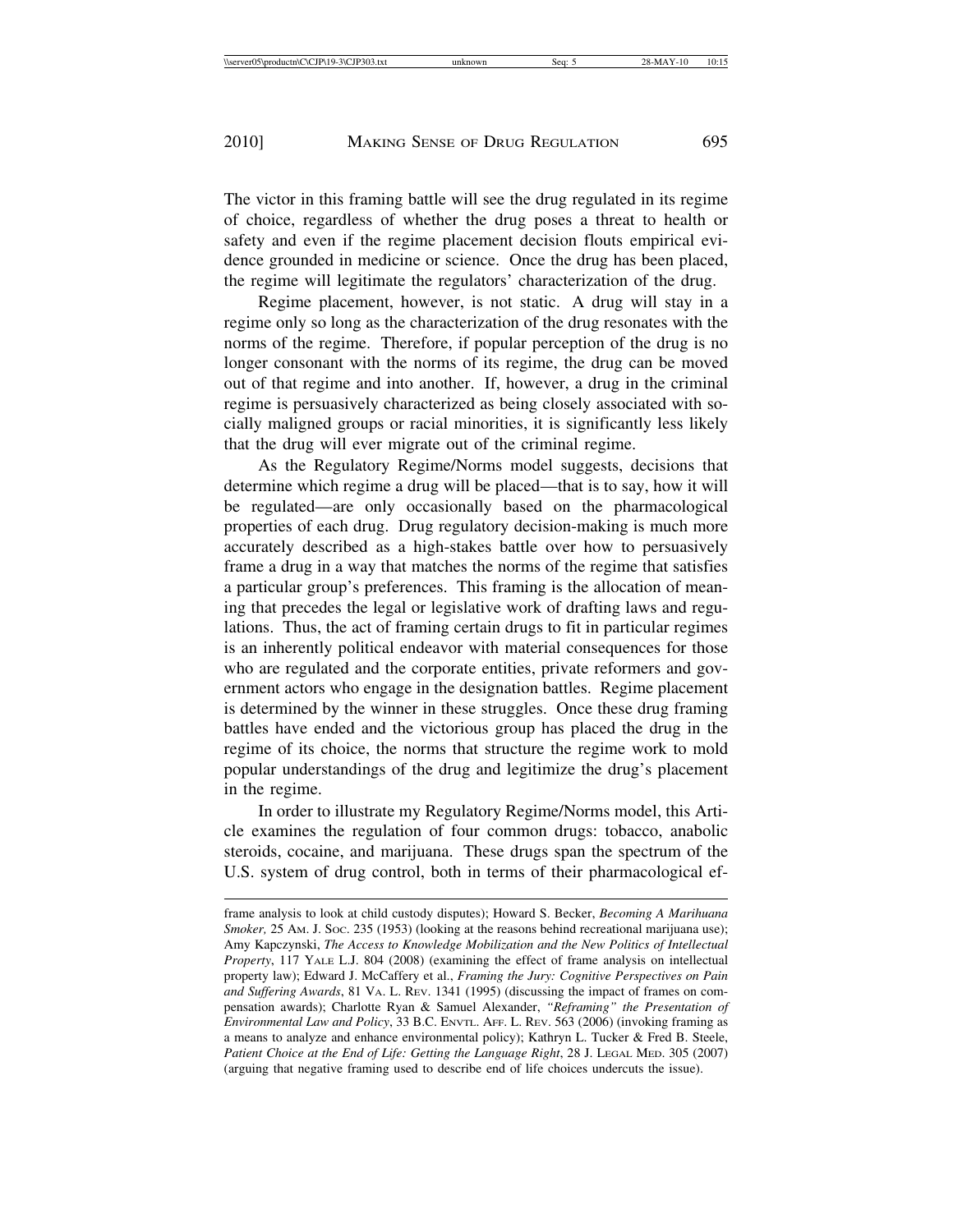fects and the regulatory mechanisms used to control their production, consumption and sale. Thus, they demonstrate the complex discontinuity of U.S. drug regulatory policy. Application of the Regulatory Regime/ Norms model to the regulation of these illicit, over-the-counter and pharmaceutical drugs provides valuable insight into the long and tortured history of U.S. drug regulation in a way that previous scholarship has not.

The remainder of this Article proceeds as follows. Part I provides a brief summary of the regulatory mechanisms used to control drugs in the United States and situates this Article within the academic literature on drug regulation. Part II presents my Regulatory Regime/Norms model, thus laying the foundation for subsequent analysis. This Part introduces the three primary regulatory regimes employed to control drug manufacture, distribution, and consumption: the criminal, public health, and market regimes. Part II also examines the specific norms and ideologies that are produced and reinforced within each regime (rational choice and assumption of risk, disclosure, and moral norms) and explains the way they enable regulators to structure particular drugs and drug users as governable, irrespective of whether the regulatory decision-making is based on scientific or medical evidence regarding the pharmacological effects of the drug.

Part III moves this model from the conceptual and theoretical to the concrete and verifiable by applying the model to the four drugs under consideration. This Part maps the regulatory battles that are waged over the regime into which a drug will be placed and explain how drugs are able to move from one regime to another. In so doing, this Part chronicles how marijuana became "dangerous" and tobacco the socially approved drug of choice; how one form of cocaine was distinguished from all others notwithstanding their similar pharmacodynamics; and how anabolic steroids were added to the list of scheduled drugs over the objections of the American Medical Association, FDA and the DEA. Thus, Part III identifies how each drug was initially understood as being in need of regulation and addresses the role of race and social class in the movement of drugs into and out of the criminal regulatory regime. Part IV, the final section of this Article, outlines the broader implications of my theory and suggests areas for future inquiry.

## I. DRUG REGULATORY MECHANISMS & SCHOLARSHIP

## A. *Overview of Drug Regulatory Mechanisms*

Broadly defined, a drug is a substance other than food that, when absorbed into the body of a living organism, affects the structure or func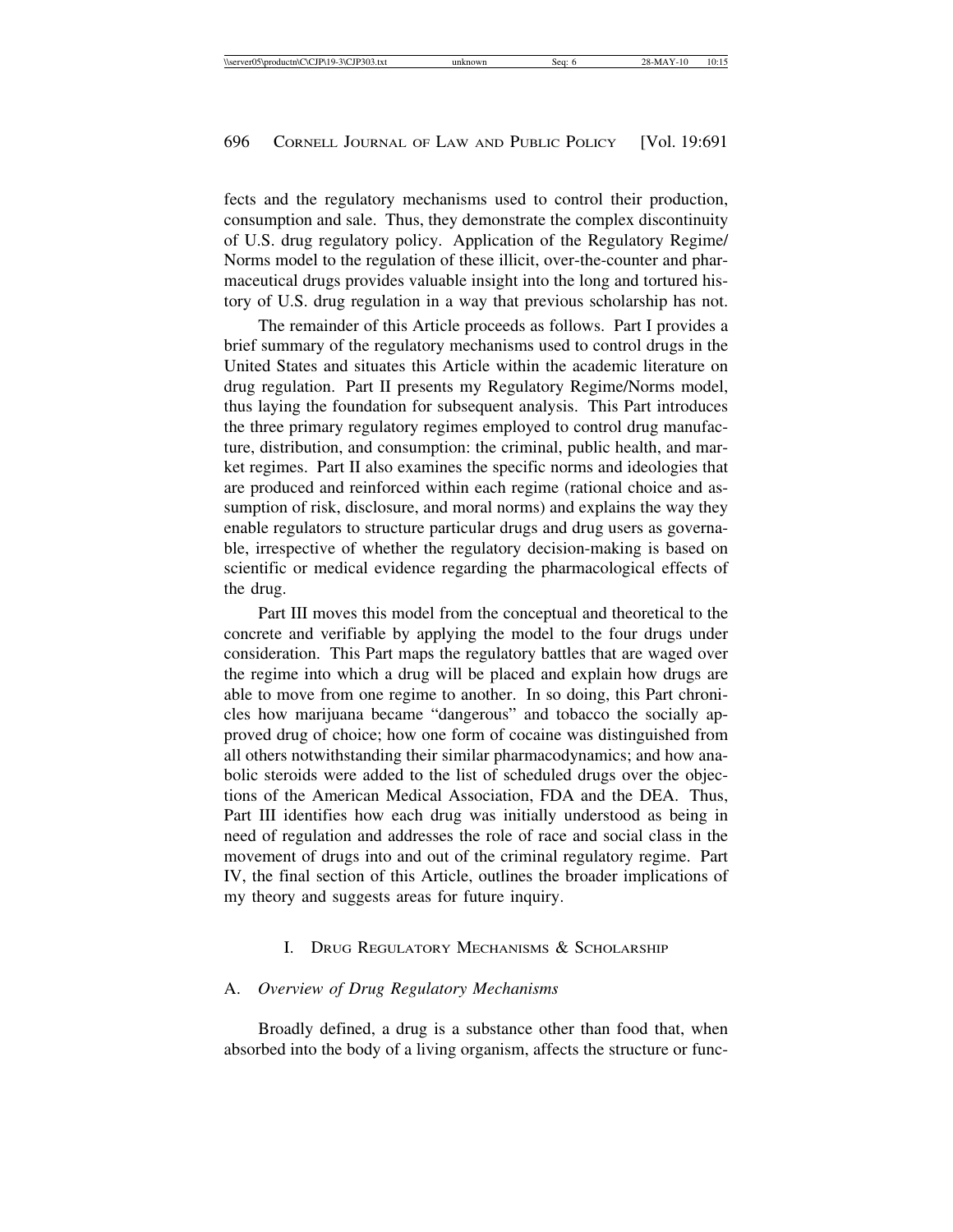tion of the body.10 Virtually every society and culture in human history has embraced the use of some sort of drug and developed norms governing its consumption.<sup>11</sup> Only the early inhabitants of arctic climates lacked indigenous drugs due to the inhospitable nature of their environment, which did not allow for the cultivation of such substances.<sup>12</sup> Once introduced by outside groups, however, drugs were readily adopted into these cultures.13 The types of substances consumed and their effects are as varied as the cultures that use them.14 Some drugs are taken to cure or ameliorate the symptoms of a disease or illness, while others, such as opiates and cannabis, are taken to relieve pain.15 There are drugs like coffee, tobacco, coca, tea, and khat that are taken for their stimulant effects.16 Still other drugs induce relaxation, provoke aggression, remove inhibitions, relieve tension, arouse or suppress the libido, or alter one's temporal experience.17 While some drugs are taken to help people cope with depression, hardship or tragedy, others are consumed simply as recreational activity to ameliorate the monotony of daily life.18 Psychotropic plants—organic substances that have the capacity to change the way one experiences time and space—are almost universally the most heavily regulated.19

In order to address the prevalence of drug use, government—at the federal, state and local levels—promulgates and enforces laws to control production, consumption, and sale. Thus, today, individuals of all income levels, from rural, suburban, and urban areas, and from virtually every age, racial, and ethnic group are subject to a dizzying array of drug

(2001). <sup>12</sup> *See id.* <sup>13</sup> *See id.* <sup>14</sup> *See id*. at 140.

<sup>10</sup> *See* Merriam Webster OnLine, http://www.merriam-webster.com/dictionary/drug (last visited Mar. 24, 2010) (defining "drug" as "a substance other than food intended to affect the structure or function of the body"). Most definitions of the term "drug" are imperfect. The Webster's dictionary, for example, also defines a drug as "a substance used for the diagnosis, cure, mitigation, treatment or prevention of disease" and as "an illegal substance that causes addiction, habituation or a marked change in consciousness." *Id*. The Food, Drug, and Cosmetic Act defines drugs as "articles (other than food) intended to affect the structure or any function of the body of man  $\dots$ ." 21 U.S.C. § 321(g)(1) (1994). Some drugs, however, could be considered food, such as mushrooms, and recently Cheerios cereal was threatened with classification as a drug by the FDA because the box label claimed that it helps to reduce cholesterol levels and the risk of coronary disease. *See* William La Jeunesse, *FDA Takes Cheerios to Task for Boastful Labels*, FOXNEWS.COM, June 19, 2009, http://www.foxnews. com/politics/2009/06/19/fda-takes-cheerios-task-boastful-labels/. <sup>11</sup> *See* MICHAEL POLLAN, BOTANY OF DESIRE: A PLANT'S EYE VIEW OF THE WORLD 139

<sup>15</sup> *See id.* at 142.

<sup>16</sup> *See id*. <sup>17</sup> *See id.* <sup>18</sup> *See id.*

<sup>19</sup> *See* RESULTS FROM THE 2007 NAT'L SURVEY ON DRUG USE AND HEALTH, *supra* note 1; see generally Mosher & Akins, supra note 1;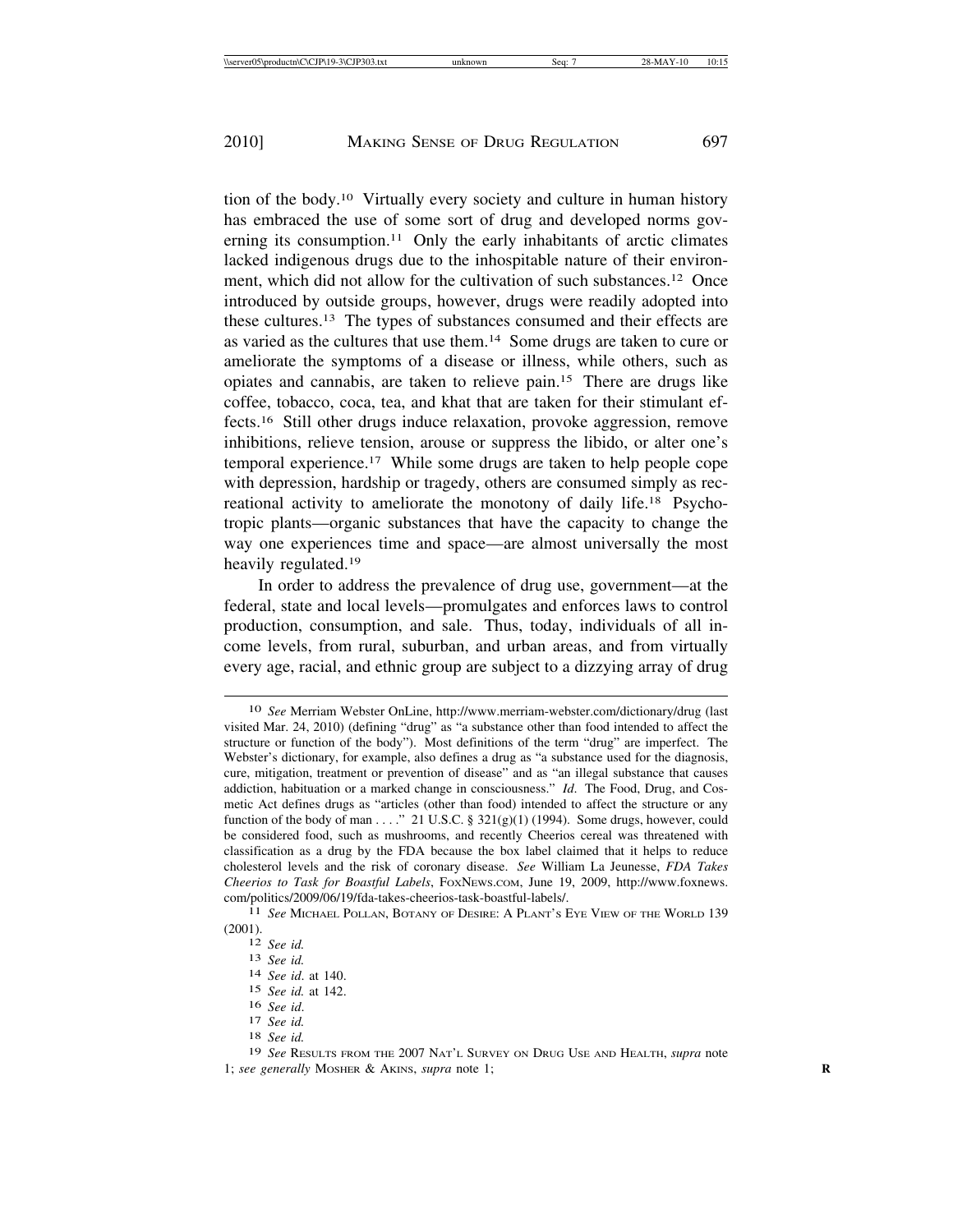laws and regulations.20 These drug control measures differ in many critical respects, as do their social and demographic effects; from the highly touted "war on drugs" and the increased policing of tobacco use in public spaces, to regulations that have allowed for the unprecedented proliferation of prescription drugs.<sup>21</sup>

The state justifies these laws as efforts to protect personal and public health, and to curb the social disorganization that may result from unregulated drug use.22 The specific aims and regulatory mechanisms used by the policy-making bodies that are granted jurisdiction over drug use differ sharply; from the lofty stated goals of the FDA to the punitive powers of the DEA.23 For example, one regulatory mechanism is drug scheduling.<sup>24</sup> Pursuant to the Controlled Substances Act, the DEA and FDA administer five categories or "schedules" established to classify controlled substances according to their potential for abuse, therapeutic value, and possible addictiveness.25 Schedule I is the most restrictive classification and includes drugs such as heroin, LSD, and marijuana; while Schedule V is the least restrictive and includes codeine, a commonly prescribed painkiller.26 The drug regulations enacted according to these schedules are enforced by the DEA.27

Another mechanism for drug control is the FDA drug approval process, which involves drug research, testing, and clinical trials undertaken by scientists,28 including academic researchers who often work in concert with the pharmaceutical companies that will ultimately manufacture

25 *See id*. at §§ 801–971. Enforcement of the CSA is the responsibility of the Drug Enforcement Administration. *Id.* The FDA is charged with determining safe and effective medical use of drugs, and the National Institute of Drug Abuse has the authority to conduct scientific research. *Id.*

26 *See id.* § 812. Schedule I drugs are those that: (1) have a high potential for abuse, (2) have no therapeutic value, and (3) are not safe for medical use. Schedule II drugs are those that have a high potential for abuse, which may lead to severe psychological or physical dependence, but that have a currently accepted medical use with severe restrictions. Schedule II includes drugs such as cocaine, morphine and amphetamines. Schedule III drugs include anabolic steroids and marinol, while Schedule IV drugs include long-acting barbiturates, such as Phenobarbital and certain antidiarrheal drugs, including difenoxin. Finally, Schedule V drugs have a currently accepted medical use and the lowest potential for abuse relative to drugs in the other schedules. These drugs are typically available only for medicinal purposes, such as cough suppressants containing small amounts of codeine. *See id.*

27 *See id*. § 878. *See also* DEA Mission Statement, U.S. Drug Enforcement Agency, http://www.justice.gov/dea/agency/mission.htm (stating that "the DEA's primary responsibilities include . . . [e]nforcement of the provisions of the Controlled Substances Act").

28 The FDA has been charged with regulating pharmaceuticals since 1938. *See* Food, Drug, and Cosmetic Act of 1938, 21 U.S.C. §§ 301–95 (1994 & Supp. III 1998).

<sup>20</sup> *See id*.

<sup>21</sup> *See id.*

<sup>22</sup> *See* MOSHER & AKINS, *supra* note 1, at 203–37. **R**

<sup>23</sup> *See id.*

<sup>24</sup> Comprehensive Drug Abuse Prevention and Control Act, 21 U.S.C. § 812 (2000).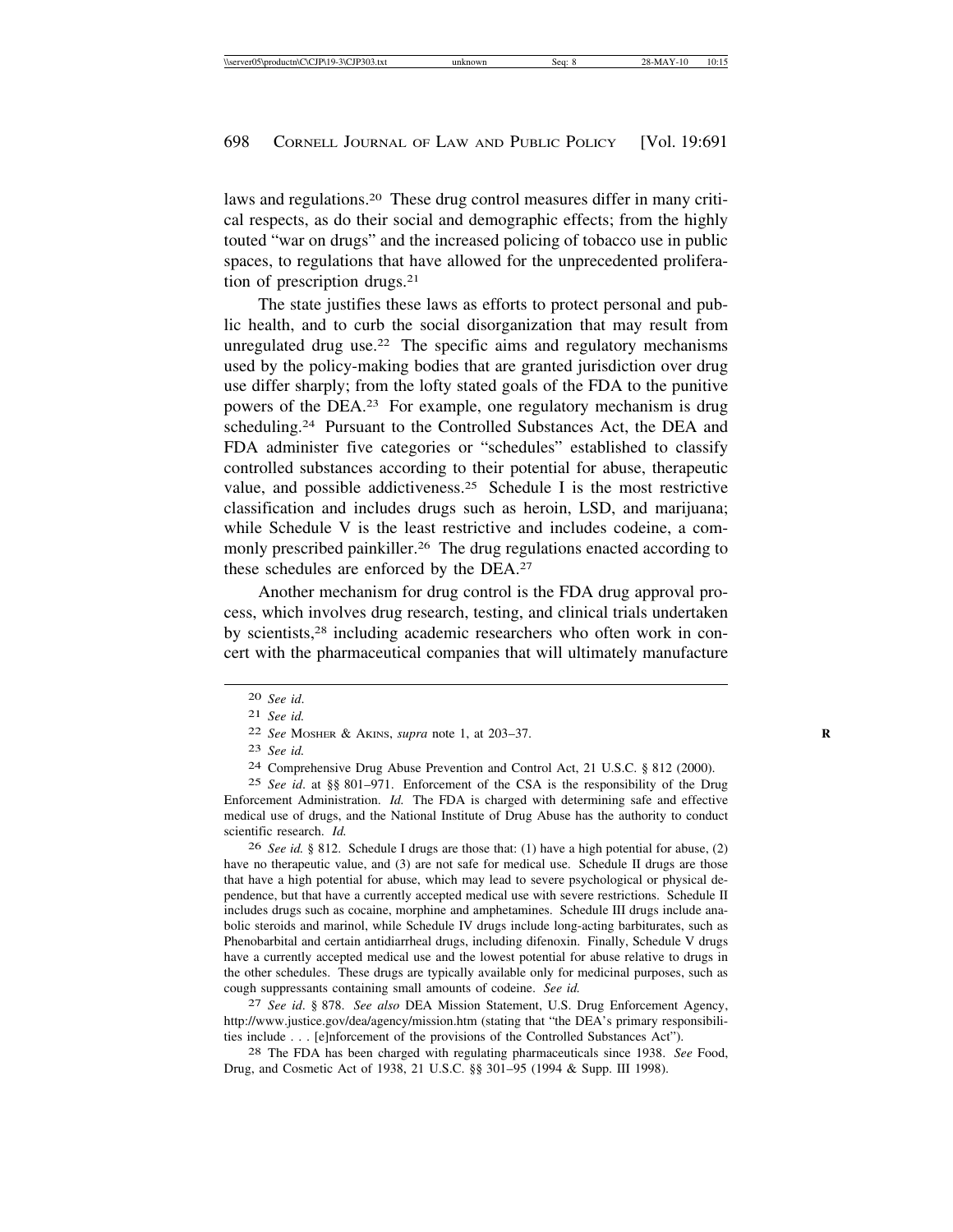Other regulatory mechanisms are: state criminal laws and penalties; production subsidies that allow government to encourage the cultivation of certain drugs; regulation that occurs at the point of sale, such as age restrictions on the sale of alcohol and nicotine; taxation that allows the government to discourage, or levy a cost on, certain types of drug use; and the dictates of private associations as with anabolic steroids.<sup>31</sup> An additional regulatory mechanism is litigation, which has increasingly become a dominant means by which drug use, production, and distribution are regulated, particularly when policy-makers are unwilling or unable to act legislatively.32 Finally, there is the option to not regulate, thereby leaving the issue to be resolved by market forces.

## B. *Overview of Drug Regulation Scholarship*

In the United States, drug regulation scholars have divided drugs roughly into three categories: illegal, over-the-counter, and prescription drugs.33 This categorization is ostensibly based on the pharmacological effects of the drug. The rationale behind labeling one drug "medicine" and another "recreational," however, is not always so clear. This is because the inherent qualities of a particular drug or the effects it produces do not appear to determine whether the drug will be legalized or criminalized, or whether the user will be stigmatized, rehabilitated, marginalized, or left alone.<sup>34</sup>

As puzzling as this phenomenon is, perhaps equally puzzling from an academic perspective, is that very few scholars have, in fact, tried to figure out this conundrum. Although much has been written on the topic of drug regulation, the overwhelming majority of this work focuses on either illicit or licit drugs. Many scholars have produced work examin-

<sup>29</sup> *See* Food and Drug Administration, Department of Health and Human Services, 21 C.F.R. §§ 1–1299 (2003).

<sup>30</sup> *See* Trudo Lemmens, *Leopards in the Temple: Restoring Scientific Integrity to the Commercialized Research Scene*, 32 J.L. MED. & ETHICS 641, 654 (2004); A.K. Rai, *Regulating Scientific Research: Intellectual Property Rights and the Norms of Science*, 94 NW. U. L. REV. 77, 93–94 (1999).

<sup>31</sup> *See generally* MOSHER & AKINS, *supra* note 1. **R**

<sup>32</sup> *See generally* Cipollone v. Liggett Group, Inc., 505 U.S. 504 (1992) (holding that the federal requirement that the surgeon general's warning appear on cigarette containers does not preempt state law damage claims against cigarette manufacturers); ROBERT KAGAN, ADVER-SARIAL LEGALISM: THE AMERICAN WAY OF LAW (2001) (arguing that the "American way of law" uniquely privileges litigation as the chief method of policy making, implementation, and dispute resolution). <sup>33</sup> *See* MARGARET P. BATTIN, ET AL., DRUGS & JUSTICE: SEEKING A CONSISTENT, COHER-

ENT, COMPREHENSIVE VIEW 8-9 (2008).

<sup>34</sup> *See* discussion *infra* Part III.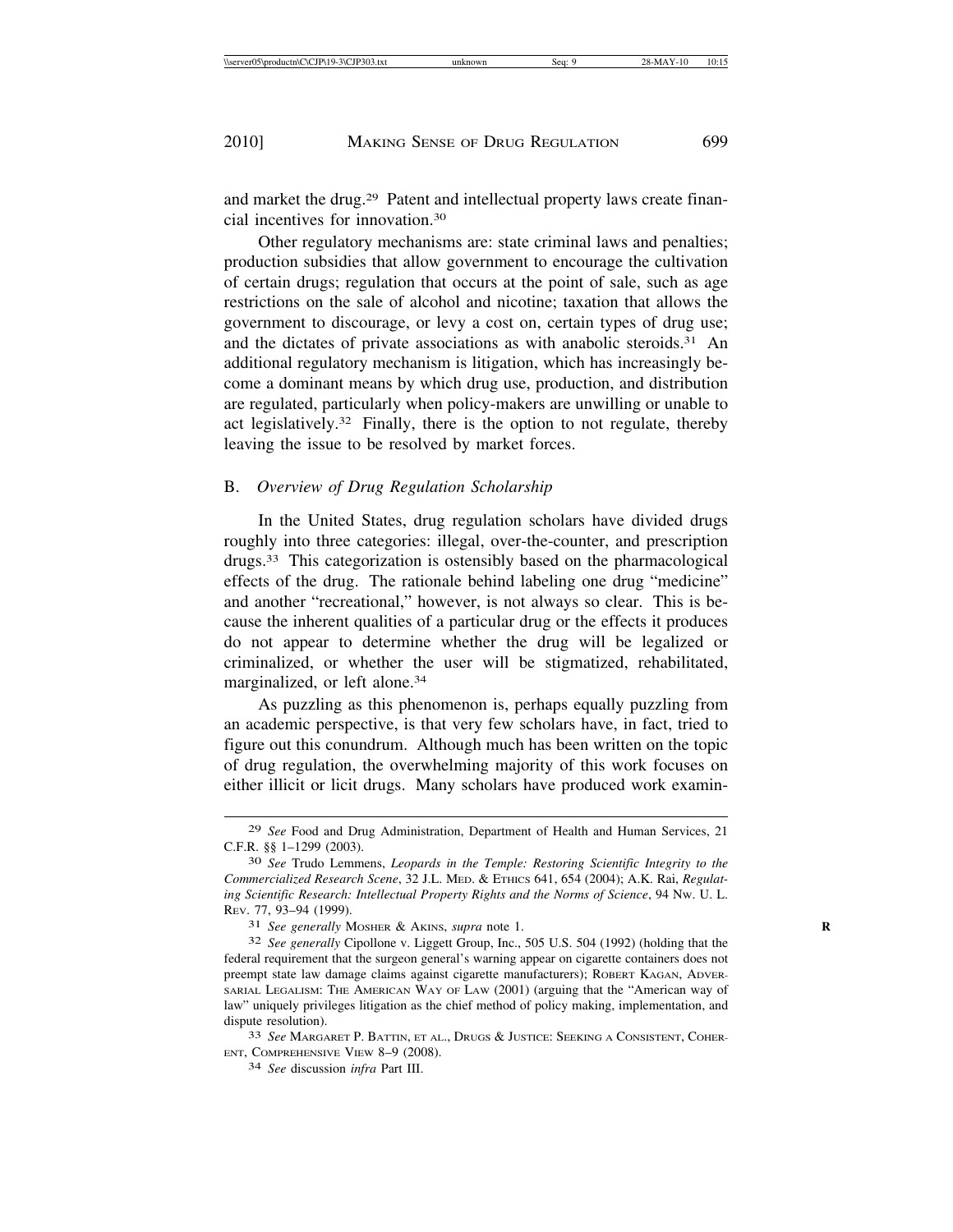ing the inconsistencies in the regulation of criminalized drugs,<sup>35</sup> while others have focused on tobacco<sup>36</sup> and pharmaceutical drug regulation.<sup>37</sup> This scholarship can be divided into three overlapping approaches: historical analysis, normative policy prescriptions, and critical analysis. The explanatory power of this work is limited by the fact that these scholars examine drugs in a category-specific way. In recent years, a few scholars have studied the regulatory inconsistencies that exist across

36 *See generally* Joseph R. Gusfield, *The Social Symbolism of Smoking and Health*, *in* SMOKING POLICY: LAW, POLITICS AND CULTURE 49, 49–68 (Robert L. Rabin & Stephen D. Sugarman eds., 1993) (addressing the seemingly contradictory attitudes towards smoking throughout the history of the United States); PETER D. JACOBSON & JEFFREY WASSERMAN, TOBACCO CONTROL LAWS: IMPLEMENTATION AND ENFORCEMENT (1997) (case studies of the effectiveness of state tobacco regulation); Robert A. Kagan & Jerome H. Skolnick, *Banning Smoking: Compliance Without Enforcement*, *in* SMOKING POLICY: LAW, POLITICS AND CUL-TURE 69, 69–94 (Robert L. Rabin & Stephen D. Sugarman eds., 1993) (examining effect of regulation on social norms and attitudes towards smoking); RICHARD KLUGER, ASHES TO ASHES: AMERICA'S HUNDRED-YEAR CIGARETTE WAR, THE PUBLIC HEALTH, AND THE UN-ABASHED TRIUMPH OF PHILIP MORRIS (1996) (study of the move to regulation and the efforts of the tobacco industry to overcome regulations); TARA PARKER-POPE, CIGARETTES: ANATOMY OF AN INDUSTRY FROM SEED TO SMOKE (2001) (discussing the tobacco industry's ability to overcome tobacco regulations); JACOB SULLUM, FOR YOUR OWN GOOD: THE ANTI-SMOKING CRUSADE AND THE TYRANNY OF PUBLIC HEALTH (1998); SUSAN WAGNER, CIGARETTE COUN-TRY: TOBACCO IN AMERICAN HISTORY AND POLITICS (1971); ELIZABETH M. WHELAN, A SMOKING GUN: HOW THE TOBACCO INDUSTRY GETS AWAY WITH MURDER (1984).

37 *See generally* MARCIA ANGELL, THE TRUTH ABOUT THE DRUG COMPANIES (2004) (examining how drug companies use marketing campaigns to alter public perception and thwart regulation); DAVID HEALY, LET THEM EAT PROZAC: THE UNHEALTHY RELATIONSHIP BETWEEN THE PHARMACEUTICAL INDUSTRY AND DEPRESSION (2004) (examining the development of pharmaceutical regulation); JAMES HARVEY YOUNG, PURE FOOD: SECURING THE FED-ERAL FOOD AND DRUG ACT OF 1906 (1989) [hereinafter YOUNG, PURE FOOD] (discussing the pure food movement and regulation of emerging technologies).

<sup>35</sup> *See generally* RICHARD J. BONNIE & CHARLES H. WHITEBREAD II, THE MARIHUANA CONVICTION: A HISTORY OF MARIHUANA PROHIBITION IN THE UNITED STATES (1974) (exploring the inconsistent regulation of marihuana throughout the twentieth century); CRACK IN AMERICA: DEMON DRUGS AND SOCIAL JUSTICE (Craig Reinarman & Harry G. Levine eds., 1997) (analyzing the negative media treatment and policing of crack, which aided in creating an inflated sense of the crack epidemic); DRUGS IN AMERICA: A DOCUMENTARY HISTORY (David F. Musto ed., 2002) (examining the inconsistent treatment of various drugs throughout American history); TROY DUSTER, THE LEGISLATION OF MORALITY: LAW, DRUGS AND, MORAL JUDGMENT *passim* (1970) (focusing on how society forms moral opinions about and judgments of drugs and drug users); ROBERT J. MACCOUN & PETER REUTER, DRUG WAR HERESIES: LEARNING FROM OTHER VICES, TIMES, AND PLACES *passim* (2001) (comparing contemporary regulation and use of various drugs in an effort to foster reformulation of drug policing policies); DAVID F. MUSTO, THE AMERICAN DISEASE: ORIGINS OF NARCOTIC CON-TROL (3d. ed. 1997); DAVID MUSTO & PAMELA KORSMEYER, THE QUEST FOR DRUG CONTROL: POLITICS AND FEDERAL POLICY IN A PERIOD OF INCREASING SUBSTANCE ABUSE, 1963–1981 (2002) (describing how political leaders grappled with the surges in drug use that occurred throughout the 1960s, 1970s, and 1980s); JOSEPH F. SPILLANE, COCAINE: FROM MEDICAL MARVEL TO MODERN MENACE IN THE UNITED STATES, 1884-1920 (2000) (examining the path of cocaine from a medically legitimate drug to a stigmatized and regulated illegal substance); Richard J. Bonnie & Charles H. Whitebread II, *The Forbidden Fruit and the Tree of Knowledge: An Inquiry into the Legal History of American Marijuana Prohibition*, 56 VA. L. REV. 971 (1970) (analyzing the inconsistent legal treatment of marijuana in the United States).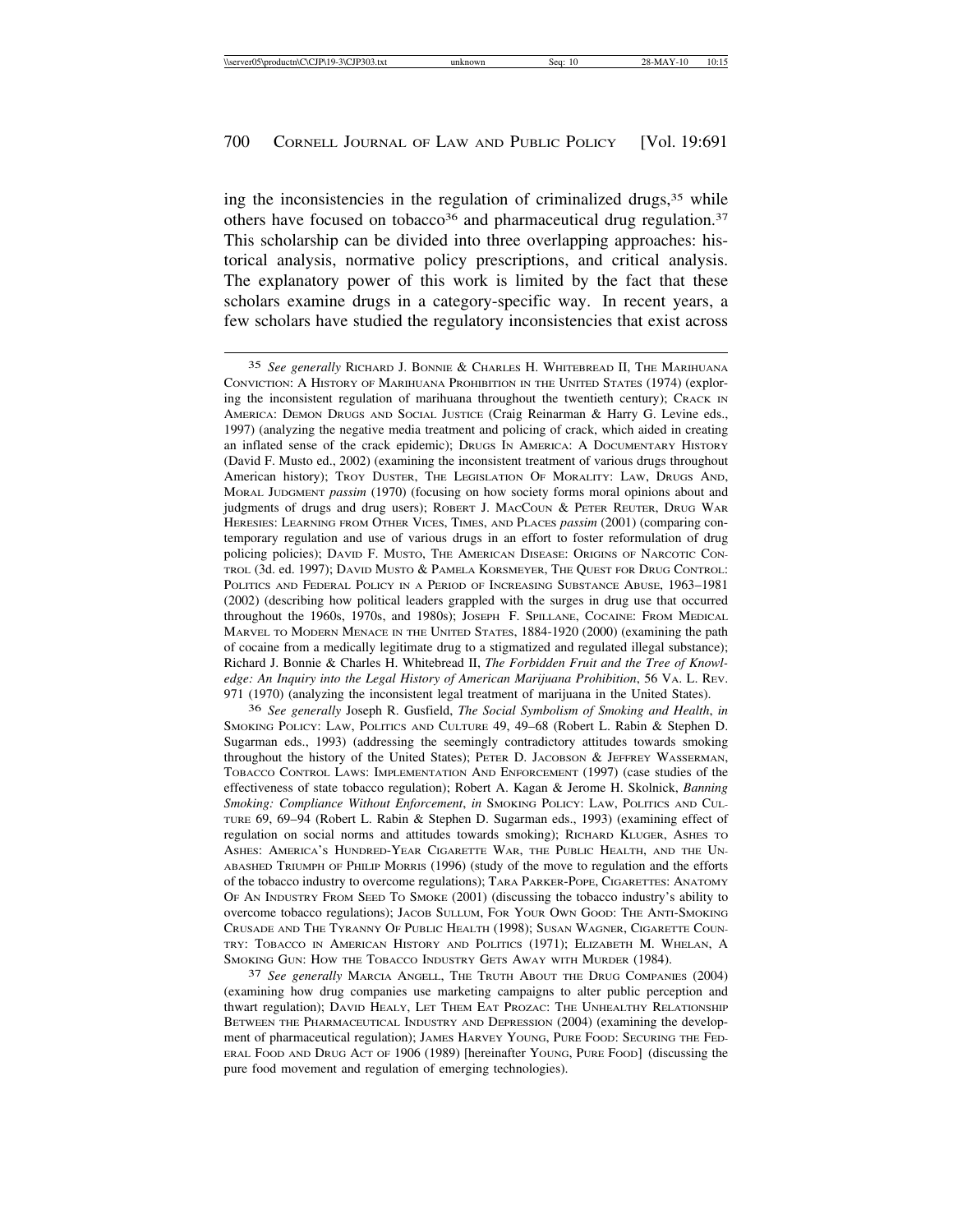categories of licit and illicit drugs; however, this scholarship is more descriptive than theoretical, in that it notes the inconsistencies without seeking to fully explain them.<sup>38</sup> Indeed, neither this nor any of the other scholarship in this body of work on the regulation of drugs engages the fundamental questions motivating this Article: how regulators are able to treat drugs differently irrespective of the dangers they may pose and independent of their health effects, and the processes followed to achieve this phenomenon.

This Article can also be situated within two additional, important bodies of legal scholarship: law and social norms, and law and social meaning. Social norms scholarship emerged from the social sciences and was embraced by legal scholars—particularly Law and Economics theorists and criminal law scholars—who focused on norms of conduct in the analysis of legal issues.39 The central tenets of the law and norms school, according to Robert Weisberg, are as follows:

> [S]ocial actors are governed less by formal laws than by patterns of behavior which have accrued normative, if not obligatory force; that norms often govern in a manner indifferent to legal rules, sometimes helping or impeding the enforcement of rules; that norms are immanent with social meaning which lawmakers would do well to heed, and which they can usefully exploit; and that people are susceptible to the conforming force of

<sup>38</sup> *See generally* BATTIN, ET AL., *supra* note 33; CYNTHIA KUHN, ET AL. BUZZED: THE **R** STRAIGHT FACTS ABOUT THE MOST USED AND ABUSED DRUGS FROM ALCOHOL TO ECSTASY (2003) (describing mental and physical effects of most drugs and the current status of drug regulation); Robert MacCoun, et al., *Assessing Alternative Drug Control Regimes*, 15 J. POL'Y ANALYSIS & MGMT. 330 (1996) (examining different regulatory regimes and their relative costs).

<sup>39</sup> *See generally* ROBERT C. ELLICKSON, ORDER WITHOUT LAW: HOW NEIGHBORS SET-TLE DISPUTES (1991) (examining how order is achieved without law through social norms)*;* ERIC POSNER, LAW AND SOCIAL NORMS (2000) (analyzing ways in which the law and social norms interact); Katherine K. Baker, *Sex, Rape, and Shame*, 79 B.U. L. REV. 663 (1999) (analyzing how social norms affect the stigmatization and punishment of rapists); Robert Cooter, *Do Good Laws Make Good Citizens? An Economic Analysis of Internalized Norms*, 86 VA. L. REV. 1577 (2000) (discussing how states can use social norms to influence citizens to follow the law); Richard L. Hasen, *Voting Without Law?*, 144 U. PA. L. REV. 2135 (1996) (analyzing social norms and voting); Dan M. Kahan & Eric A. Posner, *Shaming White-Collar Criminals: A Proposal for Reform of the Federal Sentencing Guidelines*, 42 J.L. & ECON. 365 (1999) (exploring shaming punishments); Richard McAdams, *The Origin, Development, and Regulation of Norms*, 96 MICH. L. REV. 338, 340–46 (1997–1998); Symposium, *The Legal Construction of Norms*, 86 VA. L. REV. 1577 (2002) (exploring the development of social norms and the interplay between legality and social norms); Symposium, *Norms and Corporate Law*, 149 U. PA L. REV. 1607 (2001) (examining the role of social norms in the corporate law context).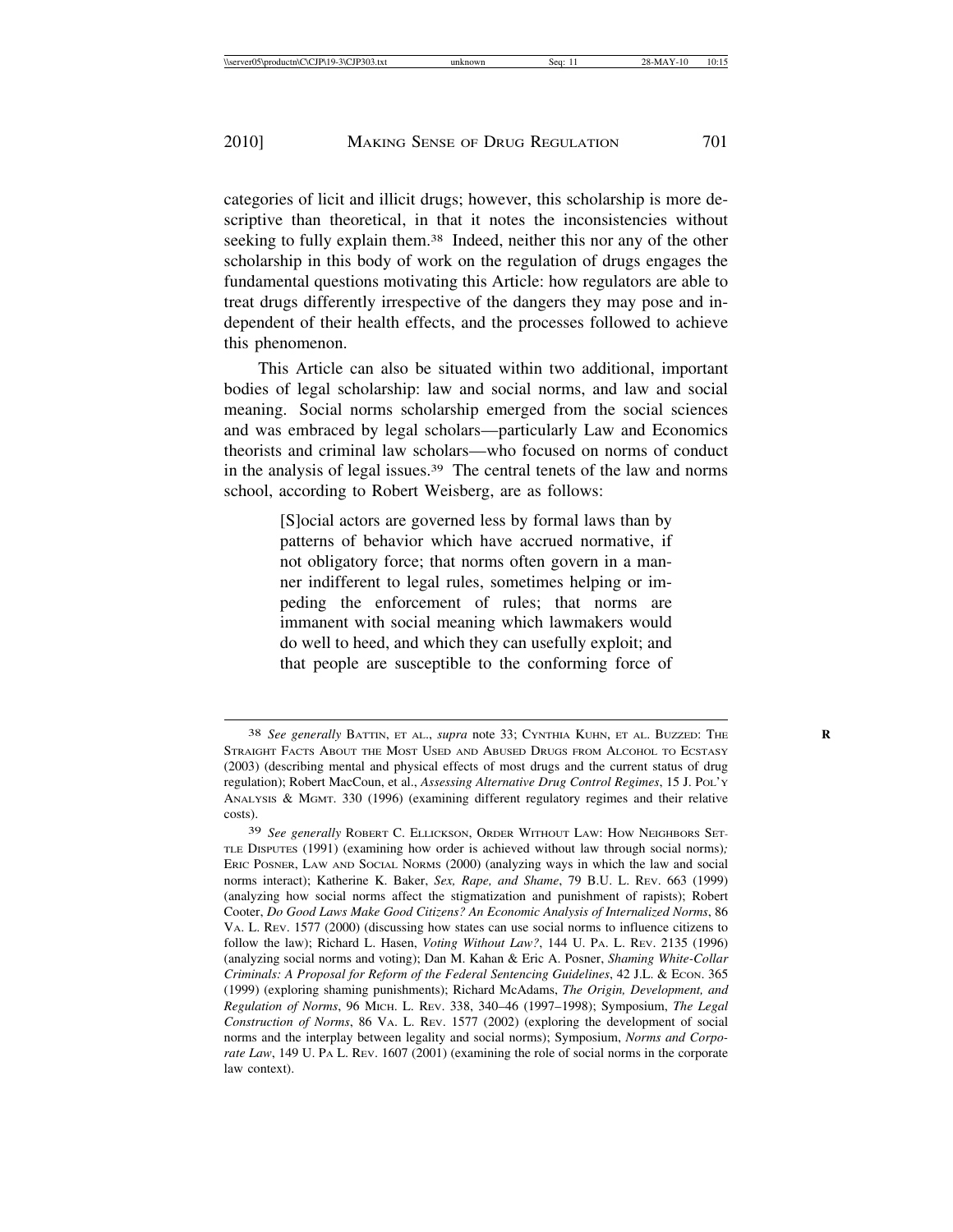charismatic individuals or majoritarian patterns of behavior.40

Scholarship in the field of law and social meaning is both descriptive and prescriptive, and analyzes the construction of social meaning as a way of illuminating the salience and/or costs of particular behaviors in a given social context.41 Those who write in this field address how social meaning is created and deployed by both governments and other actors to advance individual and collective ends.42

The distinction between these two fields of legal analysis, as Lawrence Lessig explains, is that "[n]orm talk accounts for behavior; it does not discipline itself to account for context."43 "Meaning talk," on the other hand, focuses "on the relation of behavior to context and the differences that relation raises."44 Thus, by examining the ways in which government and others work to create social meaning, scholars in this field seek to add depth to norms analysis.45 Both law and norms, and law and meaning analyses have been used to explain numerous legally significant behaviors,46 which makes it all the more surprising that none of the

42 *See, e.g.*, Lessig, *supra* note 8, at 957 ("Meanings are used by collectives as well as by **R** individuals, and most importantly for what follows, they are used by one kind of collective in particular—government. Governments trade on standing social meaning to advance state ends. If the nation suffers under a health craze, the government can use 'healthy styles of life' as arguments to fight drug usage. If the nation worships, then the government can use 'family values' to exclude homosexuals from social life. If a nation is trying to build national identity, then (tragically) it can use the constructed meaning of race and blood to carve up a nation.").

43 Lawrence Lessig, *Social Meaning and Social Norms*, 144 U. PA. L. REV. 2181, 2183 (1996).

44 *See id.* at 2183, 2185 ("Meaning talk reveals something more about the contours to the costs of the different behaviors; it imports a language that can understand discontinuities in the valuation of similar behavior.").

45 *See* Lessig, *supra* note 8, at 948. *See also* Kahan, *Social Influence, Social Meaning,* **R** *and Deterrence*, *supra* note 41, at 394 ("Laws shape individuals' perceptions of each other's **R** beliefs and intentions in a variety of ways. The types of conduct that a community criminally punishes, as well as the manner and severity of the punishment it imposes, express shared valuations. Laws that regulate social norms determine the background against which private behavior conveys information about citizen's beliefs and intentions. These social meaning effects help determine whether social influence points toward or away from criminality.").

46 *See generally* Symposium, *Norms and Corporate Law*, 149 U. PA L. REV. 1607 (2001) (highlighting the value of "norm governance" in corporate law); Symposium, *Social*

<sup>40</sup> Robert Weisberg, *Norms and Criminal Law, and the Norms of Criminal Law Scholarship*, 93 J. CRIM. L. & CRIMINOLOGY 467, 468–69 (2003).

<sup>41</sup> *See* Robert Cooter, *Expressive Law and Economics*, 27 J. LEGAL STUD. 585 (1998); Dan M. Kahan, *Social Influence, Social Meaning, and Deterrence*, 83 VA. L. REV. 349 *passim* (1997) (examining the cost of upholding social norms); Dan M. Kahan, *What Do Alternative* Sanctions Mean?, 63 U. CHI. L. REV. 591 (1996) (exploring why society prefers imprisonment to alternative sanctions). *See also* Lawrence Lessig, *The Regulation of Social Meaning*, *supra* note 8; Richard McAdams, *A Focal Point Theory of Expressive Law*, 86 VA. L. REV. 1649 **R** (2000); Cass Sunstein, *On the Expressive Function of Law*, 144 U. PA. L. REV. 2021 (1996); Symposium*, Social Norms, Social Meaning, and the Economic Analysis of Law*, 27 J. LEGAL STUD. 537 (1998).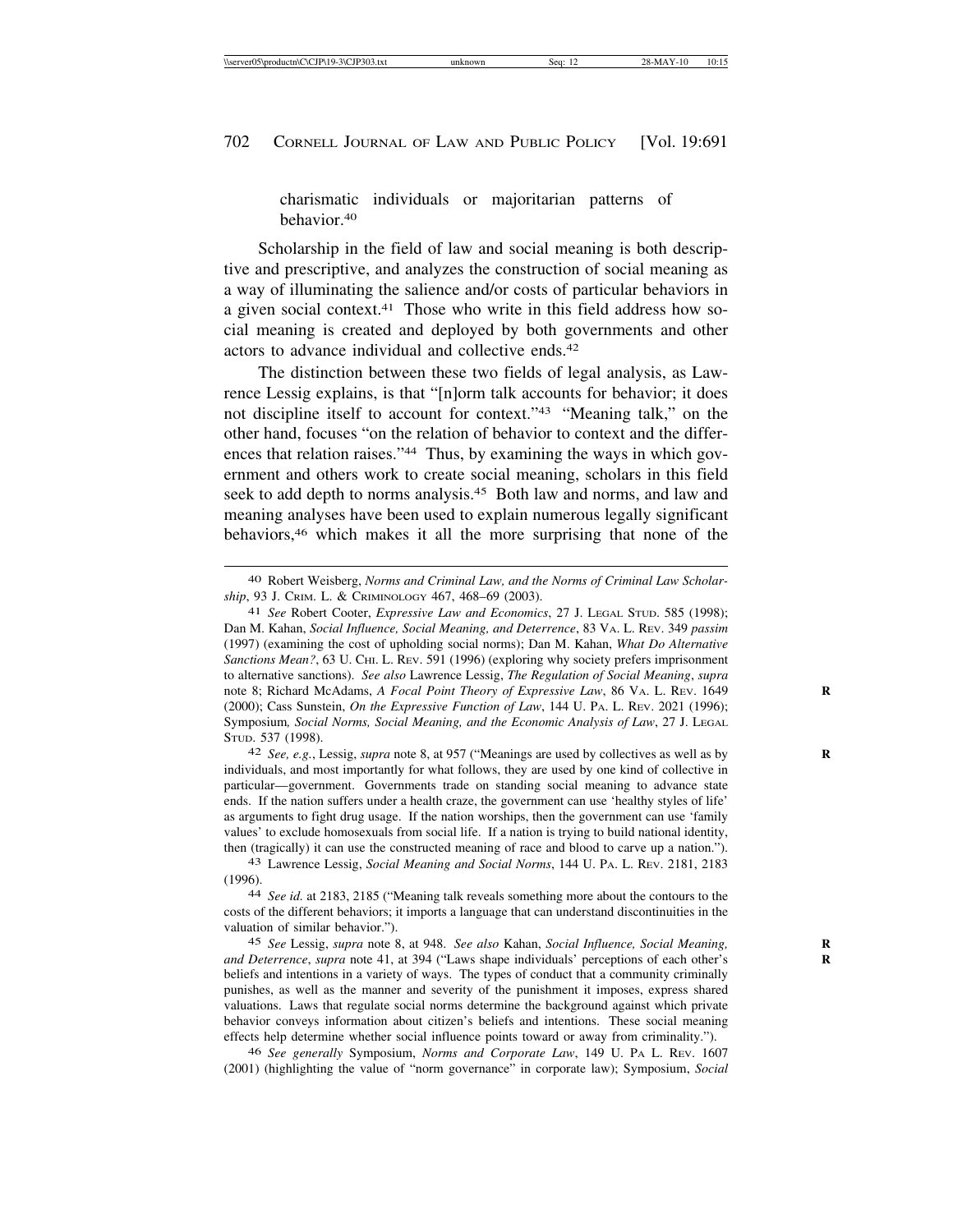scholars in either field have engaged the critical questions posed in this Article.47

By investigating the role of social norms and meaning in the governance of a cross-section of drugs subject to diverse regulatory mechanisms—such as pharmaceutical, illicit, and over-the-counter drugs—this Article more clearly illuminates the subtle nuances of drug regulation and seeks to increase the analytical depth of academic and legal scholarship on drugs. The existing literature has not offered much insight into the confounding puzzle of why drugs are regulated as they are, and provides little guidance—whether descriptive, analytical, or normative—on how to move forward in this under-theorized area of academic and legal inquiry. This Article wades into this significant breach and examines an area of inquiry that has been left largely unexplored.

## II. THE REGULATORY REGIME/NORMS MODEL

Before the government may regulate drugs or engage in any significant intervention into people's private affairs, it needs legitimating circumstances or a stated justification, such as a show of harm or a substantial state interest.<sup>48</sup> While the specific types of "threats" that drug regulators deem in need of remedy have differed over time, the most often stated justifications for intervention are harm to self, harm to others, and moral and ethical concerns.49

*Ineffective Drugs*, 127 U. PA. L. REV. 233, 265 (noting that "[a] major governmental interest implicit in the establishment of the federal drug laws is the protection of both the general public and specific individuals from dangerous drugs").

49 *See* Elizabeth Weeks Leonard, *The Public's Right to Health: When Patient Rights Threaten the Commons*, 86 WASH. U. L. REV. 1335, 1348–49 (noting that "criminal prohibitions on . . . illicit drugs[ ] paternalistically aim to protect individuals from engaging in unsafe

*Norms, Social Meaning, and the Economic Analysis of Law*, 27 J. LEGAL STUD. 537 (1998) (suggesting that heightened attention to social norms will signal a change in the field of law and economics). <sup>47</sup> Among legal scholars, Dan Kahan stands alone in having devised a theoretical model

of norms and legal change that pays glancing attention to drugs. *See* Dan M. Kahan, *Gentle Nudges vs. Hard Shoves: Solving the Sticky Norms Problem*, 67 U. CHI. L. REV. 607, 631–33 (2000). Kahan argues that when lawmakers attempt to change contested social behaviors, such as smoking or illicit drug use, with a "hard shove," these lawmakers run the risk of triggering a self-defeating backlash. *See id.* If, however, lawmakers apply an incrementally escalating "gentle nudge," they can more effectively eliminate the contested behavior by shifting understanding of the behavior from general ambivalence to public condemnation, which then allows for more punitive legal action. *See id.* at 608. My Regulatory Regime/Norms model indicates, however, that it is not the incremental push alone that determines whether the behavior will one day be subject to regulation or harsh penal sanction, but rather, how that behavior is framed or characterized. It is the framing of the conduct in a way that is consistent with the specific norms of a regulatory regime that changes popular attitudes toward the contested behavior and allows for regulatory change, not simply the incremental nature of the regulatory enterprise. This norms-matching process drives drug regulatory decision-making to the exclusion of other factors, including empirical evidence. <sup>48</sup> *See* Comment, *Laetrile: Statutory and Constitutional Limitations on the Regulation of*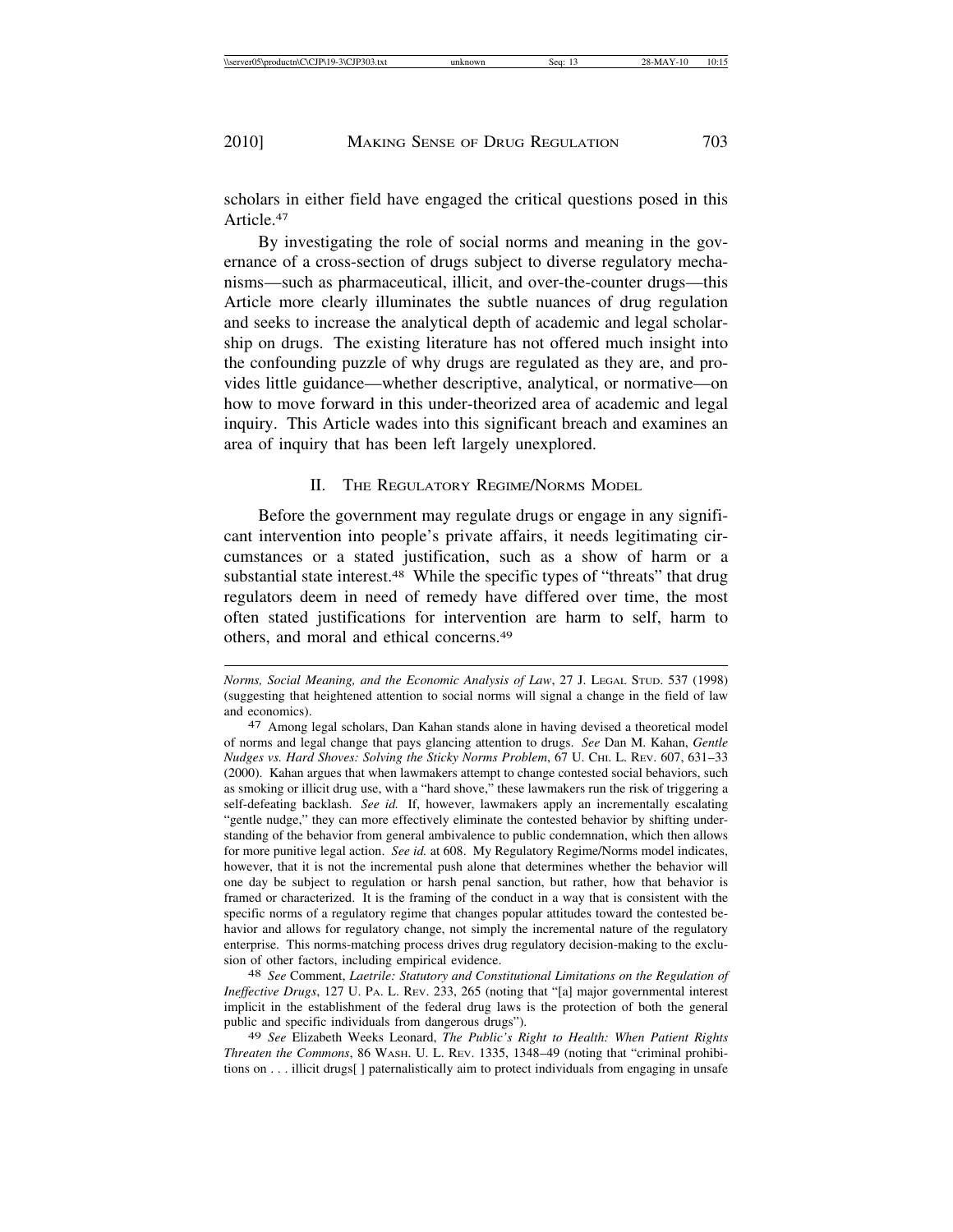These broad justifications tend to revolve around a few common themes, principally: ensuring the safety and efficacy of commercially manufactured pharmaceutical drugs; protecting children from the direct or indirect effects of drug use; fighting addiction; and reducing the secondary effects of drug use, such as criminal activity.50 The underlying rationale is that the government can properly intervene when (1) vulnerable populations that may be limited in their ability to make independent, rational decisions about drug use are at risk, such as children; (2) individuals infringe upon the rights and freedoms of others, such as those who engage in secondary criminal activity, etc.; or (3) drug activity conflicts with state expectations about what constitutes appropriate, moral, responsible, and virtuous behavior.<sup>51</sup> Thus, the state must demonstrate whom it is protecting and why. Once the rationale has been stated, the issue then becomes which regulatory regime is the most suitable: the criminal regime, the public health regime, or the market regulatory regime.

Drug regulatory regimes, as operative today, did not exist a century ago.52 They have taken shape over time and expanded their sphere of influence into areas of social life previously deemed "private" or beyond the proper reach of government.53 In so doing, they developed specific areas of specialization that enabled them to establish their legitimacy and command authority.54 Regulatory regimes have evolved into increas-

50 *See* BATTIN ET AL., *supra* note 33, at 32–36. **R**

51 *See id*. at 141–50; CLAYTON J. MOSHER & SCOTT AKINS, DRUGS AND DRUG POLICY: THE CONTROL OF CONSCIOUSNESS ALTERATION 6–22 (2007) (explaining the wide-ranging critiques that regulators levied against marijuana users during the twentieth century).

52 For an example of the way regulatory regimes evolve through an examination of the development of the public health regime in relation to passage of the Pure Food and Drug Act of 1906, see YOUNG, PURE FOOD, *supra* note 37. **R**

53 *See* BATTIN ET AL., *supra* note 33, at 29–30. **R**

54 *See* CHRISTOPHER HOOD ET AL., GOVERNMENT OF RISK: UNDERSTANDING RISK REGU-LATION REGIMES 9–11 (2001). The Regulatory regime concept emerged from the field of risk regulation, and was developed as an analytical construct to examine, compare and describe the different ways in which governing authorities manage risk. *See id.* Hood et al. adopt the risk regulatory regime as a framework for demonstrating the myriad ways risk regulation changes over time and differs across various domains. *See id.* In their analysis, the risk regulatory regime is a relatively bounded system of interacting parts that has some degree of continuity over time, and that can be examined at both broad and narrow levels of specificity. *See id.* The regulatory regime concept has been used since at least the 1970s by scholars from many disciplines. Economists have used it to compare policy instruments. *See* Stephen L. Elkin, *Regulation and Regime: A Comparative Analysis*, 6 J. PUB. POL'Y 49, 52–54 (1986). Legal scholars use the regime to examine different arrangements of rules, procedures and practices related to such topics as human rights or environmental protection. *See* Daniel L. Crane, *Technocracy and Antitrust*, 86 TEX. L. REV. 1159, 1162–63 (2008) (arguing that technocratic solutions to issues like environmental protection lead to overprotection against risk in administrative states); Daniel Gilman, *Oy Canada! Trade's Non-Solution to "The Problem of U.S. Drug Prices"*, 32 AM. J.L. & MED. 247, 264–70 (2006) (arguing that loosening drug regula-

conduct, express moral condemnation, and aim to reduce 'neighborhood effects.'"). *See also* Randy E. Barnett, *The Harmful Side Effects of Drug Prohibition*, 2009 UTAH L. REV. 11 (2009) (arguing that other harms stem from the existence of drug laws).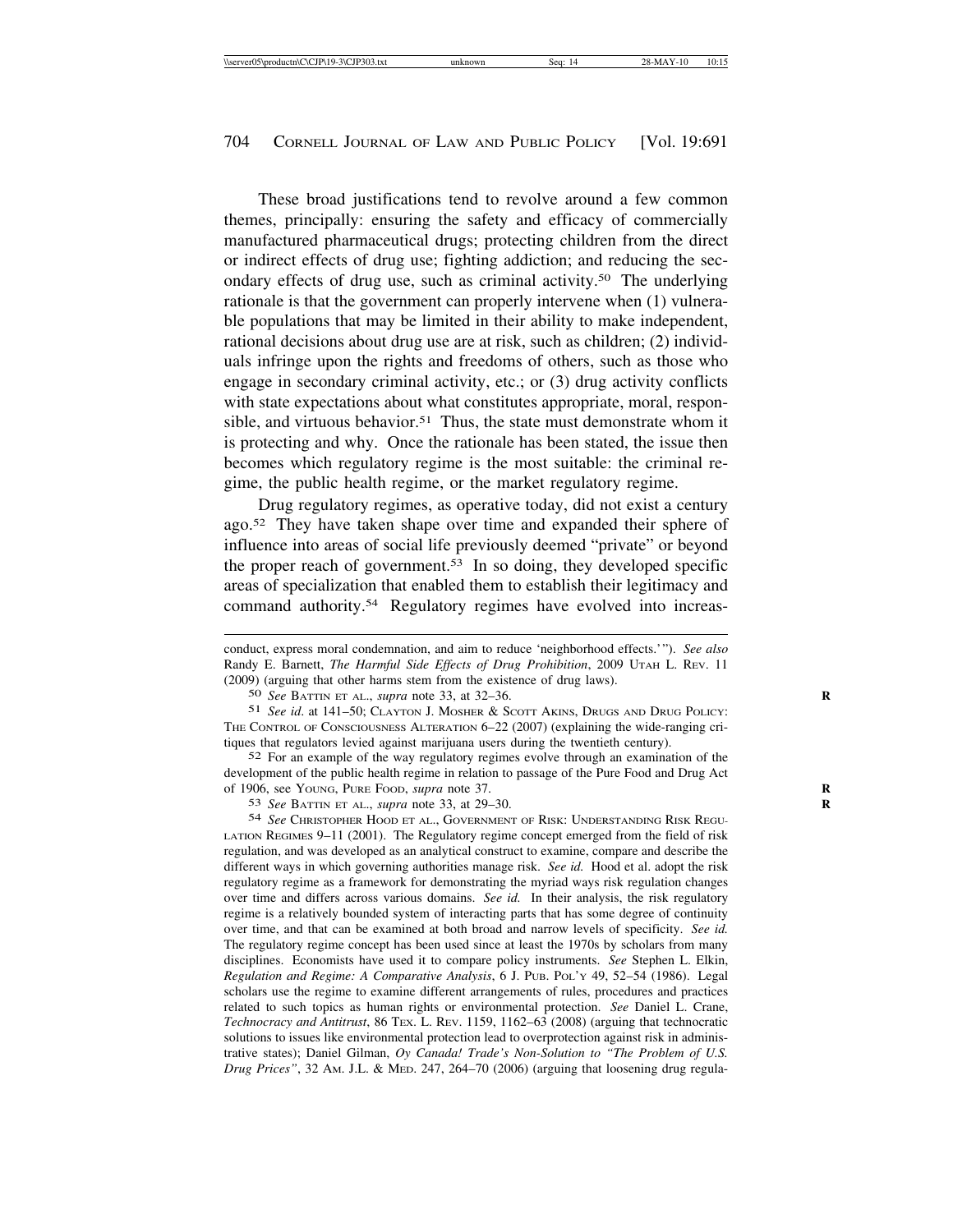ingly differentiated and autonomous systems.55 Each is comprised of specific actors and institutions. And each regime is largely distinct from the others and maintains its own logic, training, and language.56 Each is bound by its own rules, values, ethics, and culture; employs different regulatory methods; relies upon distinct forms of knowledge; embodies unique preferences, expectations, and commitments; and serves different, although occasionally overlapping, political, commercial, and governmental interests.57 Each produces discourses that articulate regime norms, philosophies, and agendas. These discourses are deployed strategically and persuasively by the actors who administer and enforce the different regimes. For example, phrases such as "war on drugs," "harm reduction," and "personal responsibility" are not only constitutive parts of the criminal, public health, and market regimes, respectively, but they also work to influence public perceptions of drugs and drug users. The operation of this complex internal matrix allows each regime to erect its own institutional barriers. Thus, while drug regulatory regimes remain sensitive to outside norms and pressures, each regime exhibits a selfreferential closure that enables it to reproduce itself as a distinct entity.58

Drug regulatory regimes are enforceable legal structures of regulation. They create and reinforce distinct belief systems, governing principles, ideologies, or what Lessig calls "orthodoxy," with respect to the

tions as between America and Canada would incur undue transaction costs); Thérèse Murphy & Noel Whitty, *Risk and Human Rights in U.K. Prison Governance*, 47 J. BRIT. CRIMINOLOGY 796, 806 (2007) (arguing that risk regulation should be more internationally focused, as human rights issues span across jurisdictional boundaries). *Cf.* MacCoun, et al., *supra* note 38, at **R** 330–31 (normative objectives of drug enforcement policies should be weighed against the costs of implementing those objectives). Public policy theorists and political scientists use the regime to examine the nature of governance, relations between actors and their use of resources. *See* KEITH DOWDING, POWER 82–88 (1996) (using regime theory to explain the "systematic luck" of capitalists in light of the constrained options of other social groups); STEPHEN D. KRASNER, INTERNATIONAL REGIMES 235–39 (1983) (tying regime strength to international abilities and using the model to explain how American export/import rates fluctuate relative to the country's production of goods); Mark A. Kleiman & Aaron J. Saige, *Drug Legalization: The Importance of Asking the Right Question*, 18 HOFSTRA L. REV. 527, 565 (1990) (addressing drug control regimes with respect to such areas as legalization, criminalization, and regulated commerce). This is but a sampling of the numerous academic and practical uses of the regulatory regime analytic.

<sup>55</sup> *See* HOOD ET AL., *supra* note 54, at 173–74. **R**

<sup>56</sup> *See id.* at 10–12 (noting that scholars in a number of different fields use the regulatory regime concept as an effective means of characterizing various forms of governing bodies as clusters of norms, rules, tactics, and procedures).

<sup>57</sup> One example of this overlap is drug courts. Although these courts employ both criminal law and public health mechanisms, their underlying premise is primarily criminal. *See* JAMES A. INCIARDI ET AL., DRUG CONTROL AND THE COURTS 32 (1996). As a result, despite some slippage and overlap, these regimes are generally distinct entities. *Id.* at 85–88.

<sup>58</sup> *See* BATTIN ET AL., *supra* note 33, at 7–9. **R**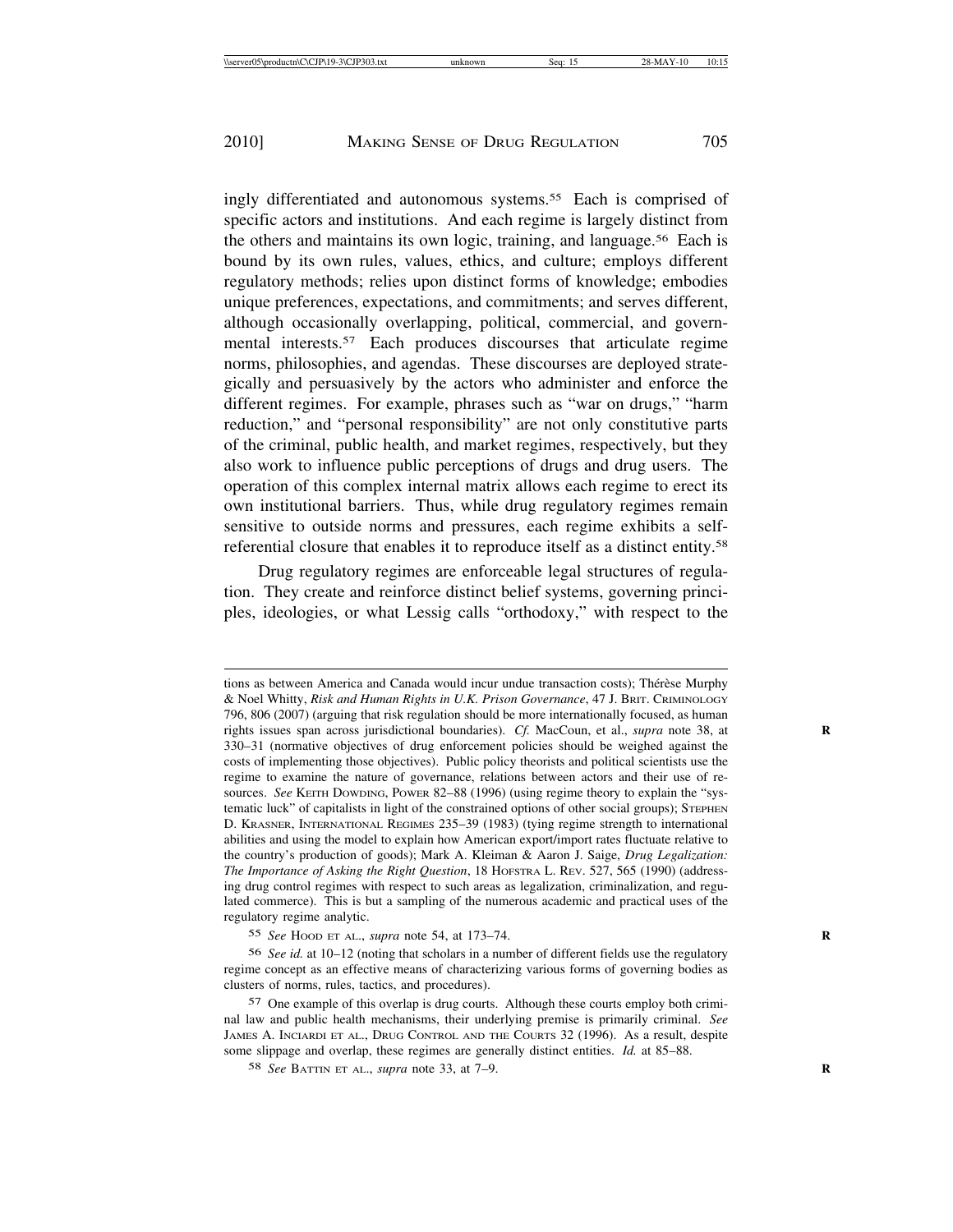drugs placed within their sphere of influence.59 These governing principles give each regime meaning, and operate as rules of the regime or instructions for how the regime organizes behavior and expectations about drugs.60 The governing principles that structure each regime are *assumption of risk* and *rational choice* principles in the market regime, *disclosure* principles in the public health regime, and *moral* principles in the criminal regulatory regime.

#### A. *The Market Regulatory Regime*

Regulation through the market regime is the default position in a liberal, capitalist democratic society.<sup>61</sup> Within this regime, drugs are understood as consumer goods that are normalized through advertising and the respectability of their distribution through over-the-counter sales. The lack of stigma associated with drugs regulated through this regime allows the users to be deemed rational consumers who have assumed the risks attendant to their drug use. This risk allocation, according to the market ethos, promotes efficiency by ensuring that the costs and burdens of drug use are borne by those best able to take appropriate measures to reduce injury. Tobacco, alcohol, and caffeine are examples of drugs governed primarily by the market regime.

Corporations are the primary players in this regime. Drug companies (e.g., tobacco, alcohol, etc.) are driven by the self-reinforcing need to maximize profits by increasing their share of the market of potential drug users through the creation of consumers and the generation of sales.<sup>62</sup> Drug companies have become a formidable economic and political force, capable of thwarting most significant governmental attempts to

<sup>59</sup> *See* Lessig, *supra* note 8, at 945–48. Lessig explains that the government "prescribes" **R** orthodoxy when citizens ignore governmental construction of the social meanings that surround them. *Id.* at 946–47. In Lessig's view, social meanings "*are* what is orthodox. They constitute what is authority for a particular society, or particular culture." *Id.*

<sup>60</sup> Lessig makes three assertions about social meanings. First, Lessig asserts the existence of social meanings; second, that social meanings are used by both individuals and groups to advance goals; and third, that the force of social meanings "hangs upon their resting upon a certain uncontested, or taken-for-granted, background of thought or expectation—alternatively, that though constructed, their force depends upon them not seeming constructed." *Id.* at 951.

<sup>61</sup> *See* Robert A. Cooper, *Blinded by the Hype: Shifting the Burden When Manufacturers Engage in Direct to Consumer Advertising of Prescription Drugs*, 21 VT. L. REV. 1073, 1073 (1997) (noting that "[n]ow, consumers themselves are targeted by the pharmaceutical industry in both the print and electronic media with advertisements about everything from hair loss products and wrinkle creams to birth-control pills.").

<sup>62</sup> *See* Julie M. Donohue, et al., *A Decade of Direct-to-Consumer Advertising of Prescription Drugs*, 357 NEW ENG. J. MED. 7, 673, 673–674 (2007). *See also* Jon D. Hanson & Douglas A. Kysar, *Taking Behavioralism Seriously: Some Evidence of Market Manipulation*, 112 HARV. L. REV. 1420, 1502 (1999) (describing a "coordinated . . . approach" by tobacco companies "to expanding the industry's reach and profitability.").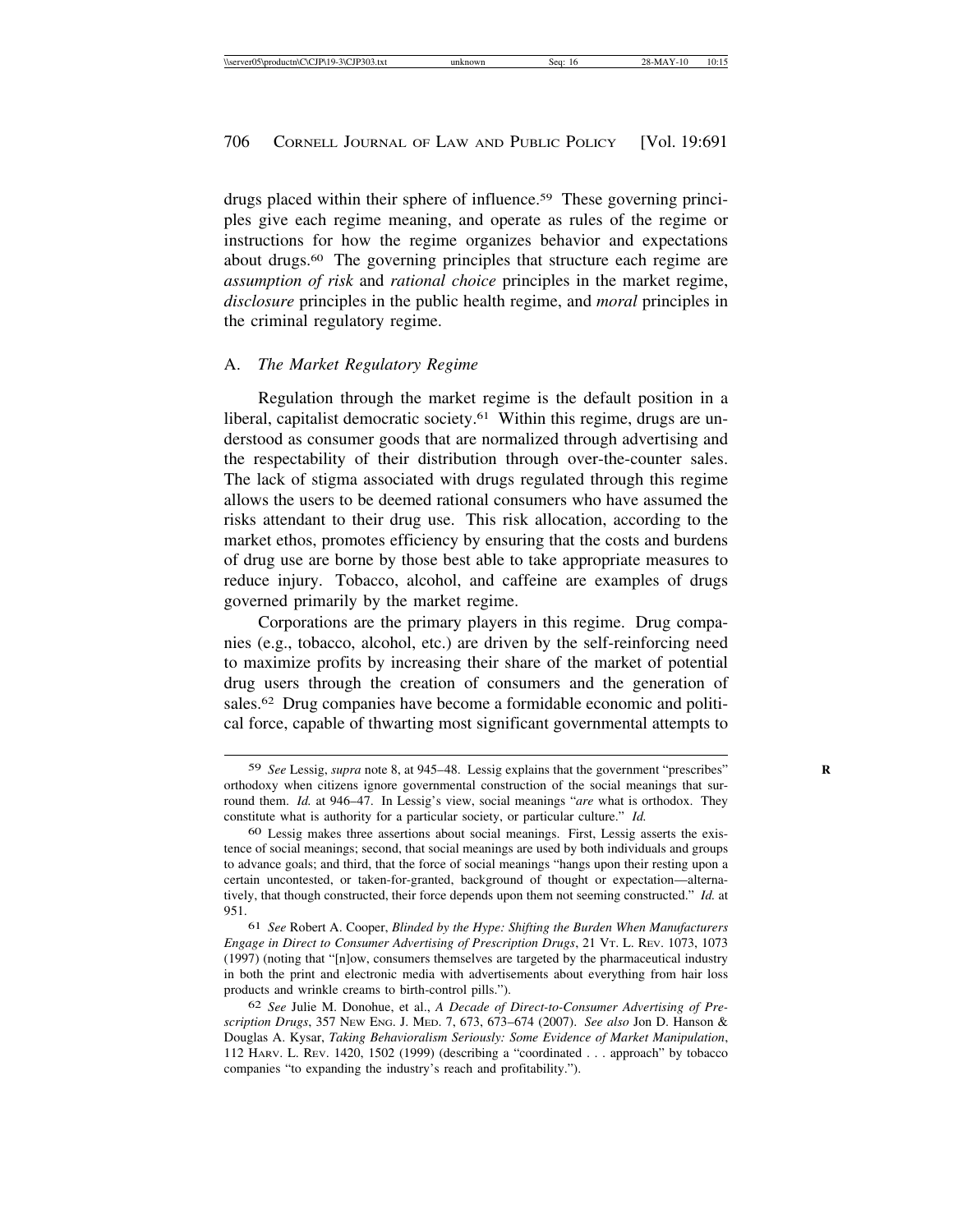intervene in the market regime to regulate drugs.<sup>63</sup> This is due largely to the fact that the governing principles that structure the market regime reflect the orthodoxy of liberalism: the prevailing social arrangement of contemporary U.S. society.64 These corporate actors, therefore, work hard to frame their drugs in ways that resonate with the dominant principles of the market regime: rational choice and assumption of risk. This is accomplished primarily through advertising, which normalizes drug consumption by shaping popular understanding of certain drug use as normal, healthy, pleasurable and, indeed, necessary.65 Advertising is so critical to the operation of the market regulatory regime that corporations spend billions of dollars to carefully engineer advertisements for strategically targeted populations of potential consumers.66

The so-called "free market," however, is by no means unfettered by government interference.67 Rather than reflecting a Hobbesian or natural state, the market is instead a socially conditioned and legally structured entity. It is the laissez-faire state that enforces liberal prescription in the market regime as government plays a much smaller role in this regime than in the others.68 Thus, many drugs in the market regime are subject to some, albeit minimal, regulation (e.g., alcohol and tobacco as opposed to caffeine or salvia divinorum, a powerful yet unregulated hallucinogen). Because the market regime is the original position in a liberal,

<sup>63</sup> *See* MELODY PETERSEN, OUR DAILY MEDS 9–11 (2008).

<sup>64</sup> *See* Allan C. Hutchinson, 73 CAL. L. REV. 755, 760 (1985) (explaining that "[i]n all its forms, liberalism begins and ends with the individual," and "maintains that the self-interested actions of individuals represent the most appropriate and effective principled basis for society's economic and political organization).

<sup>65</sup> *See generally* DAVID HEALY, LET THEM EAT PROZAC: THE UNHEALTHY RELATIONSHIP BETWEEN THE PHARMACEUTICAL INDUSTRY AND DEPRESSION (2004); YOUNG, PURE FOOD, *supra* note 37; MARCIA ANGELL, THE TRUTH ABOUT THE DRUG COMPANIES (2004). **R**

<sup>66</sup> *See* ANGELL, *supra* note 37, at 136 (noting that drug companies masquerade marketing **R** as education about their drugs, which is directed mostly at doctors); PETERSEN, *supra* note 63, at 140–45 (explaining that drug companies target remedies for chronic illnesses as "blockbuster drugs" that bring in high revenue); Josef Winkler, *You Wanted the Best, You Got the Best! The Current Direct-to-Consumer Prescription Drug Advertisement Dilemma*, 26 BIOTECH. L. REP. 331, 332–333 (2007) (discussing the billions of dollars spent for direct-to-consumer advertising).

<sup>67</sup> *See* Robert Hessen, *Capitalism*, CONCISE ENCYCLOPEDIA ECON., http://www.econlib. org/library/Enc/Capitalism.html ("A fully free economy . . . never has existed, but governmental authority over economic activity has sharply increased since the eighteenth century, and especially since the Great Depression.").

<sup>68</sup> *See* Dennis Chong et al., *Patterns of Support for Democratic and Capitalist Values in the United States*, 13 BRIT. J. POL. SCI. 401, 401, 404, 434 (1983) (contrasting interpretations of capitalism along with principles of democracy, ranging from welfare state capitalism to laissez-faire capitalism. The welfare-state pattern is high on democracy and low on capitalism, whereas the liberal pattern is high on both capitalism and democracy. Conservatives favor a pattern of high capitalism and low democracy.).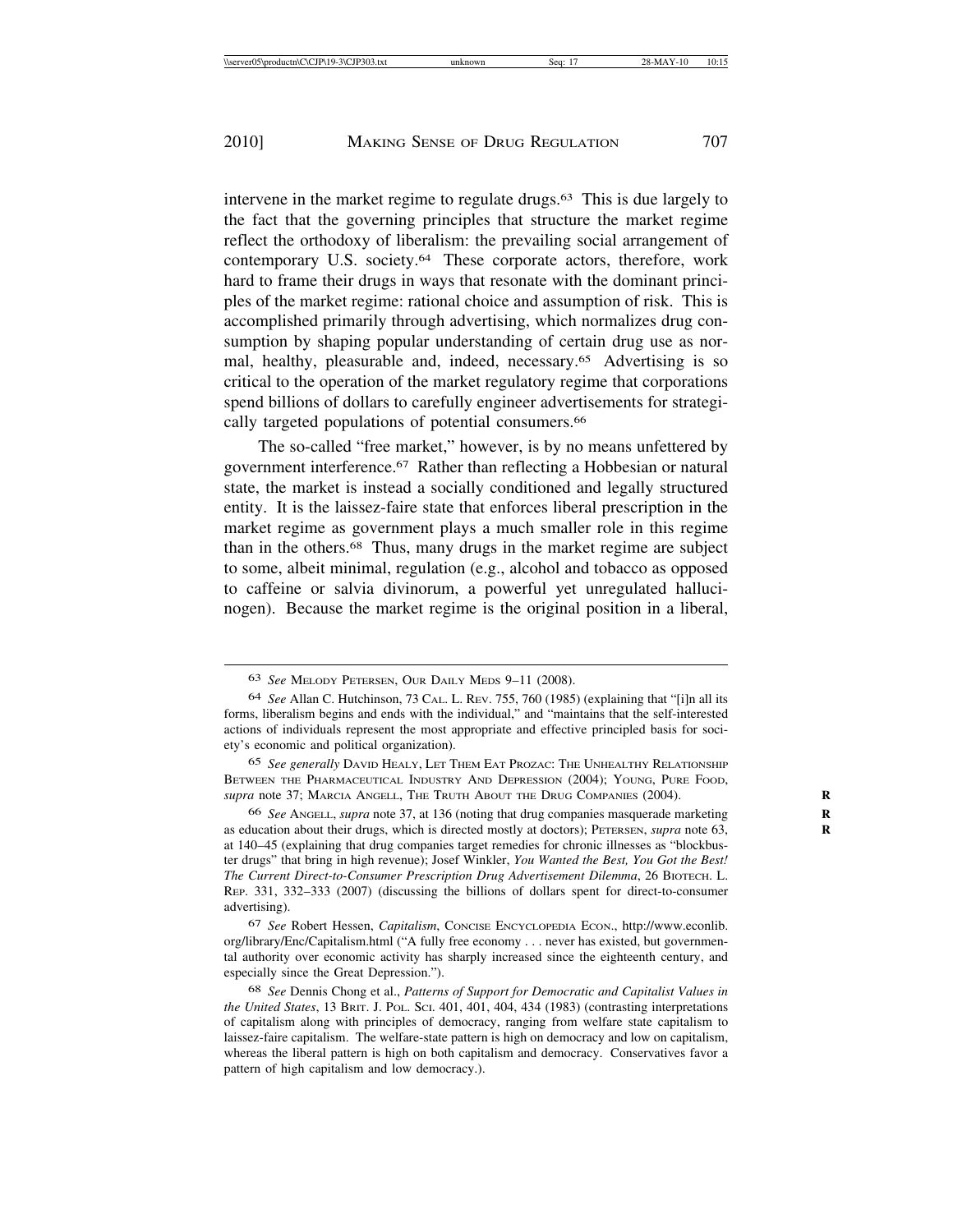capitalist, democratic society, regulators must justify their decisions to intervene in this regime.69

#### B. *The Public Health Regulatory Regime*

The public health regulatory regime governs through science, which is more than just a metaphor; it is, rather, a specific and penetrating form of governance.70 From the FDA and National Institute on Drug Abuse to the Office of National Drug Control Policy and the National Institutes of Health, the missions of public health institutions and agencies with respect to drug regulation are vast, encompassing, broad-based efforts to: evaluate population health; prevent addiction, reduce the harms attendant to drug use (e.g., diseases passed through shared needles, etc.), assure the safety and efficacy of commercially manufactured drugs, evaluate the quality of and ensure access to drug treatment services, oversee and finance research, and encourage healthy behavior.<sup>71</sup>

The institutes and actors that constitute the public health regime operate under principles of disclosure.72 These principles have emerged from the creation, evaluation, and dissemination of scientific knowledge, which requires an open, collaborative process, where transparency is paramount, and data is shared freely among those engaged in its research and evaluation. Disclosure, therefore, is essential to the fundamental authority of regulatory decision-making in the public health regime as this authority is based entirely upon the independence, accuracy, and integrity of the procedures and protocols used to arrive at medical, scientific, and public health policy conclusions.73

Disclosure principles also enable the FDA to effectively evaluate drug safety and efficacy during all phases of the drug approval process

*can Health Care*, 99 COLUM. L. REV. 1701, 1773–74 (1999) (noting that failure to incorporate direct government action in health care regulation has given rise to disclosure requirements). <sup>73</sup> *See id*.

<sup>69</sup> *See* discussion *infra* Part III. <sup>70</sup> *See* PUBLIC HEALTH LAW & ETHICS: A READER 226–63 (Lawrence O. Gostin ed., 2003) (arguing that where capital markets neglect public health, the government should be allowed to regulate). <sup>71</sup> *See* GLEN HANSON ET AL., DRUGS AND SOCIETY 95–98 (2005); LAWRENCE O. GOSTIN,

PUBLIC HEALTH LAW: POWER, DUTY, RESTRAINT*,* 44–46 (2003); U.S. Department of Health and Human Services, Organizational Chart, http://www.hhs.gov/about/orgchart/index.html (last visited Mar. 24, 2010); U.S. Food and Drug Administration, About the FDA Organization Charts, http://www.fda.gov/AboutFDA/CentersOffices/OrganizationCharts/default.htm (last visited Mar. 24, 2010) (showing that Department of Health and Human Services includes the following agencies: Food and Drug Administration, Centers for Disease Control, National Institutes of Health, Agency for Healthcare Research and Quality; Agency for Toxic Substances and Disease Registry, Substance Abuse & Mental Health Services Administration. Within the FDA, the Center for Drug Evaluation and Research division reviews and monitors medical drug safety. The Center for Veterinary Medicine assumes the role for animals. Biologics Evaluations and Research governs vaccine safety). <sup>72</sup> *See* William M. Sage, *Regulating Through Information: Disclosure Laws and Ameri-*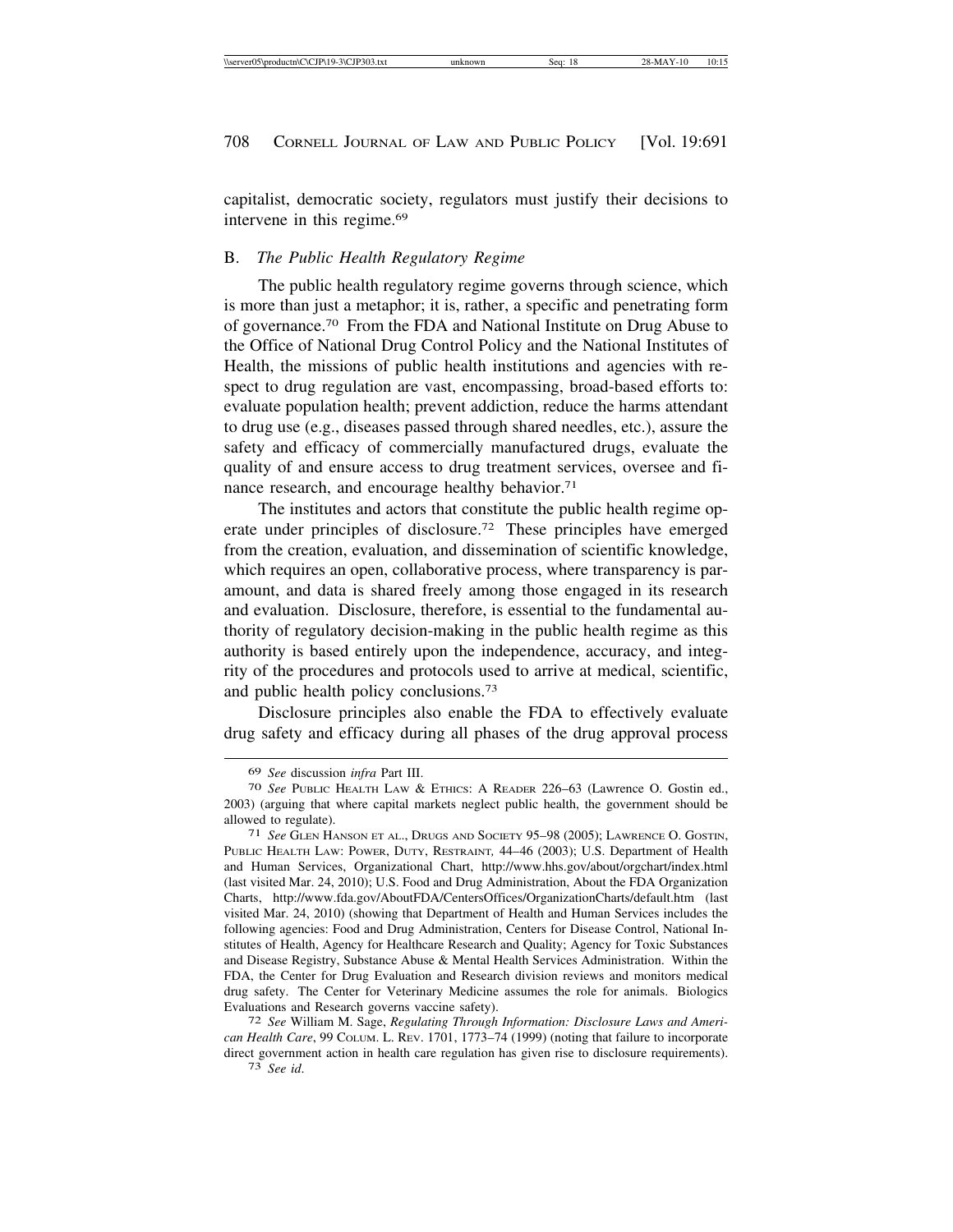including requiring commercial drug manufacturers to release research data on drug properties and possible negative side effects, in order to ensure that drugs function according to manufacturers' claims.74 The disclosure of such health data from drug makers is essential to enabling medical practitioners to make informed professional decisions affecting patient care and for consumers to select the appropriate drugs to address their health needs.

## C. *The Criminal Regulatory Regime*

The criminal drug regulatory regime focuses on the investigation, interdiction, arrest, prosecution and incarceration of those involved with illicit drug consumption, distribution, trafficking, and manufacture with the goal of punishing those who have transgressed the boundaries of civilized society. In the criminal regulatory regime, drug regulation is not only a practice of government, a means of shaping conduct, and an exercise of power and authority; it is also an aspirational endeavor to the extent that it seeks to forge notions of whom and what we should be individually and collectively. Thus, for a drug to be moved from the market or public health regimes to the criminal regulatory regime, it must

<sup>74</sup> *See* W. Kip Viscusi, *Corporate Risk Analysis: A Reckless Act?*, 52 STAN. L. REV. 547, 579–80 (2000). *See also* Federal Food, Drug, and Cosmetic Act of 1938, 21 U.S.C. §§ 301-95 (1994 & Supp. III 1998); JAMES ROBERT NIELSON, HANDBOOK OF FEDERAL DRUG LAW (2d ed. 1992) (noting that the FDA drug approval process begins when a manufacturer files an Investigational New Drug Application (INDA) with the FDA, which includes "pre-clinical studies," such as chemical analyses, animal studies, and proposed methods for human trials. The FDA then determines whether the drug can be used safely in human studies, whether protocols adequately protect human subjects, and whether the studies are designed to effectively evaluate the drug's safety and efficacy. Human clinical trials typically occur in three phases, which usually takes four to six years to complete. Phase I is conducted on a relatively small number (50-100) of healthy subjects, in order to determine the safety and possible side effects of the drug. Phase II studies tend to be larger (50-200 people), randomized, controlled studies on participants who have the disease or condition the drug is meant to treat. Phase III trials include hundreds and possibly thousands of subjects, and, are aimed at providing additional information on safety and efficacy, necessary to evaluate the drug's overall risk-benefit value. Upon completion of these phases, the drug manufacturer can submit a New Drug Application (NDA) to the FDA, which mandates the disclosure of detailed safety and efficacy data and analysis. The NDA must include: dosage instructions for use, known precautions, warnings, contraindications, and proposed labeling for the new drug that describes the conditions it is intended to treat. Generally, only data collected by one out of ten manufacturers culminates in an NDA filing. In making its evaluation, the FDA conducts a risk-benefit analysis, examining the severity of the health condition targeted and the availability of alternate therapies. Thus, if the drug treats a life-threatening ailment or is the only drug on the market for a particular condition, the chance of its approval increases substantially. This creates an incentive for researchers to create beneficial and often life-saving medications. It also encourages and expedites the drug approval process so that those in dire need can get their drugs quickly. The FDA evaluation and approval process can take from two to three years and the entire process can last from seven to thirteen years. All prescription drugs are controlled through this regulatory system, with the exception of drugs used by pediatric patients, which have historically undergone little regulation).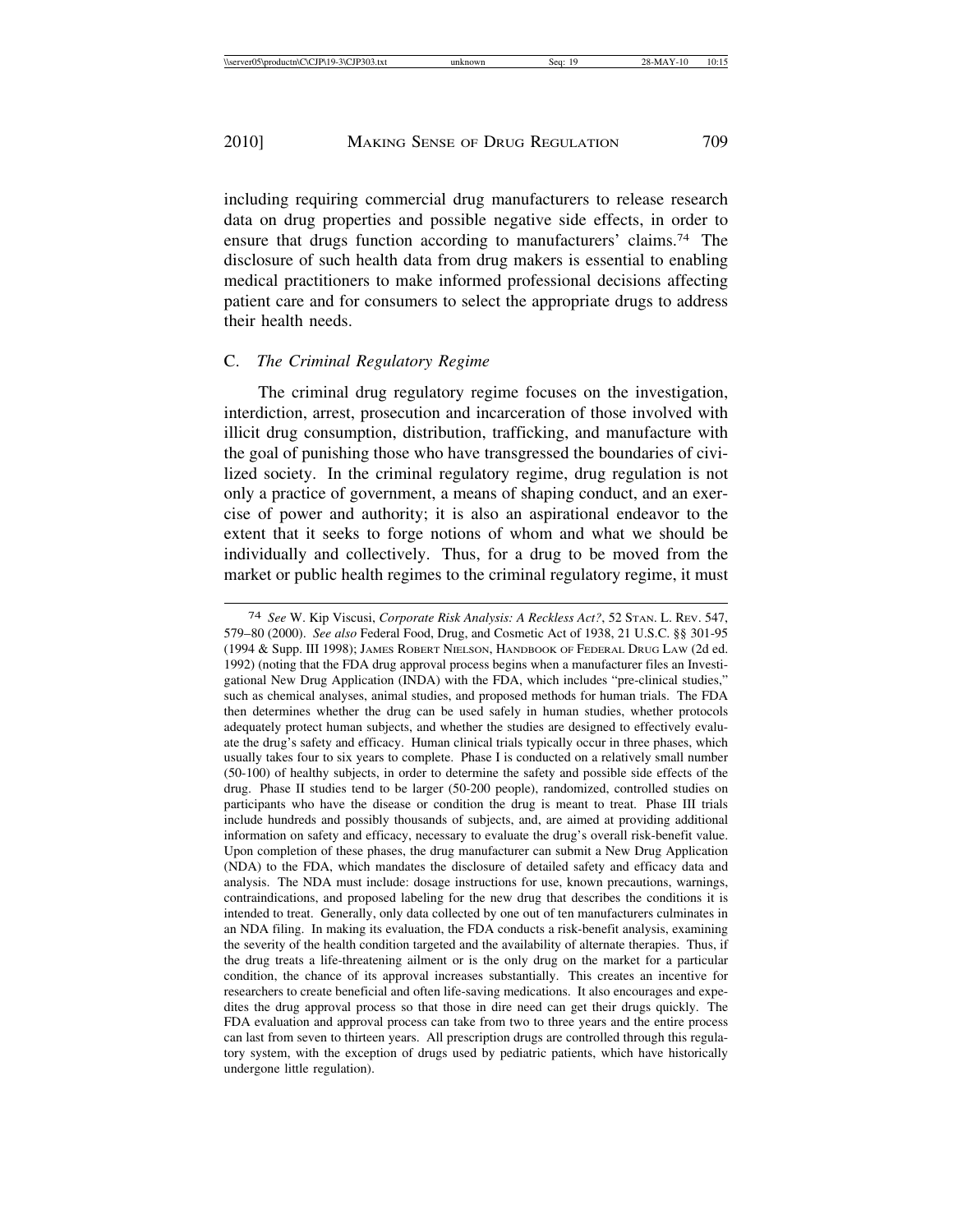do more than pose an ostensible threat to public health or safety; use of the drug must be perceived to violate fundamental moral values.75

The criminal regime creates and reinforces principles derived from moral prescriptives.<sup>76</sup> In addition to its regulatory and juridical functions, the criminal regulatory regime creates and reaffirms the moral principles of the collective consciousness *writ large*. 77 Understood as such, this type of regulation is preconditioned upon notions of morality; both in terms of how regulators influence values, behavior, and beliefs with regard to that which constitutes good, just, appropriate, and responsible behavior; as well as how individuals perceive and respond to government.

#### D. *Norms and the Regulatory Regime/Norms Model*

The public and private entities that operate in each drug regulatory regime produce and reinforce social norms. Social norms are customary rules of behavior that people in a society or group follow for reasons other than fear of legal sanction.78 Although norms are abstract to the extent that they can exist anywhere, they must be contextualized in order to convey meaning and be understood. In my model, the regimes provide that context.79 The norms that emerge from each regulatory regime are manifestations of the regime's governing principles: rational choice and assumption of risk, disclosure, or moral norms.80 These norms make sense in relation to the particular regulatory regime they reflect and embody regime principles as taken-for-granted and uncontested in meaning.81 Thus, the power of these norms is that within the appropriate context, the meanings they convey seem natural and not constructed.82

According to the Regulatory Regime/Norms model, the project of regulating drugs is about allocating specific meaning to drug use in relation to the norms of a particular regime in order to shape public understanding of the drug in a way that allows for state intervention. As I will

<sup>75</sup> *See* discussion *infra* Parts III and IV.

<sup>76</sup> *See* Weisberg, *supra* note 40, at 468. **R**

<sup>78</sup> See, e.g., Lynn A. Stout, Social Norms and Other-Regarding Preferences, in Norms AND THE LAW 15 (John N. Drobak ed., 2006) (noting that although there is considerable disagreement in relevant legal literature about the definition of norms and how they operate, most scholars define norms as established or customary rules of behavior that people in a society or group follow for reasons other than fear of legal sanction). *See also* McAdams, *The Origin, Development, and Regulation of Norms*, *supra* note 39, at 340 ("[Norms are] informal **R** social regularities that individuals feel obligated to follow because of an internalized sense of duty, because of a fear of external non-legal sanctions, or both.").

<sup>79</sup> *See* Lessig, *Social Meaning and Social Norms*, *supra* note 43, at 2183–84. **R**

<sup>80</sup> *See* Weisberg, *supra* note 40, at 468–69. **R**

<sup>81</sup> *See* Lessig, *The Regulation of Social Meaning*, *supra* note 8, at 951. **R**

<sup>82</sup> *See id.*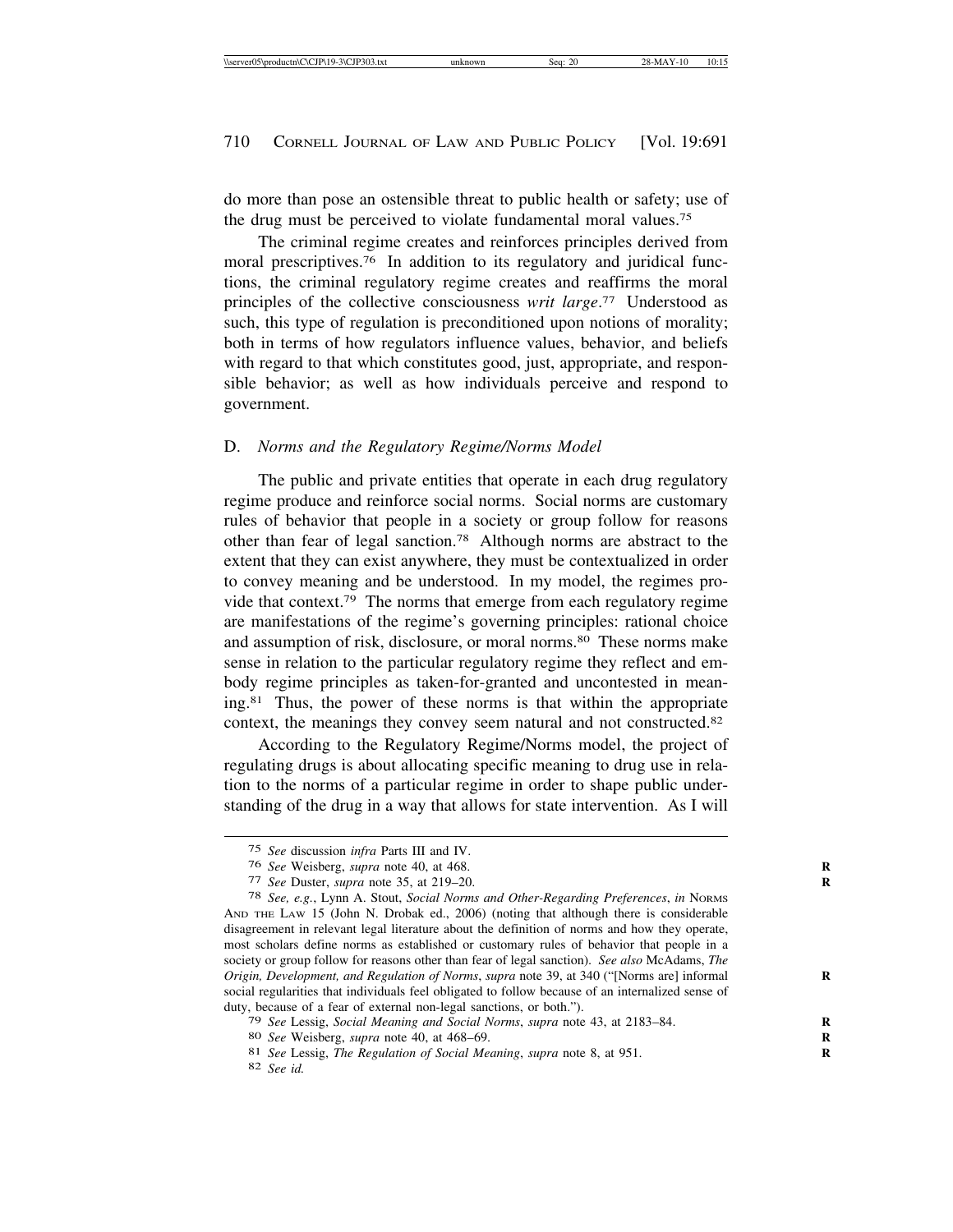demonstrate in the following section, how a drug will be regulated is determined by the victor in a contest to characterize the drug in a way that is consistent with the norms of a specific regulatory regime. If the characterization is persuasive, then the drug may be placed in the regime regardless of whether the veracity of the victor's claims can be verified scientifically. Therefore, if the corporate entities, private reformers, and government actors who engage in drug designation decisions are able to successfully shape public perception of a drug in a way that matches the norms of a particular regime, then the drug may be regulated in that regime, regardless of whether the drug presents a threat to safety or health and even if the regime placement decision is not supported by scientific or medical evidence regarding the drug's pharmacological properties. Once the drug has been placed, the regime will legitimate the regulators' characterization of the drug.

The drug will stay in the regime until its characterization no longer resonates with the norms of the regime. Hence, once popular understanding of a drug is no longer consistent with the norms of the regime, the drug can be moved out of that regime and into another. However, if a criminalized drug has also been linked to a racialized or socially maligned group, it will be significantly more difficult for the drug to one day migrate into another regime. Therefore, even if one is able to successfully undermine the morally charged meaning attached to a drug regulated in the criminal regime, the extent to which the drug is identified with racial minorities or other marginalized groups will determine whether the drug will ultimately ever move from the regime.

The following section applies the Regulatory Regime/Norms model to the regulation of tobacco, marijuana, anabolic steroids and cocaine in order to demonstrate the model's explanatory force and empirical grounding.

## III. ANIMATING THE MODEL: A TALE OF FOUR DRUGS

## A. *A Contest of Characterizations: Moving a Drug from One Regulatory Regime to Another*

This section animates the Regulatory Regime/Norms model by illustrating how drugs move among regulatory regimes. Part A applies the model to the regulation of tobacco, cocaine, marijuana, anabolic steroids, and passage of the Pure Food & Drug Act of 1906. Part B provides a more detailed look at the model by closely analyzing the regulation of tobacco. Part C examines the movement of drugs out of the criminal regime and addresses the roles of race and class in this process.

If a group is able to persuasively frame a drug in a way that is consonant with the norms of the regime that suits the group's preferences, then the drug may be placed in that regime, regardless of whether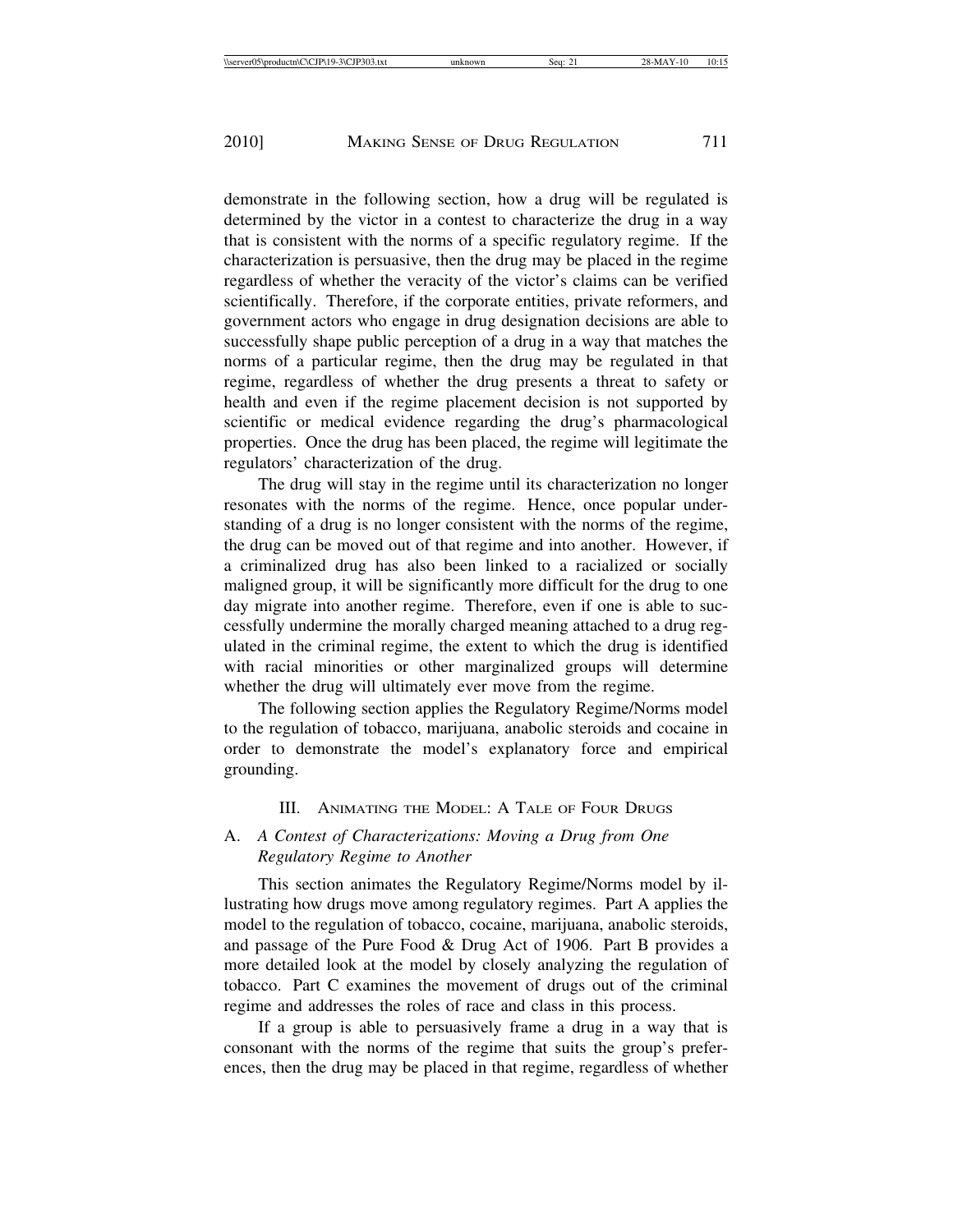the designation decision is supported by empirical evidence grounded in science or medicine. For example, tobacco was regulated for over a century in the market regime because its manufacturers successfully used advertising to painstakingly shape the meaning of smoking to reflect the prevailing norms of the market regulatory regime: rational choice and assumption of risk.83

Despite tobacco's undisputed negative health effects and staggeringly high mortality rate, the tobacco industry has effectively used advertising to portray tobacco consumption as synonymous with freedom, independence, masculinity, sophistication, and cosmopolitanism.84 This characterization shaped public opinion and drove public acceptance, which was reflected back and popularized through positive media representations of smokers as young, healthy, and attractive.<sup>85</sup> The tobacco industry's success in framing the drug in a way that is consistent with market regime norms has enabled it to not only defeat numerous attempts to shift tobacco into the public health regime, but has made it the second most popular recreational drug in the United States after alcohol.86

In the case of marijuana, by contrast, no corporation bankrolled the fight to keep the drug in the market regime, where marijuana had been widely available as a commonly used appetite stimulant, muscle relaxant,

85 *See id.*

<sup>83</sup> *See* Helmut Wakeham, *Why One Smokes* (1969), *available at* http://legacy.library. ucsf.edu/tid/pds74e00 (first draft of a memorandum from Vice President of Research and Development at Philip Morris). *See also* FEDERAL TRADE COMM'N, REPORT TO CONGRESS FOR 1995, PURSUANT TO THE FEDERAL CIGARETTE AND ADVERTISING ACT 17 tbl.3D (1997) (showing that in 1993, for example, tobacco companies spent over 6 billion dollars on advertising and promotion); FEDERAL TRADE COMM'N, REPORT TO CONGRESS FOR 1996, PURSUANT TO THE FEDERAL CIGARETTE LABELING AND ADVERTISING ACT 18 tbl.3E (1998) (showing that the tobacco industry spent five billion dollars on advertising and promotion in 1994).

<sup>84</sup> *See* Wakeham, *supra* note 83 ("'Smoking a cigarette for the beginner is a symbolic **R** act. The smoker is telling the world, this is the kind of person I am.' Surely, that there are many variants of the theme, 'I am no longer my mother's child, I'm tough, I am an adventuress, I'm not square.' Whatever the individual intent, the act of smoking remains a symbolic declaration of personal identity . . . . As the force from the psychological symbolism subsides, the pharmacological effect takes over to sustain the habit, augmented by the secondary gratifications.").

<sup>86</sup> *See* Elizabeth Brown Alphin, Note, *Federal Tobacco Regulation: The Failure of the FDA Jurisdiction over Tobacco and the Possibility of Compromise Through a Congressional Regulatory Scheme*, 40 BRANDEIS L.J. 121, 123–24 (2001) (chronicling the history of tobacco regulation and the responses of the tobacco industry); Sylvia A. Law, *Addiction, Autonomy, and Advertising*, 77 IOWA L. REV. 909, 920–21 (1992) (comparing advertising in the alcohol and tobacco industries); Steven Jonas, *The Drug Problem: A Public Health Approach to the Reduction of the Use and Abuse of Both Legal and Illegal Recreational Drugs*, 18 HOFSTRA L. REV. 751, 792 (1990) (providing a population estimate of nonmedical drug use; the highest use percentage is seen for alcohol, and the second for tobacco); Cynthia S. Duncan, Note, *The Need for Change: An Economic Analysis of Marijuana Policy*, 41 CONN. L. REV. 1701, 1705 (2009) (noting that alcohol and tobacco lead marijuana in recreational drug use).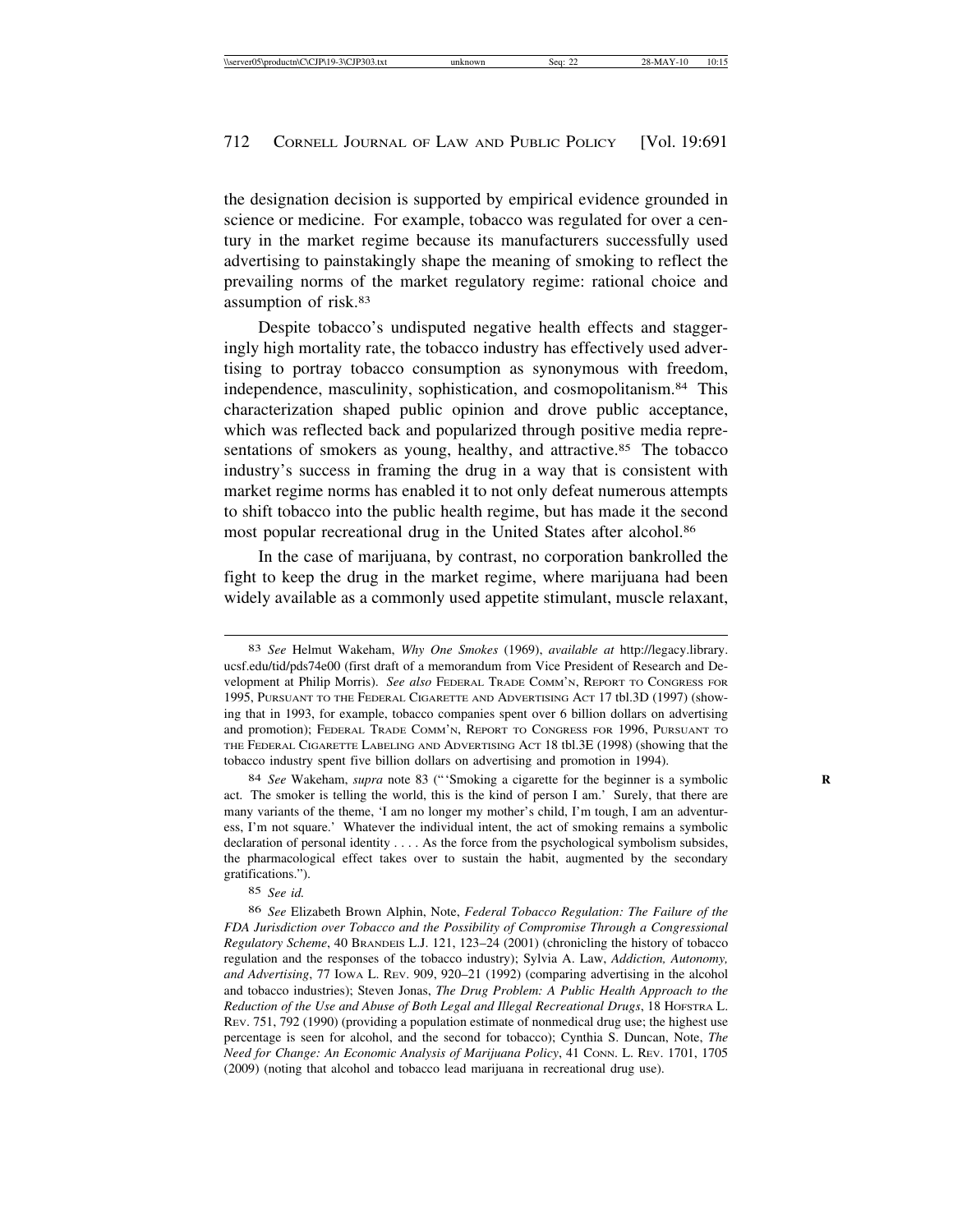analgesic, hypnotic, and anticonvulsant.87 Instead, marijuana was moved to the criminal regulatory regime due to the success of a grassroots movement in the Southwestern United States to frame marijuana use in a way that resonated with the moral norms of the criminal regime.<sup>88</sup> This movement, later joined by the Federal Bureau of Narcotics, and assisted by the media, successfully labeled marijuana in the public mind as "Mexican opium," a drug that turned Mexican field hands violent and high school students insane.<sup>89</sup> Indeed, at the turn of the twentieth century, marijuana consumption in southwestern states was limited almost exclusively to the Mexican population, which was perceived by many in the region as posing an economic threat to the domestic labor force.90 Before long, racist and xenophobic fears about Mexican immigrants, fueled by claims of a causal relationship between marijuana and criminality, prompted southwestern states with large Mexican populations to begin passing legislation outlawing the drug. By 1937, forty-six states had passed such legislation, often with little debate.<sup>91</sup>

Similarly, cocaine was a popular recreational and therapeutic drug found in everything from alcoholic beverages, cigarettes, cough suppres-

90 *See* Auerhahn, *supra* note 88, at 432. *See also* JOHN HELMER, DRUGS AND MINORITY **R** OPPRESSION 55, 75 (1975) ("[Anti-Mexican sentiment rose from the] struggle for a diminishing number of jobs in the unskilled sector . . . ."); JOHN HELMER & THOMAS VIETORISZ, THE DRUG ABUSE COUNCIL, DRUG USE, THE LABOR MARKET, AND CLASS CONFLICT (1974) ("[A] theory of the evils of [marijuana], which linked its use and supply to being Mexican, made hostility toward these people seem slightly more reasonable, and public policy to remove them that much more acceptable.").

91 *See* EDWARD M. BRECHER, CONSUMERS UNION, LICIT AND ILLICIT DRUGS 413 (1972) ("By 1937, forty-six of the forty-eight states as well as the District of Columbia had laws against marijuana."). *See also* BONNIE & WHITEBREAD, THE MARIHUANA CONVICTION, *supra* note 35, at 51-52 (mapping all anti-Marijuana legislation enacted between 1915-1933: Alabama (1932); Arizona (1931); Arkansas (1923); California (1915); Colorado (1917); Delaware (1933); Idaho (1927); Illinois (1931); Indiana (1929); Iowa (1929); Kansas (1927); Louisiana (1914); Maine (1914); Massachusetts (1914); Michigan (1929); Mississippi (1930); Montana (1927); Nebraska (1927); Nevada (1923); New Mexico (1923); New York (1927); North Dakota (1933); Ohio (1927); Oklahoma (1933); Oregon (1923); Pennsylvania (1933); Rhode Island (1918); South Dakota (1931); Texas (1919); Utah (1915); Vermont (1915); and Wyoming (1929)); Bonnie & Whitebread, *The Forbidden Fruit and the Tree of Knowledge*, *supra* note 35, at 1010-20 ("We conclude that the legislative action and judicial approval were essentially **R** kneejerk responses uninformed by scientific study or public debate and colored instead by racial bias and sensationalistic myths.").

<sup>87</sup> *See* JEROME L. HIMMELSTEIN, THE STRANGE CAREER OF MARIHUANA: POLITICS AND IDEOLOGY OF DRUG CONTROL IN AMERICA 21-22 (1983).

<sup>88</sup> See Kathleen Auerhahn, *The Split Labor Market and the Origins of Antidrug Legislation in the United States*, 24 LAW & SOC. INQUIRY 411, 432 (1999).

<sup>89</sup> *See id.* at 59-71 (noting that tabloid newspapers across the country reported graphic stories of alleged marijuana-induced madness, violence, sexual deviance, and criminal activity, typically perpetrated by immigrants intoxicated by the drug). *See also* LESTER GRINSPOON, M.D. & JAMES BAKALAR, MARIHUANA: THE FORBIDDEN MEDICINE 195 (2d ed. 1997) (noting that the supposed dangers posed by marijuana were even addressed in popular movies, such as the 1936 film, *Reefer Madness*, which depicted a killing, suicide, rape, and subsequent descent into insanity among high school students lured into smoking marijuana).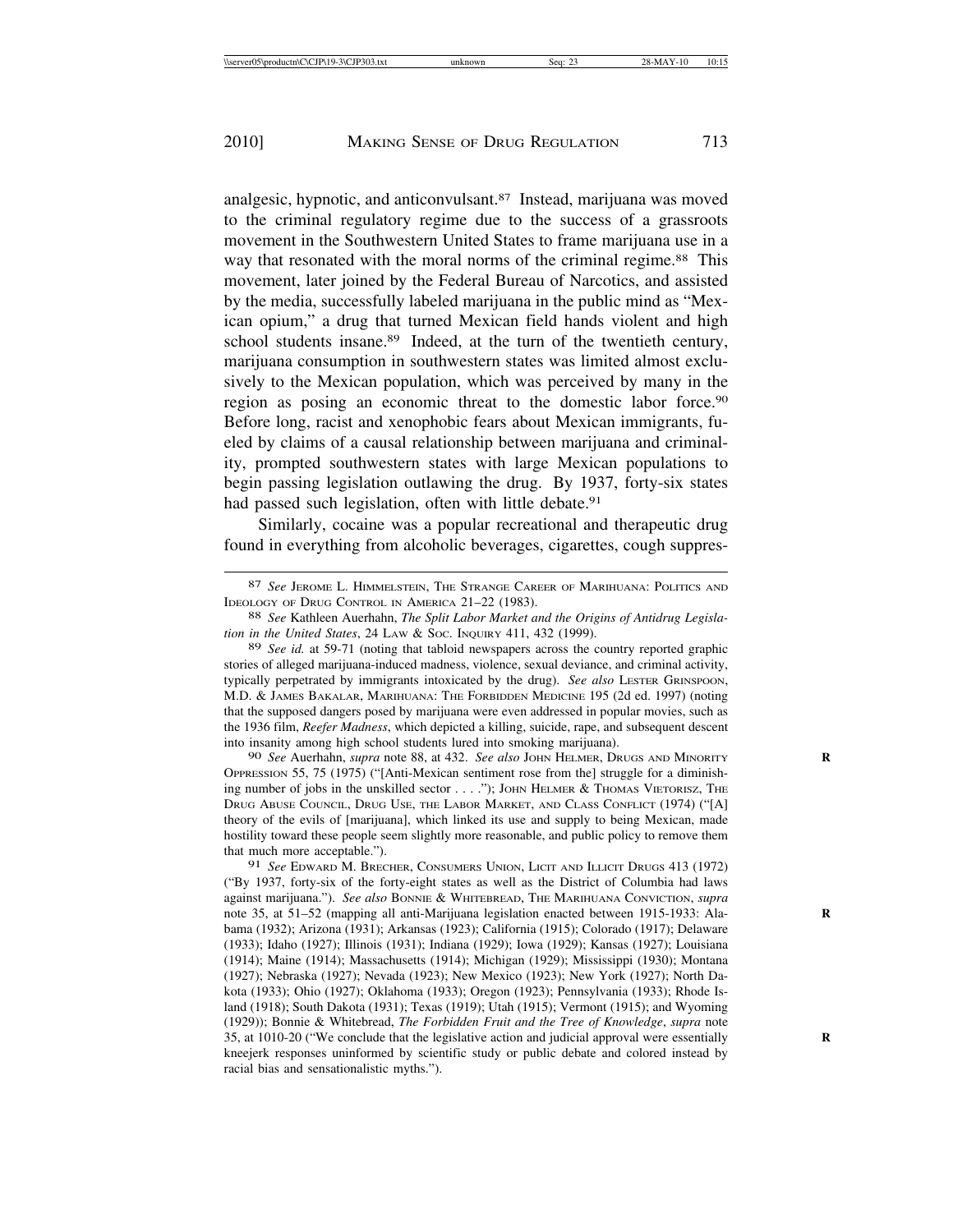sants, baby elixirs and, most famously, Coca-Cola,<sup>92</sup> until Southern whites, during the early twentieth century, successfully characterized cocaine as a drug that incited criminality, sexual deviance, and defiant behavior in African-Americans.<sup>93</sup> This framing of cocaine in moral terms prompted its movement from the market regime to the criminal regulatory regime.94 So persuasive was this characterization of cocaine that in the ensuing hysteria, Southern police departments switched from .32 to .38 caliber bullets due to widespread reports that cocaine-endowed African-Americans with extraordinary cunning and strength thus rendering them virtually invincible to conventional weaponry.95 Despite whites' fears that cocaine would provoke an African-American-led revolt and crime spree, none ever materialized.96 Nevertheless, the fear that these myths and fantasies evoked was enough to ease the passage of several laws restricting cocaine use, including the nation's first criminal drug control law, the Harrison Act of 1914.97

The regulation of anabolic androgenic steroids (AAS), a commercially manufactured pharmaceutical drug, is also illustrative of the Regu-

93 *See id. See also* Edward H. Williams, *The Drug-Habit Menacing in the South, in* DRUGS IN AMERICA: A DOCUMENTARY HISTORY, *supra* note 35, at 360, 363 (alleging in- **R** creased sexuality in African-American cocaine users).

96 David T. Courtwright, *The Hidden Epidemic: Opiate Addiction and Cocaine Use in the South, 1860-1920*, 49 J. S. HIST. 57, 71 (1983) (hypothesizing that few cocaine induced criminal acts spurred irrational fears in Southern whites similar to white's fears of slave uprisings in the antebellum South).

97 One of the primary forces behind passage of the Harrison Act was Dr. Hamilton Wright, the State Department's Opium Commissioner during Theodore Roosevelt's administration, who wrote that cocaine was "a potent incentive in driving humbler Negroes all over the country to abnormal crimes." JOHN HELMER, DRUGS AND MINORITY OPPRESSION *supra* note 90 at 53. Dr. Wright alleged that: **R**

Once the negro has reached the state of being a 'dope taker'— and a very few experimental sniffs of the drug make him an habitué—he is a constant menace to his community until he is eliminated. For his whole nature is changed for the worse by the habit. Sexual desires are increased and perverted, peaceful negroes become quarrelsome, and timid negroes develop a degree of 'Dutch courage' that is sometimes almost incredible. A large proportion of the wholesale killings in the South during recent years have been the direct result of cocaine and frequently the perpetrators of these crimes have been hitherto inoffensive, law-abiding negroes. Moreover, the negro who has once formed the habit seems absolutely beyond redemption. Imprisonment 'cures' him temporarily: but when released he returns to the drug almost invariably.

Williams, *supra* note 93, at 360–63. Wright would later maintain that "the negro drug-taker" should be incarcerated rather than treated for his addiction. *Id.* at 3

<sup>92</sup> *See* MUSTO, THE AMERICAN DISEASE, *supra* note 35, at 7. Cocaine was legal and **R** widely used recreationally during the 1800s. CRACK IN AMERICA, *supra* note 35 at 132. Its ability to constrict blood vessels and limit bleeding made it an effective local anesthetic for eye, nose, and throat surgeries. *Id.* at 131–32. It was also used to treat ailments, such as sinusitis and hay fever as well as opium, morphine, and alcohol addiction. MUSTO, THE AMER-ICAN DISEASE, *supra* note 35, at 7.

<sup>94</sup> *See* MUSTO, THE AMERICAN DISEASE, *supra* note 35, at 8. **R**

<sup>95</sup> *See id.* at 7; Williams, *supra* note 93, at 361. **R**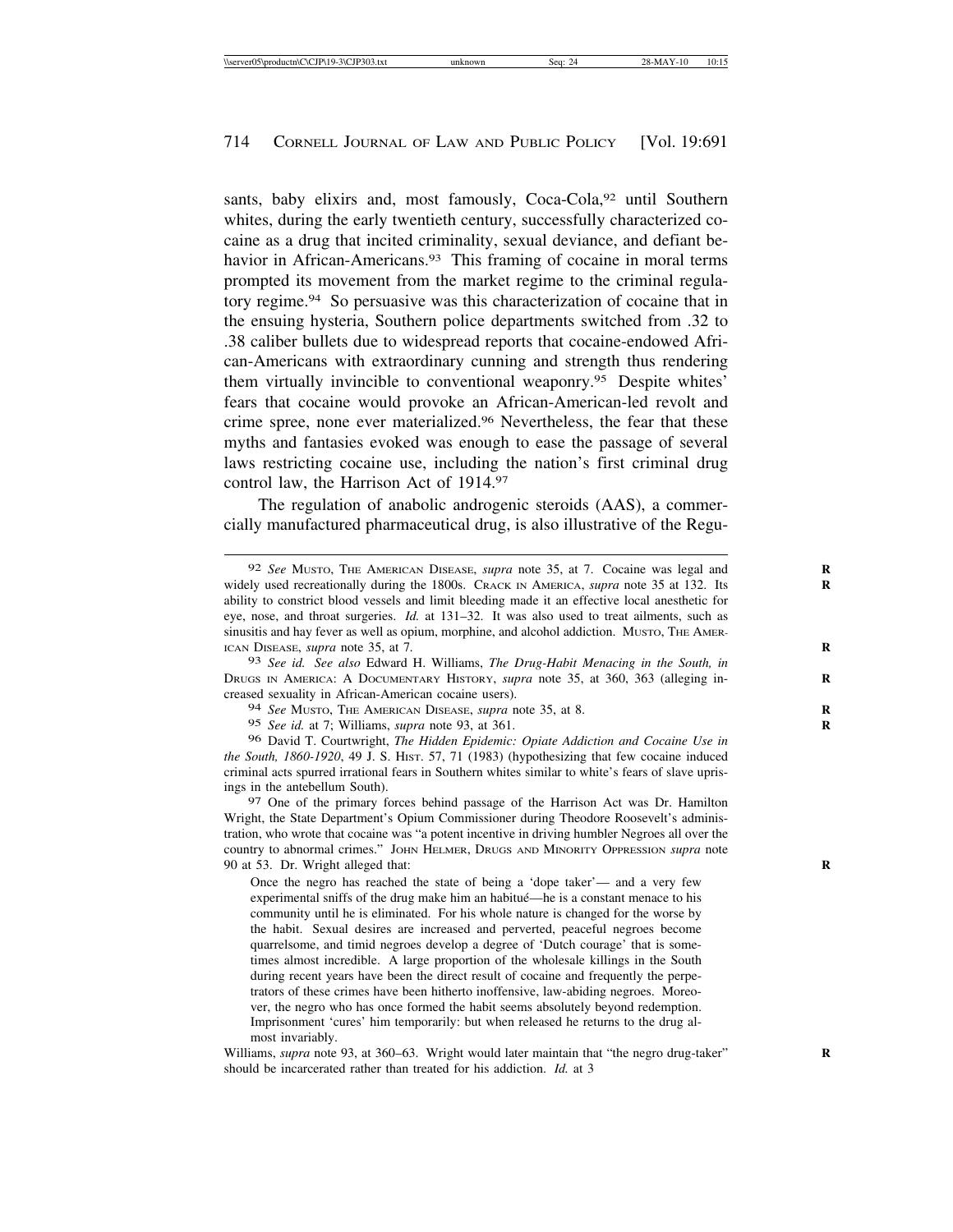latory Regime/Norms Model.<sup>98</sup> For nearly half a century, AAS had been classified as prescription drugs and the FDA had regulated them in the public health regime.99 The sale of AAS for other than medicinal purposes, however, was criminalized with passage of the Anabolic Steroid Control Act of 1990, which added the drug to Schedule III of the Controlled Substances Act.100 AAS were not relegated to the criminal regime because of their alleged health effects or concerns about illicit trafficking.101 Rather, AAS were criminalized because of their place at the center of a cheating scandal at the 1988 Seoul Summer Olympic Games and the subsequent dramatic coverage of AAS use in a series of articles published in *Sports Illustrated*. 102

On November 18, 1988, scarcely a month after Canadian sprinter Ben Johnson was stripped of his Olympic gold medal having tested positive for AAS after beating American rival Carl Lewis in a world record setting race, President Ronald Reagan signed into law the Anti-Drug Abuse Act of 1988.103 This law amended the Food, Drug, and Cosmetics

99 Since the 1938 passage of the Federal Food, Drug, and Cosmetic Act (FDCA), the FDA has regulated AAS. *See* Adrian Wilairat, Comment, *Faster, Higher, Stronger? Federal Efforts to Criminalize Anabolic Steroids and Steroid Precursors*, 8 J. HEALTH CARE L. & POL'Y 377, 387 (2005). The FDCA sets criteria to classify prescription drugs and limit access to particular drugs to people who demonstrate a legitimate medical need. *See* Federal Food, Drug, and Cosmetic Act of 1938, Pub. L. No. 75-717, 52 Stat. 1040 (codified as 21 U.S.C. §§ 301–99 (2006)). Thus, the FDA determines whether a substance will be classified as prescription or over-the-counter. *Id.*

100 *See* Crime Control Act of 1990, Pub. L. No. 101-647, 104 Stat. 4789 (classifying AAS within Schedule III(e) in 21 U.S.C. § 812(c)).

101 *See Anabolic Steroids Control Act: Hearing on H.R. 4658 Before the Subcomm. on Crime of the H. Comm. on the Judiciary*, 101st Cong. 21 (1990) [hereinafter *Anabolic Steroids Control Act Hearing*] (statement of Leslie Southwick, Deputy Assistant Attorney General, Civil Division, U.S. Department of Justice).

102 *Sports Illustrated* published an issue the week after Ben Johnson was disqualified featuring him on the cover emblazoned with the heading "Busted!" William O. Johnson & Kenny Moore, *The Loser*, Sports ILLUSTRATED, Oct. 3, 1988, at 32-39. The article, about Johnson's fall from grace, recounted the events leading to disqualification and discussed the perceived ease with which athletes evade AAS detection. *Id. See also* Tommy Chaikin & Rick Telander, *The Nightmare of Steroids*, SPORTS ILLUSTRATED, Oct. 24, 1988, at 82-102 (explaining college linebacker Tommy Chaikin's steroid induced transformations and suicide attempt).

103 Anti-Drug Abuse Act of 1988, P. L. No. 100-690, § 2403, 102 Stat. 4203 (1988).

<sup>98</sup> AAS, synthetic derivatives of the naturally occurring hormone testosterone, were devised to maximize testosterone's anabolic, or tissue-building capacity, while minimizing many of its androgenic, or masculinizing effects. *See* Charles E. Yesalis, *Introduction*, *in* ANABOLIC STEROIDS IN SPORT AND EXERCISE 1, 1 (Charles E. Yesalis ed., 2d ed. 2000). *See also* Cynthia M. Kuhn, *Anabolic Steroids*, 57 RECENT PROGRESS IN HORMONE RES. 411, 412 (2002) (describing anabolic steroid characteristics). AAS have therapeutic and non-therapeutic uses unlike narcotics, which are taken for their consciousness altering effects. *See* Charles D. Kochakian & Charles E. Yesalis, *Anabolic-Androgenic Steroids: A Historical Perspective and Definition*, *in* ANABOLIC STEROIDS IN SPORT AND EXERCISE 17, 35–40 (Charles E. Yesalis ed., 2d ed. 2000).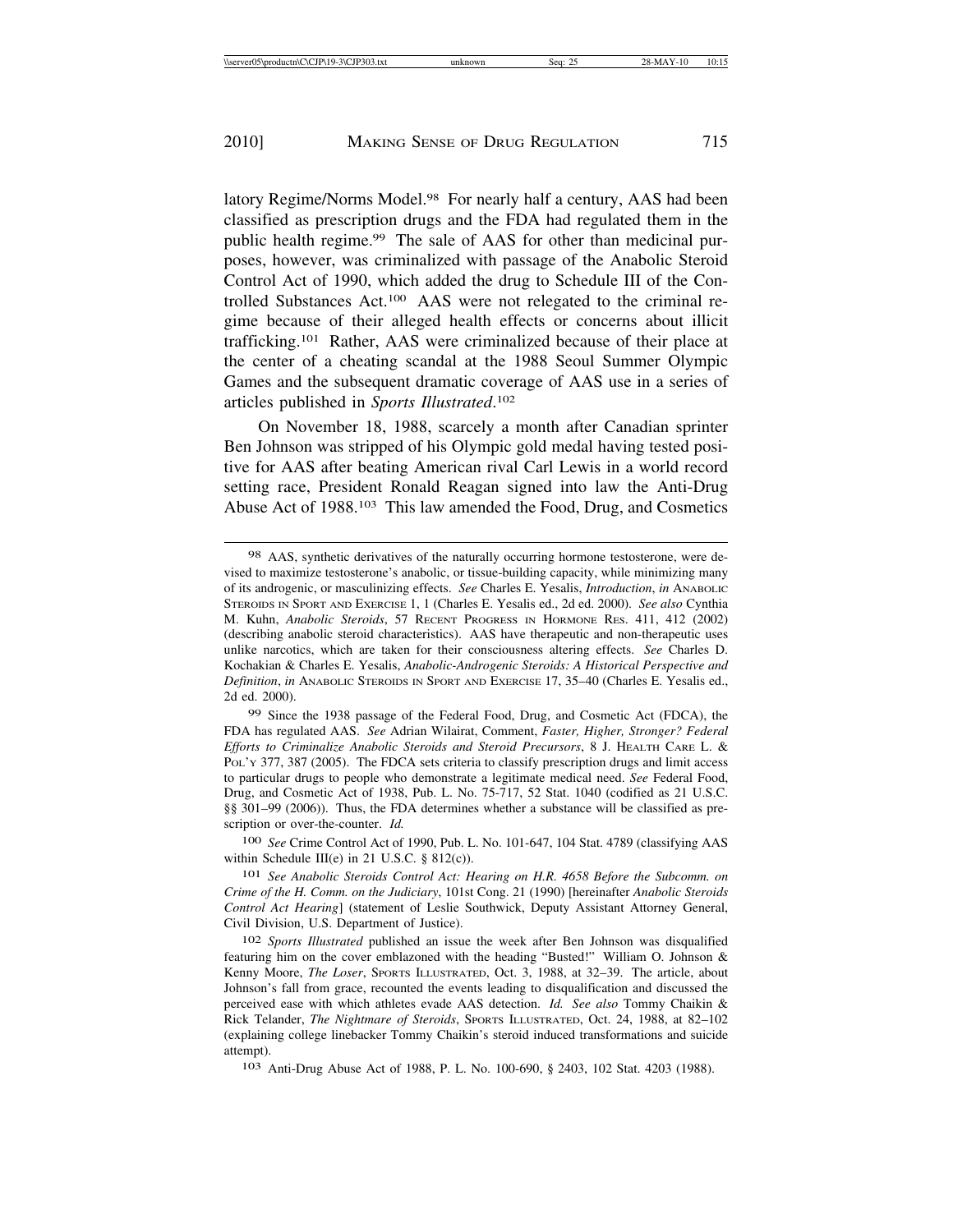Act by establishing a new criminal provision that significantly increased the penalties for AAS distribution.104

Within months, Congress held a series of hearings on whether to add AAS to the schedule of controlled substances.105 At these hearings, scant evidence was presented that AAS use posed a significant threat to healthy adult men.<sup>106</sup> Furthermore, just months before the 1988 Olympics, the Drug Enforcement Agency (DEA) and the U.S. Department of Health and Human Services (HHS) recommended against scheduling AAS.107 Legislators, nevertheless, emerged victorious in their efforts to frame AAS to fit the moral norms of the criminal regime.108 The morally charged issue of cheating in sports had specific resonance in the

105 *See Anabolic Steroids Control Act of 1990: Hearing on H.R. 4658 Before the Subcomm. on Crime of the House Comm. on the Judiciary,* 101st Cong., 2d Sess. (1990); *Abuse of Steroids in Amateur and Professional Athletics: Hearing Before the Subcomm. on Crime of the House Comm. on the Judiciary,* 101st Cong., 2d Sess. (1990); *Steroids in Amateur and Professional Sports: The Medical and Social Costs of Steroid Abuse: Hearings Before the S. Comm. on the Judiciary,* 101st Cong., 1st & 2d Sess. (1989); *Anabolic Steroid Restriction Act of 1989: Hearing on H.R. 995 Before the House Comm. on the Judiciary,* 101st Cong., 1st Sess. (1989).

106 The Senate Judiciary Committee's Report on the Steroid Trafficking Act focused primarily on the most inflammatory testimony presented during the hearings, despite the fact that there was little scientific or medical evidence to support these claims and that most of these allegations were based on anecdotal accounts, surveys, and self-reports. *See* S. REP. NO. 101- 433 (1989). The report presented few dissenting opinions and did not mention the American Medical Association's opposition to drug scheduling. *See* S. REP. NO. 101-433, at 5–8 (1989).

107 In 1987, the Department of Justice solicited the opinions of the DEA and the HHS on whether to schedule AAS under the CSA. *Anabolic Steroids Control Act Hearing, supra* note 101, at 21. The DEA recommended against scheduling and the HHS concurred after finding **R** that "the available evidentiary base concerning steroids, although growing, is not comprehensive. The data available do not establish that steroids possess psychoactive effects comparable to those substances currently scheduled." See *id.*

108 In his opening remarks during one of the legislative hearings, then Delaware Senator, Joseph R. Biden, who presided over the hearing, recounted the events of the 1988 Seoul Olympics and noted that one of the most troubling aspects of AAS use was that it undermined "our value system, the so-called American way." *Steroids in Amateur and Professional Sports*, *supra* note 105. When asked why Congress was focusing on AAS as opposed to other drugs, **R** Biden explained, "the thing that disturbs me most about this issue beyond the health effects, as bad as they are, is this notion that we are undermining the very *raison d'etre*, the very reason that sports play such a major role in America, particularly among our young." *Id.* at 102. Biden emphasized, "we need to consider adding steroids to the list of 'controlled substances,' treating them the same way we treat other dangerous drugs such as cocaine and heroin." *Id.* at 4. Biden's remarks are representative of tenor of the testimony presented at the hearings. See *id.*

<sup>104</sup> The Anti-Drug Abuse Act of 1988 made the distribution or possession of AAS with the intent to distribute without a valid prescription a felony subject to up to three years imprisonment and a fine. *See* 21 U.S.C. § 333(e)(1) (2006). Distribution or possession with intent to distribute to persons under eighteen years of age would result in up to six years imprisonment and a fine. Pub. L. 100-690 (1988) (current version codified as The Anabolic Steroids Control Act of 1990). In addition, the law subjected AAS traffickers to criminal forfeiture. *See* § 333(a). The law also increased the penalties for the distribution of Human Growth Hormone to a maximum of five years for possession with intent to distribute, and ten years if the offense involved a minor. *See* § 333(e)(2).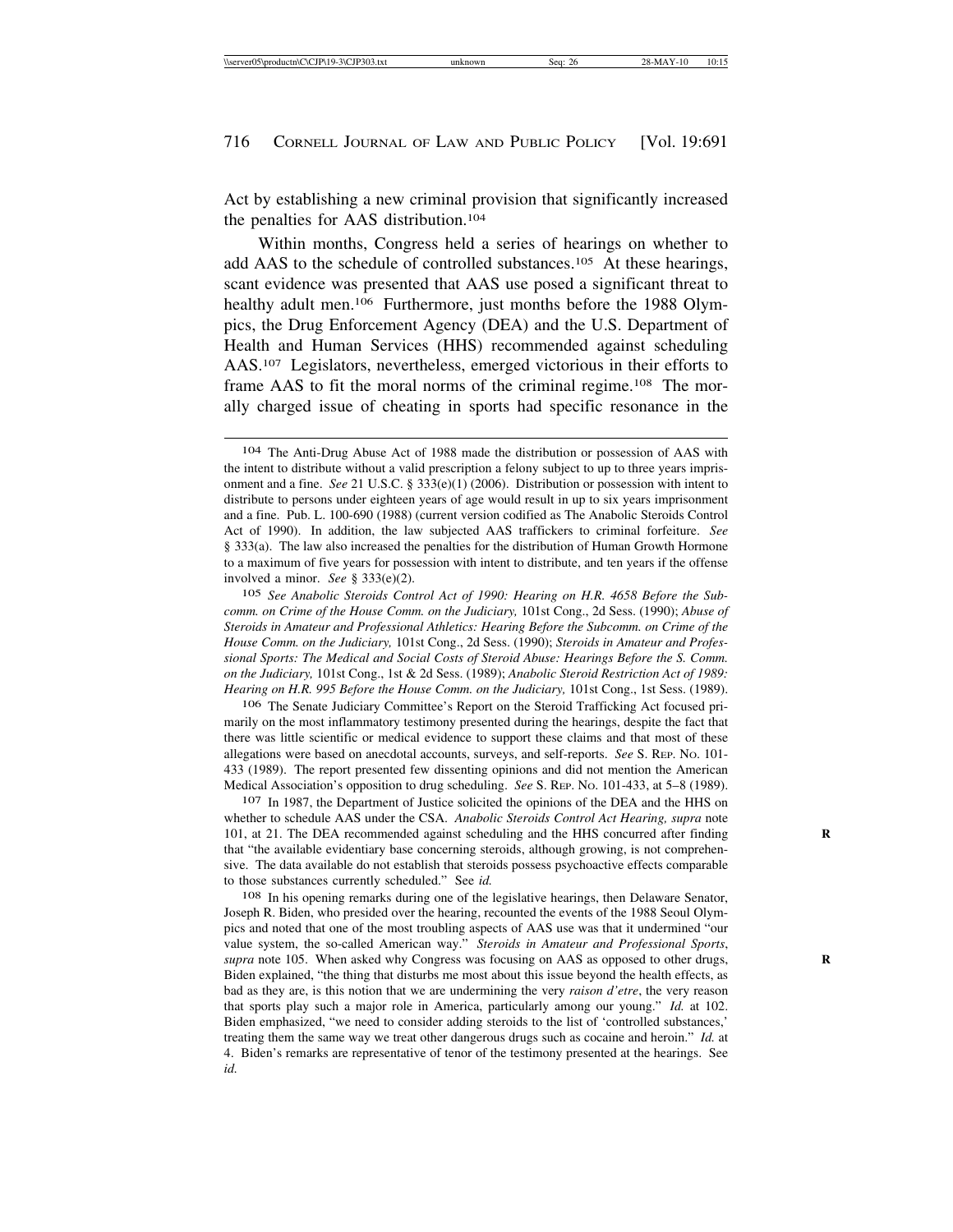criminal regulatory regime that was not present in the public health or market regimes. This enabled Congress to criminalize nonmedical AAS sales legislatively, over objections from the American Medical Association, FDA, and DEA.109 In so doing, Congress circumvented the fortyyear-old administrative drug scheduling process and thereby set a drug regulatory precedent.

The Regulatory Regime/Norms model also explains passage of the historic Pure Food and Drug Act of 1906.<sup>110</sup> Drugs sold prior to 1906 ran the gamut from well-intentioned but ineffective medicines to patently phony nostrums.111 The quality of these drugs was generally unreliable and of questionable purity because many drugs, including "soothing syrups" for infants, contained inert substances and often some quantity of cocaine, opium, alcohol, arsenic, mercury, or other narcotic, addictive, or lethal drug.<sup>112</sup> Estimations at the time put the death toll from such drugs in the tens of thousands.113 Despite the obvious need for regulation, the ethos of the market regime was that it was up to the consumer to take appropriate precautions against adulterated and fake drugs.114 Thus, there was little protection for drug consumers because assumption of risk and rational choice principles dominated the market regime.

In 1905, however, those who championed drug control legislation primarily women and physicians—successfully characterized the issue in a way that resonated with the norms of the public health regime. Rather

syrups for infants). *See also* HILTS, *supra* note 111, at 48; YOUNG, MEDICAL MESSIAHS, *supra* **R** note 111, at 4–6. **R**

113 *See* HILTS, *supra* note 111, at 46. **R**

<sup>109</sup> AAS were added to Schedule III of the CSA, when President Bush signed into law the Crime Control Act of 1990, on November 29, 1990. *See* 18 U.S.C. § 1 (1990).

<sup>110</sup> Pure Food and Drug Act, 34 Stat. 768 (1906) (amended 1907).

<sup>111</sup> *See* JAMES HARVEY YOUNG, THE TOADSTOOL MILLIONAIRES: A SOCIAL HISTORY OF PATENT MEDICINES IN AMERICA BEFORE FEDERAL REGULATION 16–17 (1961) [hereinafter TOADSTOOL MILLIONAIRES]. One drug, for example, an alleged "brain tonic" created to alleviate headaches and aptly named, Cuforhedake Brane-Fude, contained a potentially lethal mixture of alcohol, caffeine and acetanilid, among other drugs. *See* JAMES HARVEY YOUNG, THE MEDICAL MESSIAHS: A SOCIAL HISTORY OF HEALTH QUACKERY IN TWENTIETH-CENTURY AMERICA 4–6 (1967) [hereinafter MEDICAL MESSIAHS]. *See also* PHILIP J. HILTS, PROTECTING AMERICAN'S HEALTH: THE FDA, BUSINESS, AND ONE HUNDRED YEARS OF REGULATION 48 (2003) ("Peruna, an industry leader, was a remedy sold for a variety of illnesses, from colds and congestion . . . to tuberculosis, inflamed appendix, the mumps, and 'female complaints.' The main secret ingredients in the bottle were alcohol and water, with 28 percent of the mixture pure alcohol.").<br><sup>112</sup> *See YOUNG*, PURE FOOD, *supra* note 37, at 29, 258 (discussing often fatal soothing

<sup>114</sup> *See id*. at 29. For example, echoing the dominant sentiment of the time, Dr. John H. Griscom of the New York Academy of Medicine suggested that the problem "lies rather with the public which patronizes, and not so much with the tradesman who profits by" the sale of patent drugs. *Id*. Similarly, U.S. Representative William Adamson of Georgia dubbed the proposed Pure Food and Drug Act, "pure foolishness," and objected to its passage by arguing that "the Federal Government was not created for the purpose of cutting your toe nails or corns." *See* YOUNG, PURE FOOD, *supra* note 37, at 253 (citation omitted).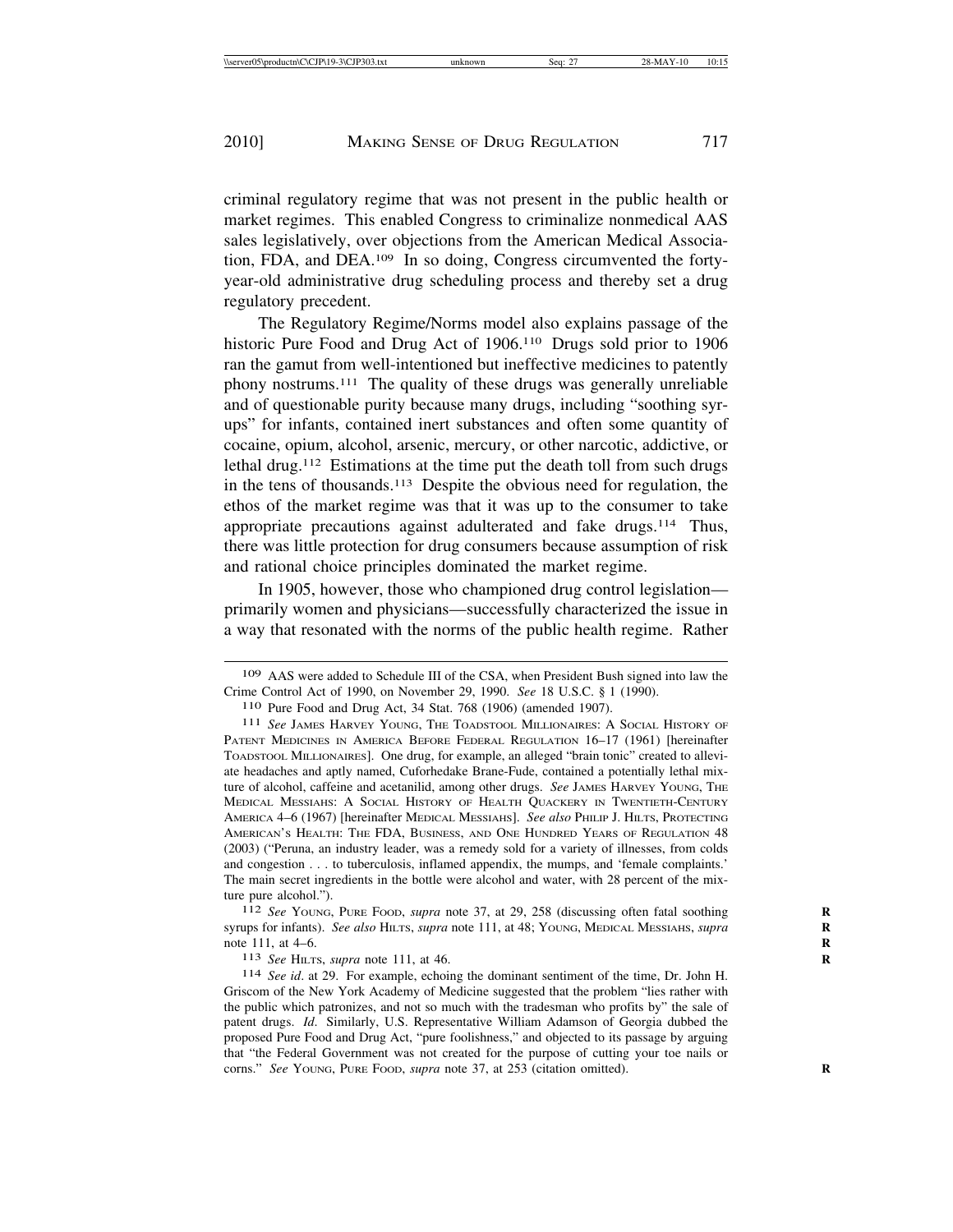than highlight the immorality of selling toxic, addictive, or lethal drugs—which would have moved dangerous drugs into the criminal regulatory regime—these reformers instead argued that the contents of hazardous drugs should be disclosed because individuals cannot make safe decisions about drug consumption if they are unaware of what is in their drugs.<sup>115</sup> Pointing to high profile exposés of the drug industry to advance their claims,<sup>116</sup> these reformers persuasively characterized the problem in a way that resonated with the disclosure norms of the nascent public health regime and, in so doing, forced passage of the Pure Food and Drug Act of 1906.<sup>117</sup> The unprecedented legislation did not criminalize or ban the manufacture or sale of dangerous drugs, but rather centered public health concerns.118 The Act prohibited misrepresentation in drug labeling and mandated that manufacturers disclose the presence and amount of certain drugs, including alcohol, opium, cocaine, heroin, morphine, chloroform, or acetanilide, although it did not prohibit inclusion of such substances.<sup>119</sup> Thus, although the Pure Food and Drug Act predated regulatory regimes as we know them today, by disrupting the

116 *See* YOUNG, TOADSTOOL MILLIONAIRES, *supra* note 111, at 234, 239–40. The publica- **R** tion of Upton Sinclair's best-selling novel, *The Jungle*, which described in graphic detail the unsanitary condition of Chicago meat packinghouses, was instrumental in fueling public support for food and drug regulations. *See id*. at 239. The effects of *The Jungle* were compounded by articles highlighting the fraud and malfeasance on the part of patent medicine manufacturers, which appeared in such magazines as *Ladies' Home Journal*. *See id*. at 212–13, 234. A damning series of articles by Samuel Hopkins Adams in *Collier's* magazine revealed that many well-known patent medicines were little more than narcotics mixed with inert substances, and this included patent drugs intended for use by children. *Id.* at 219–25, 275 (citing Samuel Hopkins Adams' collection of articles, *The Great American Fraud*, origi-

nally published in *Collier's* magazine from 1905 to 1907).<br><sup>117</sup> *See* Young, Pure Foop, *supra* note 37, at 208 (noting the AMA's pressure on the Senate to control "worthless, dangerous and enslaving drugs").

118 *See id.* at 264 (highlighting that the Food and Drug Act rested on the idea that "if the consumer was adequately informed, he could protect himself against deception, even against danger").

<sup>115</sup> *See* YOUNG, PURE FOOD, *supra* note 37, at 258. U.S. Representative James Robert **R** Mann of Illinois, who was instrumental in passing the Pure Food and Drug Act, argued, to great applause from his colleagues in the House, that "[w]e can not undertake to prevent the man who is an opium fiend from obtaining opium, but we can undertake to prevent the man who never wishes to take opium from taking it without knowing he is taking it." *Id*. During hearings on the bill, Mann cited case histories of those unwittingly addicted to or killed by drugs, particularly infants poisoned by lethal doses of morphine in soothing syrups. *Id*. According to these reformers, disclosure was the only way for the public to protect against the danger and deception posed by drugs. *See id*. at 258–59.

<sup>119</sup> *See id.* at 267. The law prohibited labels that had "any statement, design or device regarding such article, or the ingredients or substances contained therein which shall be false or misleading in any particular." *Id.* The law did not require that other substances be listed, however, if the manufacturer advertised that the product contained a particular drug, this representation, and the amount claimed, had to be accurate. *Id.* Violation of the act was a misdemeanor offense that could render one subject to a fine not to exceed \$200 for a first offense or \$300 for each subsequent offense and/or imprisonment not to exceed a year. *Id.* at 268. Adulterated or misbranded drugs were also subject to seizure. *Id.*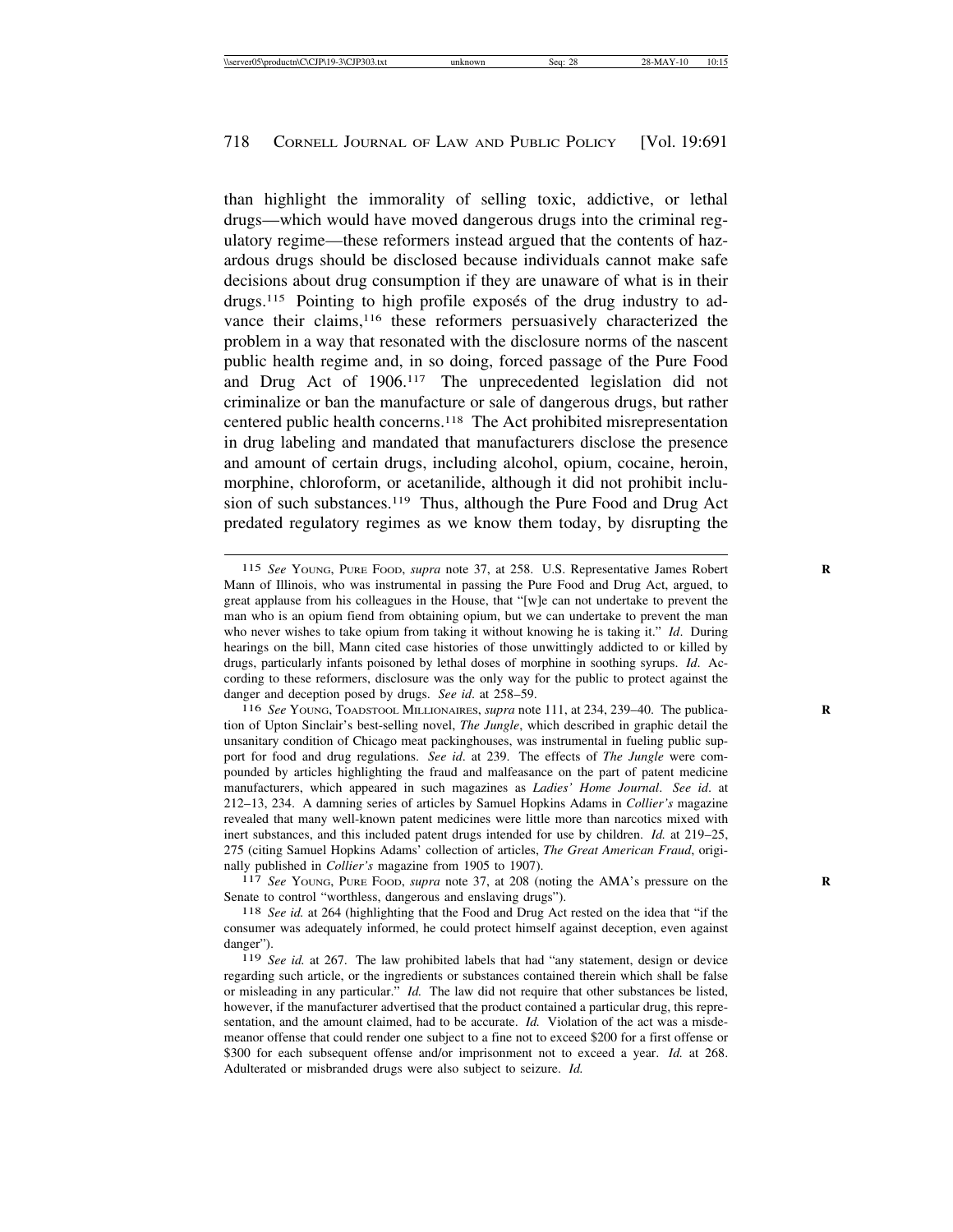norms of the market regime and characterizing drugs in a way that was consistent with the disclosure norms of the burgeoning public health regime, reformers were able to pave the way for passage of the first federal law to regulate drugs in the name of public health.<sup>120</sup>

As we have seen with marijuana, cocaine, AAS, and the passage of the Pure Food and Drug Act, specific social events can create opportunities for those who engage in drug designation contests to succeed in characterizing a drug in a way that penetrates public thinking and makes regulatory regime changes possible. As the Regulatory Regime/Norms model makes clear, there is a contingency as to how a drug becomes vulnerable to the framing contests that lead to drug regulatory regime change. Anabolic steroids demonstrate this contingency. It is quite conceivable that had it not been for the Olympic cheating scandal, anabolic steroids could have become over-the-counter drugs regulated with age restrictions, much like tobacco and alcohol. Likewise, based on its broad social appeal, if marijuana were discovered today it might not be criminalized. Similarly, widely published exposés of the drug industry allowed drug regulation advocates, at the turn of the century, to focus public attention on their argument that drug makers should be required to disclose the contents of their drugs.<sup>121</sup> However, these contingencies of historical context and physical place do not drive regulatory outcomes, but simply create opportunities for interested parties to characterize a drug in a way that shapes its popular understanding.

The Regulatory Regime/Norms model posits that the way a drug will be regulated is not a path-dependent story.<sup>122</sup> How a drug is presently regulated is relevant to how it will be regulated in the future, but it

is simply another way of describing the incremental, adaptive nature of much policy making . . . . The fact that policy makers faced with a new problem tend to draw on an established repertory of tools reinforces the bias of public policy against radical innovation, as does dependence on existing organizations for delivery . . . . More narrowly and rigorously, path dependency is seen as flowing from the structure of interests created by policy . . . . Decisions taken at point A in time entrench—sometimes indeed create—interests that come to constrain decisions at point B."

<sup>120</sup> See Food and Drug Administration, Legislation, http://www.fda.gov/RegulatoryInformation/Legislation/default.htm (last visited Mar. 14, 2010) ("The Food and Drugs Act of 1906 was the first of more than 200 laws that constitute one of the world's most comprehensive and effective networks of public health and consumer protections."). <sup>121</sup> *See* Brian Rubens*, Common Law versus Regulatory Fraud: Parsing the Internet Re-*

*quirement of the Felony Penalty Provision of the Food and Drug, and Cosmetic Act*, 72 U. CHI. L. REV. 1501, 1506 (2005) (noting a manufactured drug that "killed hundreds of people after a manufacturer distributed a drug that it failed to test for safety").<br><sup>122</sup> Lockhart defines path dependence as follows: "[O]nce a society starts building partic-

ular public institutions (e.g., a presidential as opposed to parliamentary democracy) or policies (e.g., the financing of medical care), it becomes increasingly difficult across time to effect institutional or policy change which breaks free of the initial path's confining influence." CHARLES LOCKHART, THE ROOTS OF AMERICAN EXCEPTIONALISM: INSTITUTIONS, CULTURE AND POLICIES 7 (2003). Klein and Marmor write that path dependency: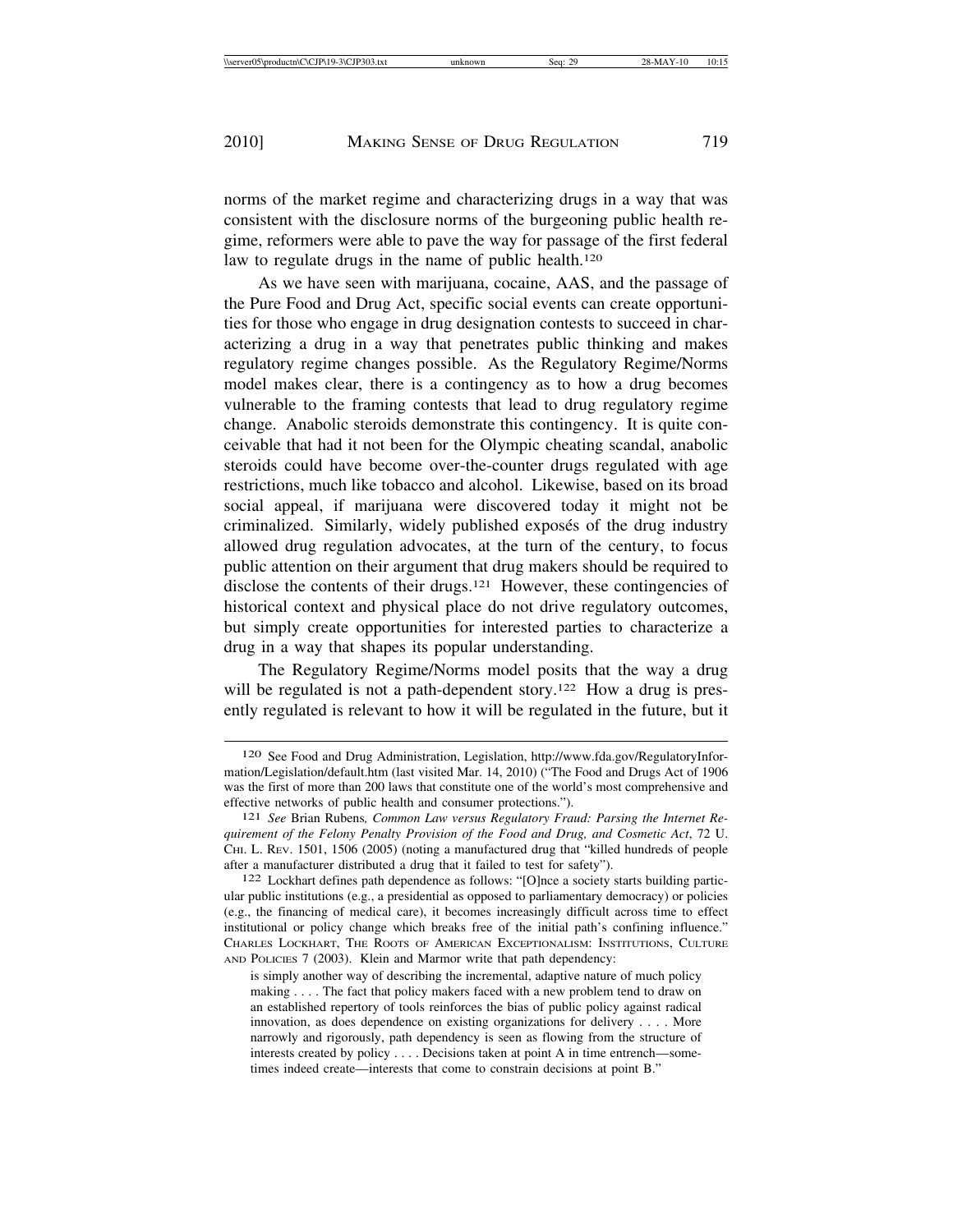is not dispositive. The critical factor in this determination is how successfully the drug is framed. For example, a drug that has already been criminalized or one that is mass-consumed may be more difficult to shift into another regime than a newly discovered drug. The Regime/Norms model indicates that this is because, unlike newly discovered drugs, the social meaning of which is indeterminate and ambiguous, those drugs that are well-established in a regime already have meaning conferred in them. As a result, in order to move these drugs one must destabilize the existing meaning of the drug in relation to its current regime. Then the framing process can be used to signify the drug in relation to the norms of a different regime, and in so doing, prompt individuals to think and feel differently about the drug so as to allow for a regime re-designation. The recent shift of tobacco from the market regime to the public health regime provides a more in-depth example of this phenomenon.

## B. *A Closer Look at the Model: Tobacco*

Although tobacco products are the leading cause of preventable death in the United States,<sup>123</sup> killing over 440,000 people annually<sup>124</sup>

Rudolf Klein & Theodore Marmor, *Reflections on Policy Analysis: Putting It Together Again, in* OXFORD HANDBOOK OF PUBLIC POLICY 890, 900–01 (Michael Moran, Martin Rein, & Robert E. Goodin eds., 2006). As Richard Pildes puts it: "[O]ne of the iron laws of democratic institutions is that institutional structures, once created, become refractory to change. Identities and interests coalesce around existing institutional arrangements." Richard H. Pildes*, The*

<sup>123</sup> *See* Ctrs. for Disease Control & Prevention, Targeting the Nation's Leading Killer: At a Glance 2010, http://www.cdc.gov/nccdphp/publications/aag/osh.htm (last visited Mar. 24, 2010). <sup>124</sup> *See* Ctrs. for Disease Control & Prevention, *Smoking-Attributable Mortality, Years of*

*Potential Life Lost, and Productivity Losses - United States, 2000-2004*, 57 MORBIDITY & MORTALITY WKLY REP. 45, 1226-28 (2005), *available at* http://www.cdc.gov/mmwr/preview/ mmwrhtml/mm5745a3.htm. Smoking has been definitively linked to the development of heart diseases, strokes, bronchitis, emphysema, cardiovascular disease (atherosclerosis and abdominal aortic aneurysm), respiratory disease (impaired lung function, chronic obstructive pulmonary disease, asthma, and pneumonia), brain aneurisms, acute myeloid leukemia, and cancer of the throat, mouth, tongue, lip, larynx, colon, esophagus, pharynx, lungs, bladder, kidneys, pancreas, stomach, breast and cervix. *See* CTRS. FOR DISEASE CONTROL & PREVENTION, THE HEALTH CONSEQUENCES OF SMOKING: A REPORT OF THE SURGEON GENERAL (2004), *available at* http://www.surgeongeneral.gov/library/smokingconsequences/. Among women, tobacco consumption contributes to low bone density, osteoporosis and pregnancy complications including low birthweight babies, preterm delivery, stillbirth and fetal death. *Id.* Researchers have recently isolated a chemical in tobacco that may contribute to the development of diabetes, cancer, Alzheimer's disease and accelerate the ageing process. *See Tobacco Chemical Blamed for Disease*, BBC NEWS WORLD EDITION, Oct. 29, 2002, *available at* http://news.bbc. co.uk/2/hi/health/2361167.stm (citing study by Scripps Research Institute). Today, approximately 8.6 million people in the United States suffer from smoking related illnesses. American Cancer Society, Study: 8.6 Million Americans Sick With Tobacco-Related Illnesses, Nov. 5, 2003, http://www.cancer.org/docroot/NWS/content/NWS\_2\_1x\_Study\_86\_Million\_Americans\_Sick\_With\_Tobacco-related\_Illnesses.asp. There are at least sixty-four carcinogens in cigarette smoke; of these, the International Agency for Research on Cancer (IARC) has classi-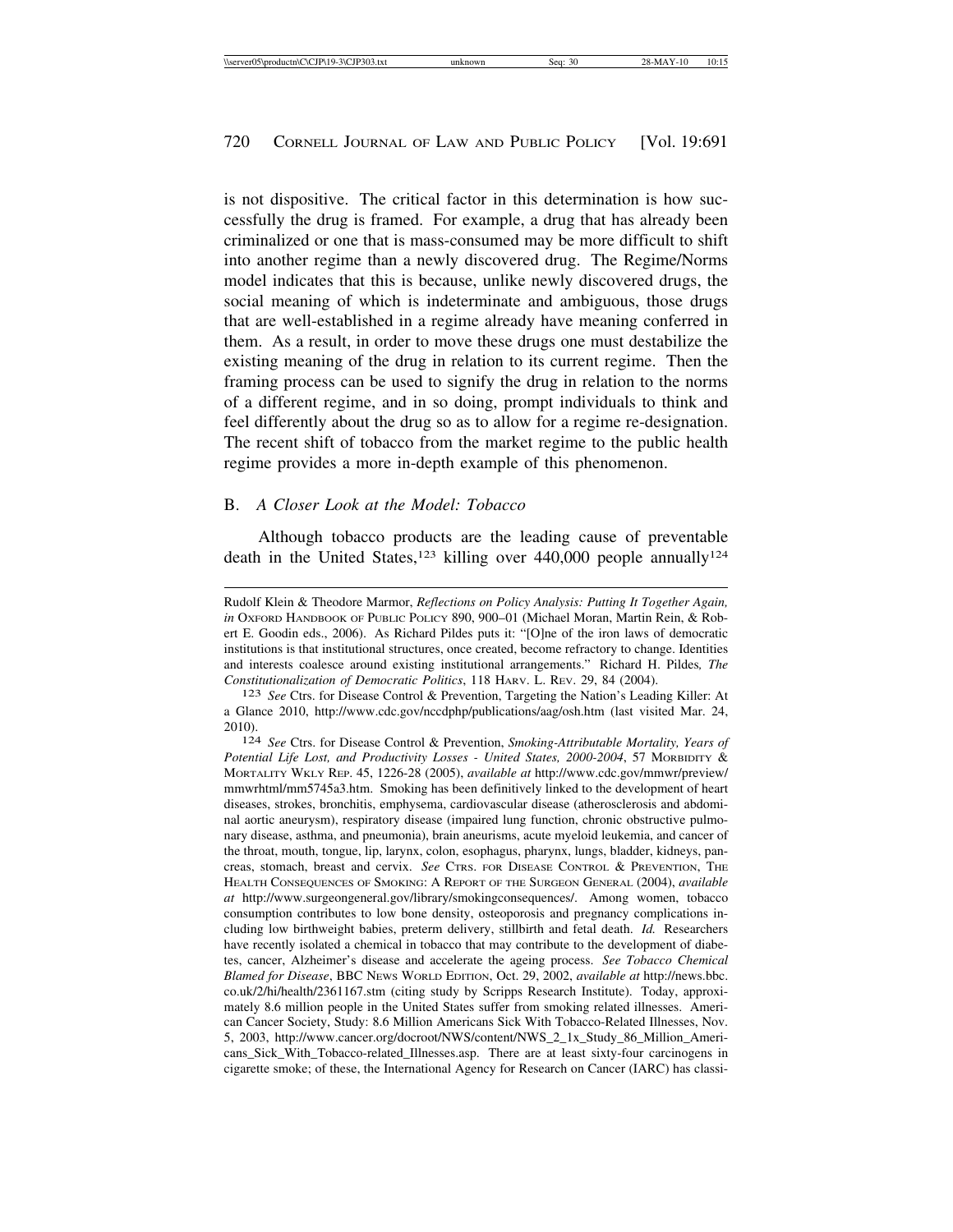(more than the combined number of those killed by AIDS, alcohol, car accidents, illicit drugs, homicide, and suicides),<sup>125</sup> tobacco has been regulated, for over a century, in the market regime, and tobacco manufacturers have been extremely resilient and resourceful in staving off meaningful public health regulation. Manufacturers have accomplished this by effectively using advertising to shape popular conceptions of tobacco and drive acceptance.<sup>126</sup>

While one might assume that tobacco's ability to avoid regulation is due to its historical popularity and prevalence of use, the Regulatory Regime/Norms model suggests otherwise. A comparison with alcohol, an equally popular drug, provides an instructive example. During the late nineteenth century, the temperance movement identified smoking as a "dirty habit" responsible for many social ills.<sup>127</sup> Drawing no distinction between alcohol and tobacco,<sup>128</sup> these prohibitionists framed the use of these drugs as a moral threat that undermined not only individual and public health, but also Victorian notions of self-discipline and control.129 Unlike alcohol, which would be relegated to the criminal regime after the

fied eleven as proven human carcinogens, six as probable human carcinogens, and forty-six as possible human carcinogens. *See* Dietrich Hoffmann & Ilse Hoffmann, *The Changing Cigarette, 1950-1995*, 307 J. TOXICOLOGY & ENVTL. HEALTH 316 (1997) (citing INTERNATIONAL AGENCY FOR RESEARCH ON CANCER, MONOGRAPHS ON THE EVALUATION OF CARCINOGENIC RISKS TO HUMANS UPDATE (Supp. 7, 1987), vols. 43–66 (1988-1996)). Tobacco smoke contains over 4,000 chemical compounds, including: particles and gases, such as nicotine, tar, benzine, carbon monoxide, ammonia, dimethylnitrosamine, hydrogen, cyanide, acrolein and formaldehyde. *See Q & A: Passive Smoking*, BBC NEWS, Oct. 18, 2004, http://news.bbc.co. uk/2/hi/health/medical\_notes/3235820.stm (citing findings of the Scientific Committee on Tobacco and Health).

125 ERIC LINDBLOM, CAMPAIGN FOR TOBACCO FREE KIDS 1 (2009), *available at* http:// www.tobaccofreekids.org/research/factsheets/pdf.

126 *See* ALLAN M. BRANDT, THE CIGARETTE CENTURY: THE RISE, FALL, AND DEADLY PERSISTENCE OF THE PRODUCT THAT DEFINED AMERICA 31–33, 54–55, 313–14 (2007). *See also* NEIL H. BORDEN, THE ECONOMIC EFFECTS OF ADVERTISING, 207–49 (1944); Patrick Porter, *Advertising in the Early Cigarette Industry: W. Duke, Sons & Company of Durham*, 69 N.C. HIST. REV. 1, 41 (1971). <sup>127</sup> *See* BRANDT, *supra* note 126, at 45–46. **<sup>R</sup>**

128 *See id.* ("Temperance reformers drew no distinction between tobacco and alcohol: in their view, immorality led to bad health and unhealthful living to immoral life.").

129 *See id.* at 46–47 ("'The anti-tobacco crusade is a moral one, just as was the struggle for temperance,' wrote the social reformer Vida Milholland. 'It is a fight to free our beloved nation from a form of mental slavery, to which she is submitting, as long as she permits the poisoned drug, tobacco, to spread its fumes, like a pall over the land."; "An 1884 New York Times editorial stated the national crisis in no uncertain terms: 'The decadence of Spain began when the Spaniards adopted cigarettes, and if this pernicious practice obtains among adults Americans the ruin of the Republic is close at hand.'"; "In 1916, [Henry Ford] published a widely circulated compendium of anti-tobacco materials under the title *The Case Against the Little White Slaver* and vowed not to hire smokers: 'Boys who smoke cigarettes we do not care to keep in our employ. In the future we will not hire anyone whom we know to be addicted to this habit. . . . We made a study of the effect upon the morals and efficiency of men in our employ addicted to this habit and found that cigarette smokers were loose in their morals, very apt to be untruthful . . . .'").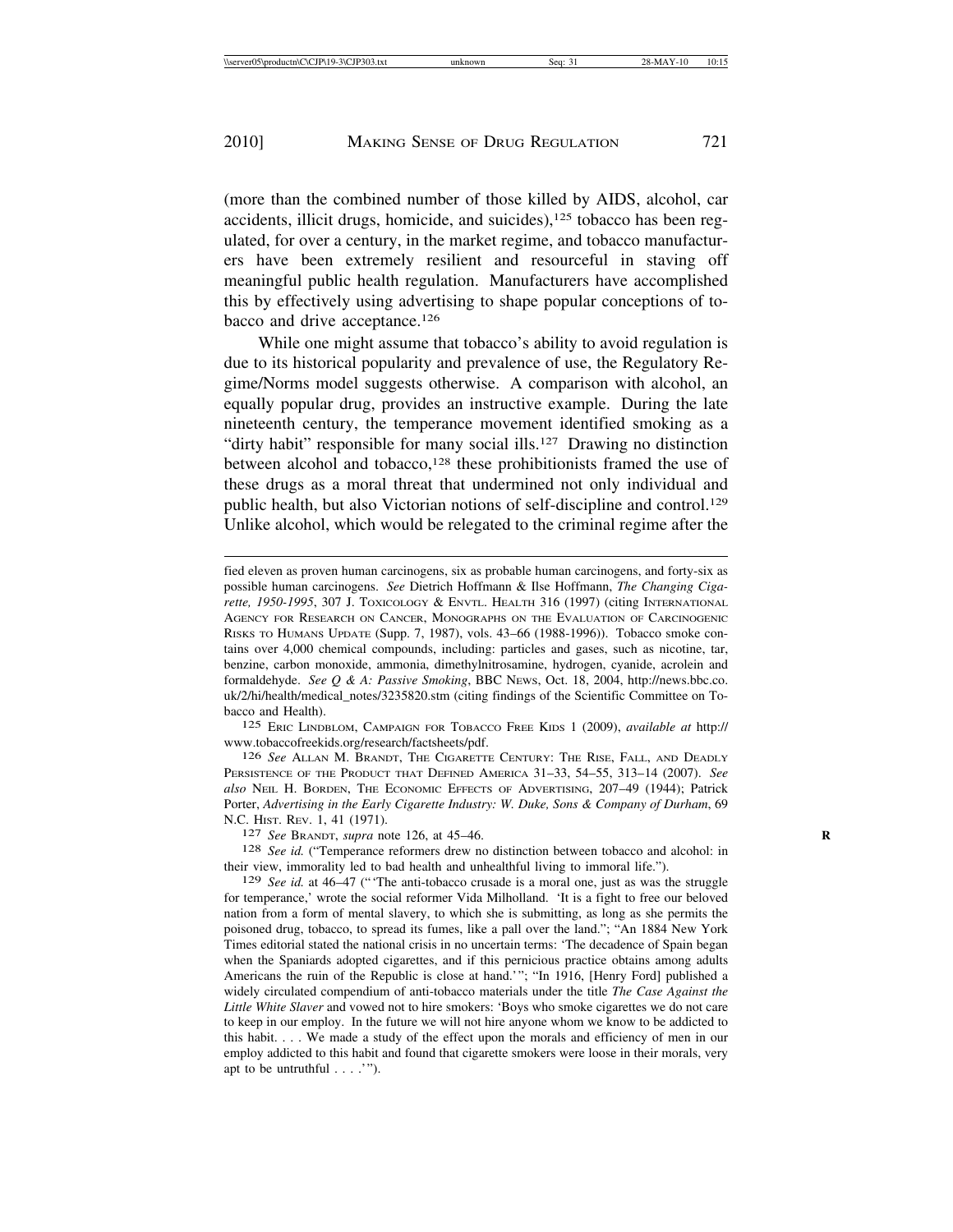1919 ratification of the Eighteenth Amendment, tobacco remained in the market regime due to the industry's dramatic increase in advertising spending.<sup>130</sup> Between 1910 and 1913, during the height of the temperance movement's prominence, tobacco manufacturers increased expenditures on cigarette advertising by nearly 200 percent, which precipitated a seismic shift in public understanding of their drug.<sup>131</sup>

In order to create public acceptance of tobacco, cigarette companies spent the remainder of the twentieth century, using advertising to frame tobacco in a way that was consistent with the rational choice and assumption of risk norms of the market regime. In so doing, the cigarette industry succeeded in transforming common perceptions of tobacco consumption; the public came to view tobacco as being no different from other hazardous but enjoyable products that were generally tolerated and regulated with moderation, such as knives, chainsaws, and snowmobiles.132 Therefore, according to the industry, tobacco consumption, like other potentially dangerous activities, such as skiing, parachuting or whitewater rafting, should be permitted so long as the person engaged in the activity has a good, if not perfect, understanding of the risks involved.

Even the U.S. Surgeon General's 1964 declaration that cigarettes posed a significant health hazard and contributed to many life-threatening diseases, including lung cancer, did not weaken the tobacco industry's foothold in the market regime.133 Shortly after the release of the Surgeon General's report, the Federal Trade Commission (FTC)—the regulatory agency with primary control over the advertising of tobacco products—promulgated regulations requiring that tobacco products contain warnings,134 and Congress enacted legislation prohibiting tobacco companies from advertising on television or radio.135 Although cigarette sales dropped immediately after publication of the Surgeon General's report, by 1966, sales had reached record levels, and by June of 1967, the

<sup>130</sup> *See id.* at 54. In 1910, the tobacco industry spent an estimated \$13 million on advertising, with cigarettes accounting for nearly one-third of this sum. *Id.* By 1913, expenditures on cigarette advertising alone would account for \$13 million. *Id.*

<sup>131</sup> *See id.*

<sup>132</sup> *See* BRANDT, *supra* note 126, at 280. **R**

<sup>133</sup> *See* THE SURGEON GENERAL'S ADVISORY COMMITTEE ON SMOKING AND HEALTH, U.S. DEP'T OF HEALTH, EDUCATION AND WELFARE, SMOKING AND HEALTH, 31–32 (1964). The U.S. Surgeon General declared that "cigarette smoking is a health hazard of sufficient importance in the U.S. to warrant appropriate remedial action." *Id.* at 33.

<sup>134</sup> Unfair or Deceptive Advertising and Labeling of Cigarettes in Relation to the Health Hazards of Smoking, 29 Fed. Reg. 8324, 8325 (1964).

<sup>135</sup> Public Health Cigarette Smoking Act of 1969, Pub. L. No. 91-222, § 6, 84 Stat. 87, 89 (1969) (codified as amended at 15 U.S.C. § 1335 (2000)).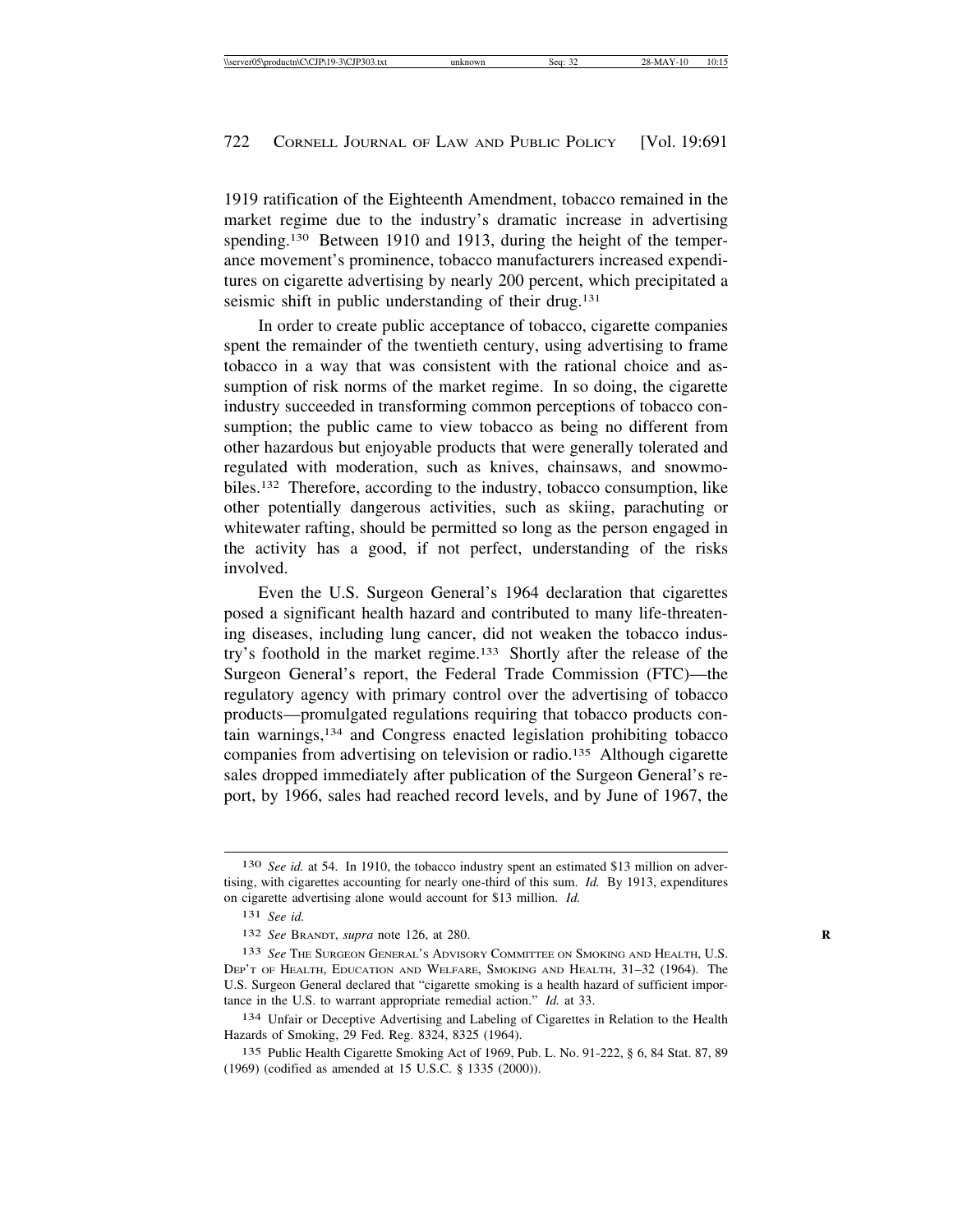FTC could find "virtually no evidence that the warning statements on cigarette packages had any significant effect."136

Tobacco manufacturers' ability to survive this seemingly inevitable redesignation of their drugs to the public health regime was due to their success at using government-mandated warning labels to frame the act of smoking in a way that was consonant with the dominant market regime norms of assumption of risk and rational choice. According to their logic, as long as rational people in a free society are aware of the risks involved in smoking, they should have a right to engage in the activity.137 Thus, the industry was able to promote cigarette use as an act of independence and rebellion, while at the same time transforming the warning labels into disclaimers that would eventually shield cigarette manufacturers from future liability.138

The regulatory landscape began to change for tobacco when, during the early 1970s, the first of two events allowed public health reformers to undermine the tobacco industry's characterization of its drug in relation to the norms of the market regime and frame the drug in a way that was resonant with the norms of the public health regime, where the drug would ultimately be reassigned. In 1972, a report of the U.S. Surgeon General concluded that cigarette smoking was not only harmful to smokers but also to those around them.139 So called "second-hand smoke" presented a health hazard to *non-smokers*, and as such, undermined the *assumption of risk* norms upon which the market regime is premised. When smoking was understood as an individual behavior that posed little risk to others, tobacco manufacturers were able to remain in the market regime by arguing successfully that government regulation raised the specter of "Big Brother" and represented paternalistic overreaching by the state. Thus, for decades, smokers were allowed to *assume* the often fatal risks attendant to their own behavior. These risks, however, were not assumed by nonsmokers but were rather *imposed* upon them, essen-

wave of tobacco litigation. *See Cipollone v. Liggett Group, Inc*., 505 U.S. 504 (1992) (holding that federal law preempts state failure to warn claims against cigarette manufacturers).

139 *See* U.S. DEP'T OF HEALTH, EDUC. & WELFARE, THE HEALTH CONSEQUENCES OF SMOKING, SURGEON GEN. REP., 121–35 (1972). The Surgeon General reiterated this finding in subsequent reports published in 1979 and 1984. *See, e.g.*, U.S. DEP'T OF HEALTH, EDUC. & WELFARE, SMOKING AND HEALTH, SURGEON GEN. REP., 1–25, 21–17 (1979).

<sup>136</sup> *See* BRANDT, *supra* note 126, at 257. In 1974, per capital consumption of tobacco **R** products was approximately 4,100 cigarettes per year—virtually the same as it had been a decade earlier. *See id.* at 280. <sup>137</sup> *See* Richard C. Ausness, *Cigarette Company Liability: Preemption, Public Policy, and*

*Alternative Compensation Systems*, 39 SYRACUSE L. REV. 897, 953 (criticizing cigarette manufacturers' position that smokers assume the risk of their behavior); Ellen Wertheimer, *Pandora's Humidor: Tobacco Producer Liability in Tort*, 24 N. KY. L. REV. 397, 417 & n.48 (noting that a position often asserted by tobacco manufacturers in litigation is that "smokers assume all dangers that [cigarettes] involve").<br>
<sup>138</sup> This strategy would ultimately protect the company from liability years later during a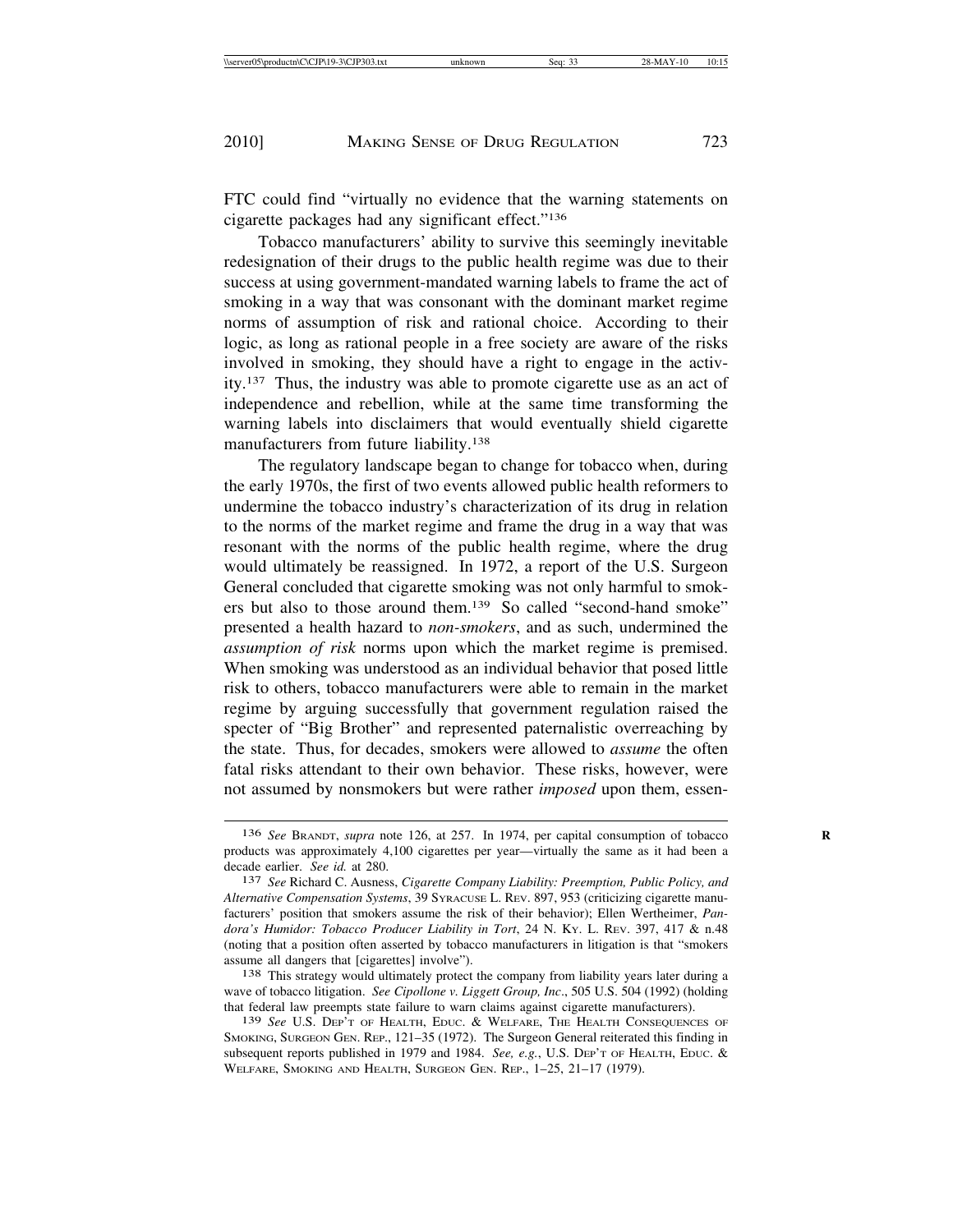tially transforming these individuals into involuntary smokers. This introduction of the "innocent victim" dramatically changed the equation in favor of regulation.<sup>140</sup> In 1973, just one year after the release of the Surgeon General's report on second hand smoke, Arizona became the first state to restrict smoking in public places, and by 1981 no fewer than thirty-six states had passed legislation limiting when and where people could smoke.141

The damage to the tobacco industry prompted by the discovery that smoking caused illness in nonsmokers was compounded by the subse-

141 *See* BRANDT, *supra* note 126, at 288–89. Arizona prohibited smoking in elevators, **R** theaters, museums, libraries, and buses, and designated smoking areas in government buildings, healthcare facilities, and other public spaces. *Id.* at 288. Minnesota became the first state to pass comprehensive anti-smoking legislation, when, in 1975, the state enacted the Clean Indoor Air Act, which banned smoking in most public offices, stores and banks. *Id.*

<sup>140</sup> Tobacco smoke presents a health hazard even for those who are not actively smoking. So called, "second-hand smoke" can cause headaches, sore throat, eye irritation, dizziness and nausea. *Q & A: Passive Smoking*, *supra* note 124. Exposure for only 30 minutes can reduce **R** coronary blood flow. *Id*. (citing findings of the Scientific Committee on Tobacco and Health). A team of researchers from the National Cancer Institute found that tobacco smoke produces substantially more fine particulate matter—the most dangerous component of air pollution than diesel exhaust. *Smoking More Toxic than Car Fumes*, BBC NEWS, Aug. 24, 2004, *available at* http://news.bbc.co.uk/2/hi/health/3590578.stm (citing studies conducted by the National Cancer Institute and the Tobacco Control Unit). Thus, the Environmental Protection Agency (EPA) has classified environmental tobacco smoke as a class A carcinogen, along with asbestos and arsenic. *Q & A: Passive Smoking*, *supra* note 124. Studies have shown that nonsmokers exposed to second-hand smoke for long periods of time increase their risk of heart disease and lung cancer by 25%. *Id.* Even low levels of exposure to tobacco smoke in the home have been linked to reduced test results in reading and math among children. *See Tobacco Smoke Dulls Child Brains*, BBC NEWS, Jan. 4, 2004, *available at* http://news.bbc.co.uk/ 2/hi/health/4145645.stm (citing study of 4,400 children by the U.S. Children's Environmental Health Center). The greater the exposure to second-hand smoke, the more pronounced the decline in mathematical and reading abilities. In homes where both parents smoke, young children have a 72% increased risk of respiratory illness, including bronchitis and pneumonia. *See Q & A: Passive Smoking*, *supra* note 124. Researchers have found that children exposed **R** to cigarette smoke may harbor other harmful organisms, such as streptococcus pneumonia, because the smoke interferes with the 'healthy' bacteria normally found in the nose and throat. *See* Nicholas Bakalar, *In Children, Rise in Bacteria is Linked to Smoke*, N.Y. TIMES*,* Mar. 21, 2006, *available at* http://query.nytimes.com/gst/fullpage.html?res=9C03E6D91F31F932A157 50C0A9609C8B63. Additional studies have concluded that tobacco trapped in household dust can expose children to the equivalent of several hours of smoking. *Smoke in Dust Poses Health Risk*, BBC NEWS, Feb. 24, 2004, *available at* http://news.bbc.co.uk/2/hi/health/ 3508035.stm (citing study of 49 homes with infants aged between two and twelve months conducted by researchers at San Diego State University). Even in homes where adults smoked outside, the levels of tobacco contaminants were seven times higher than in smoke-free homes. *Id.* Tobacco toxicity levels were up to eight times higher in homes where adults smoked inside than in homes where no adults smoked. *Id.* Residual smoke particles have been linked to increased risk of asthma and sudden infant death. *Id.* An infant's exposure to these toxins continues even months after the smoking has ceased. *Id.* Researchers contend that infants and children are particularly susceptible to inhaling this type of second-hand smoke because of the amount of time they spend indoors, their close physical proximity to the smoker(s), and their breathing rates being higher than that of adults, allowing them to inhale more contaminants. *Id.*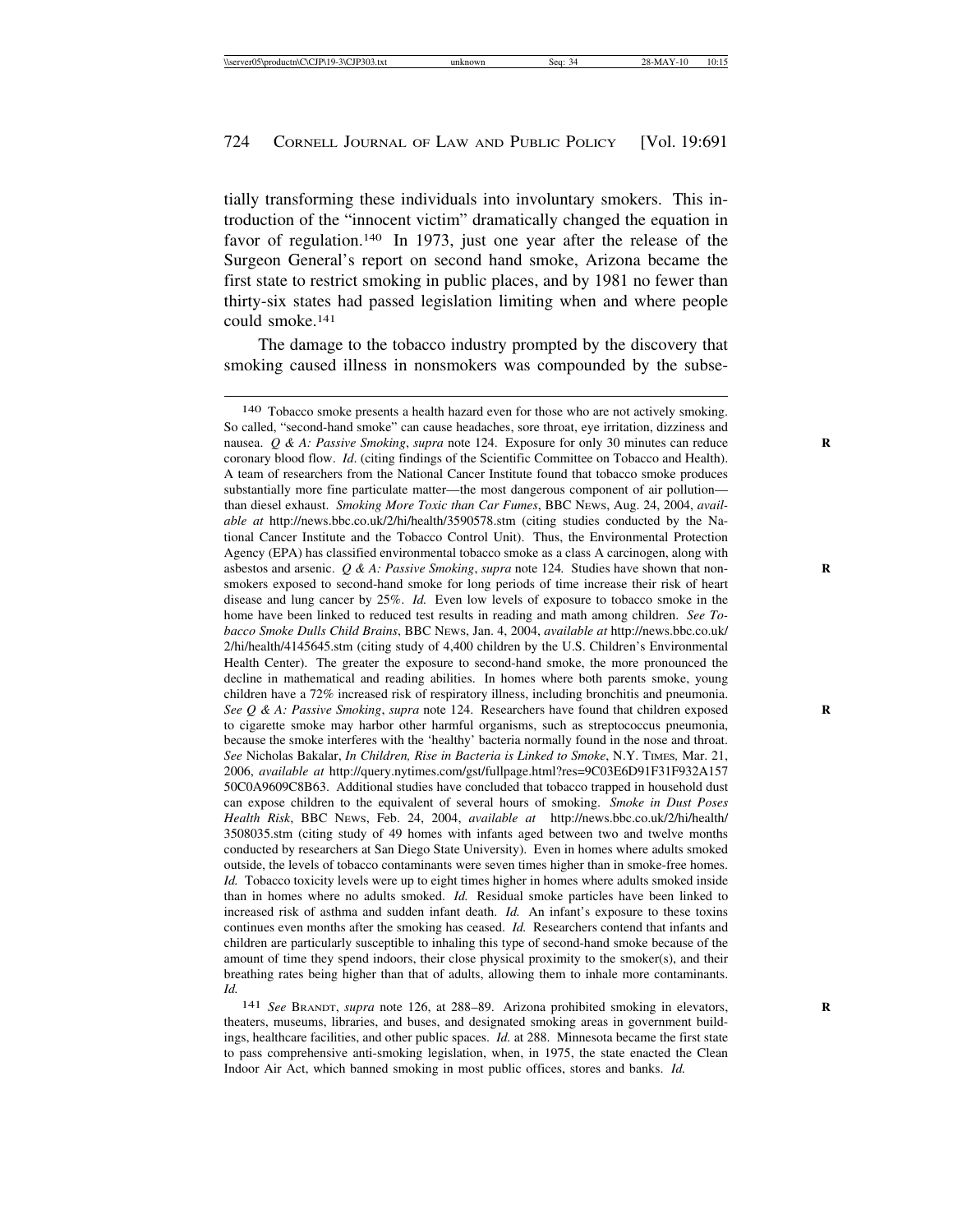quent revelation that tobacco manufacturers had withheld their knowledge that nicotine in tobacco products caused addiction.142 This discovery first came to light shortly after the April 14, 1994 joint appearance before Congress of top executives from several major tobacco companies, who testified that the nicotine in their products was not addictive and that they did not adjust nicotine levels in tobacco.143 Despite highlevel tobacco industry executives' public disavowal of tobacco's addictiveness, later that year, two former Philip Morris scientists testified before Congress that a series of studies commissioned by the company on the pharmacodynamics and neurological effects of nicotine determined that tobacco was, indeed, a highly addictive drug.<sup>144</sup> Additional leaked documents provided incontrovertible proof that tobacco manufacturers knew that nicotine was addictive many years before it was commonly known.<sup>145</sup> Evidence showed that tobacco companies intentionally

144 Regulation of Tobacco Products (Part 2): Hearings Before the Subcomm. on Health *and the Environment of the H. Comm. on Energy and Commerce*, 103d Cong., 2d Sess. at 17–18, (1995) (statements of former Philip Morris scientists, Victor DeNoble and Paul Mele). The researchers testified that the tobacco company used "exactly the same tests" that the National Institute on Drug Abuse used to determine whether a drug has a potential for abuse. *Id.* at 17.

145 Industry documents showed that tobacco firms knew for decades about nicotine's powerful pharmacological effects. *See* David A. Kessler et al., *The Food and Drug Administration's Regulation of Tobacco Products*, 335 NEW ENG. J. MED. 988 (1996). In an internal memo, the general counsel to Brown and Williamson, a tobacco company, stated: "[N]icotine is addictive . . . . We are, then, in the business of selling nicotine, an addictive drug." Analysis Regarding The Food and Drug Administration's Jurisdiction Over Nicotine-Containing Cigarettes and Smokeless Tobacco Products, 60 Fed. Reg. 41,453, 41,611 (Aug. 11, 1995) (citing a 1963 internal tobacco industry document); *see also* John Slade et al., *Nicotine Addiction: The Brown and Williamson Documents*, 274 JAMA 225, 228 (1995). Another memo from 1972 written by an R. J. Reynolds research scientist averred: "Thus, a tobacco product is, in essence, a vehicle for the delivery of nicotine, designed to deliver the nicotine in a generally acceptable and attractive form. Our industry is then based upon design, manufacture and sales of attractive dosage forms of nicotine which have more overall value, tangible or intangible, to the consumer than those of our competitors." BRANDT, *supra* note 126, at 318. Other memos indicated that Philip Morris considered suppressing evidence that withdrawal from nicotine was similar to that of other highly addictive drugs, including morphine. *See* John Schwartz, *Tobacco Officials Discussed Hiding Data, Memos Indicate*, WASH. POST, Sept. 18, 1996, at A3. These documents also demonstrated that the companies intended their products to be nicotine delivery devices. In 1972, a Philip Morris executive remarked: "Think of the cigarette pack as a storage container for a day's supply of nicotine. . . . Think of the cigarette as a dispenser for a dose unit of nicotine. . . . Think of a puff of smoke as the vehicle of nicotine. . . . Smoke is beyond question the most optimized vehicle of nicotine and the cigarette the

<sup>142</sup> Nicotine, one of the powerful alkaloids found in tobacco products, is highly addictive. Studies have demonstrated that nicotine is as addictive as cocaine, morphine and other opiates. *See* U.S. DEP'T OF HEALTH & HUMAN SERVS., THE HEALTH CONSEQUENCES OF SMOKING:

<sup>143</sup> *See* BRANDT, *supra* note 126, at 365–66. According to one industry executive, James Johnston of R. J. Reynolds Tobacco Co., "[w]e do not do anything to hook smokers or keep them hooked." He continued, "we no more manipulate nicotine in cigarettes than coffee makers manipulate caffeine." Jill Zuckman, *Tobacco Executives at Hearing; Nicotine Focus of*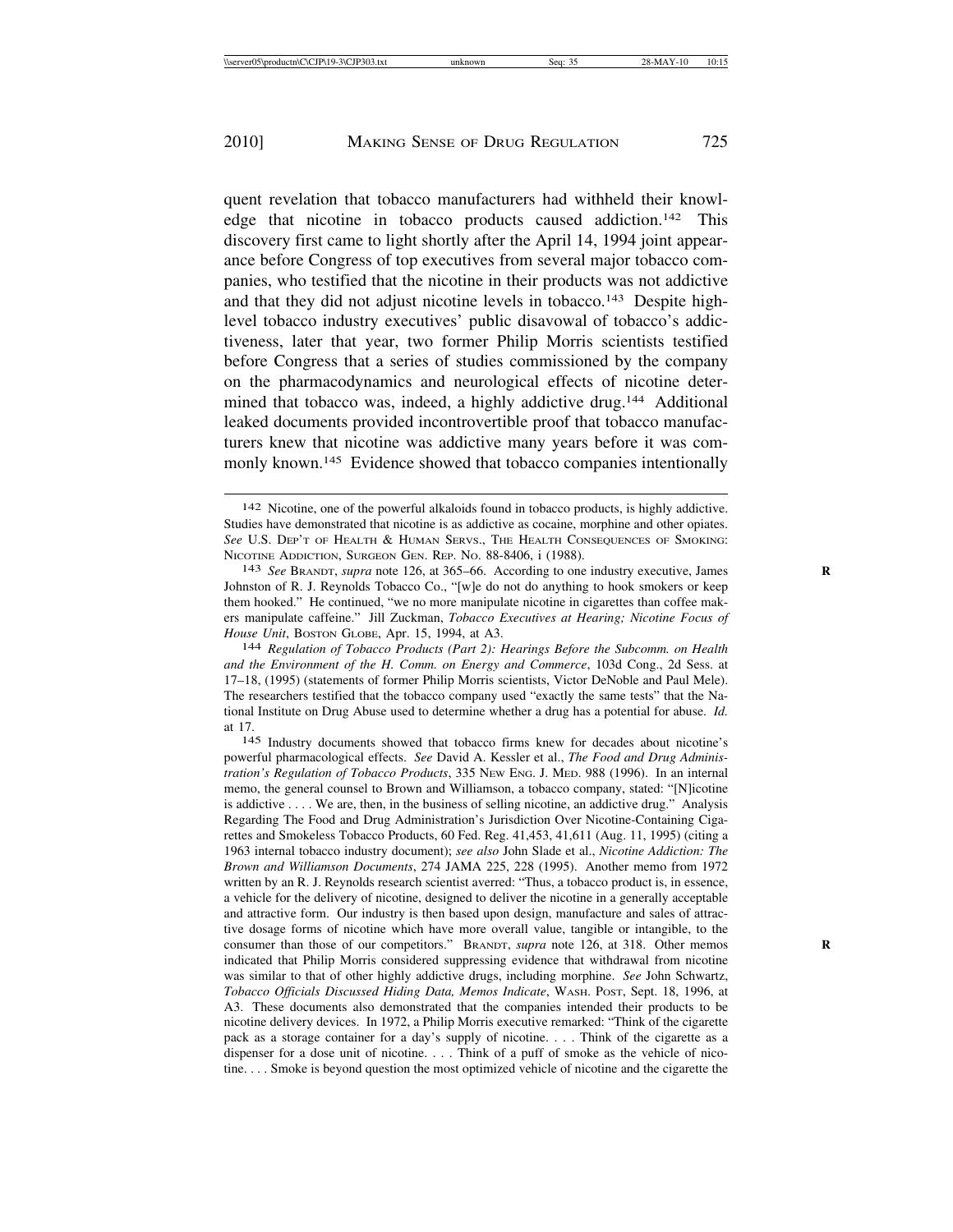engineered cigarettes to provide carefully calibrated doses of nicotine to smokers in order to manipulate cigarettes' addictiveness and control the rate at which nicotine is delivered to and absorbed into the bloodstream.146 Although tobacco manufacturers tried to frame this information as proprietary and properly protected as trade secrets, public health reformers successfully framed this withholding of information as a *disclosure failure*, which opened the door to public health regulation the following year.147 Reversing nearly a century of policy, President Clinton, on August 10, 1995, announced that he would seek to use his executive authority to grant the FDA jurisdiction over tobacco.<sup>148</sup>

It is important to note that despite the fact that the Surgeon General had issued a report in 1988 concluding that nicotine in cigarettes was an addictive drug, it was not until public health reformers framed the tobacco industry's actions as a disclosure failure that they were able to penetrate the market regime by framing the drug in relation to public health regime norms.

Drug makers often justify the withholding of information by arguing that competitive pressure to protect corporate interests and maximize profits discourage them from releasing medical and scientific data on the health impact of the drugs they manufacture.<sup>149</sup> These arguments reso-

146 *See, e.g*., Regulations Restricting the Sale and Distribution of Cigarettes and Smokeless Tobacco to Protect Children and Adolescents, 61 Fed. Reg. 44,396, 45,110–11, 45,127 (Aug. 28, 1995). *See also* Analysis Regarding the Food and Drug Administration's Jurisdiction Over Nicotine-Containing Cigarettes and Smokeless Tobacco Products, 60 Fed. Reg. 41,453, 41,710 (Aug. 11, 1995). <sup>147</sup> *See* David M. Forman, Note, *Big Tobacco: An Impenetrable Industry Regulators Can*

*Only Hope to Contain*, 31 SUFFOLK U. L. REV. 125, 147, & n.132 (1997). *See also* U.S. Tobacco Co. v. Harshbarger, 1997 WL 137200 at \*1, \*2 (noting that U.S. Tobacco Co.'s "real grievance [with a Massachusetts law requiring them to disclose ingredient information] is that they will suffer serious harm from . . . public disclosure of their confidential information."). <sup>148</sup> *See President's News Conference*, 31 WKLY COMP. PRES*.* DOC., 1415 (Aug. 10, 1995).

*See also* Analysis Regarding the Food and Drug Administration's Jurisdiction Over Nicotine-Containing Cigarettes and Smokeless Tobacco Products, 60 Fed. Reg. 41,453, 41,426 (Aug. 11, 1995).

149 *See* Alex Berenson, *Despite Vow, Drug Makers Still Withhold Data*, N.Y. TIMES, May 31, 2005, at A1; Editorial, *Drugs and Disclosure*, N.Y. TIMES, Oct. 10, 2008, at A22; Barry Meier, *For Drug Makers, a Downside to Full Disclosure*, N.Y. TIMES, May 23, 2007, http:// www.nytimes.com/2007/05/23/business/23drug.html. The pharmaceutical industry, for example, has consistently opposed government-mandated disclosure. *See* Berenson, *supra* at A1. Pharmaceutical companies test their products in thousands of clinical trials each year and the

most optimized dispenser of smoke." Analysis Regarding the Food and Drug Administration's Jurisdiction Over Nicotine-Containing Cigarettes and Smokeless Tobacco Products, 60 Fed. Reg. 41,453, 41,617 (Aug. 11, 1995) (citing a 1972 Philip Morris internal memorandum). Similarly, in another industry document an R. J. Reynolds executive maintained that "[i]n a sense, the tobacco industry may be thought of as being a specialized, highly ritualized, and stylized segment of the pharmaceutical industry. Tobacco products uniquely contain and deliver nicotine, a potent drug with a variety of physiological effects." *Id.* at 41, 617–18 (citing Philip J. Hilts, *U.S. Convenes Grand Jury to Look at Tobacco Industry*, N.Y. TIMES, July 26, 1995, at A1).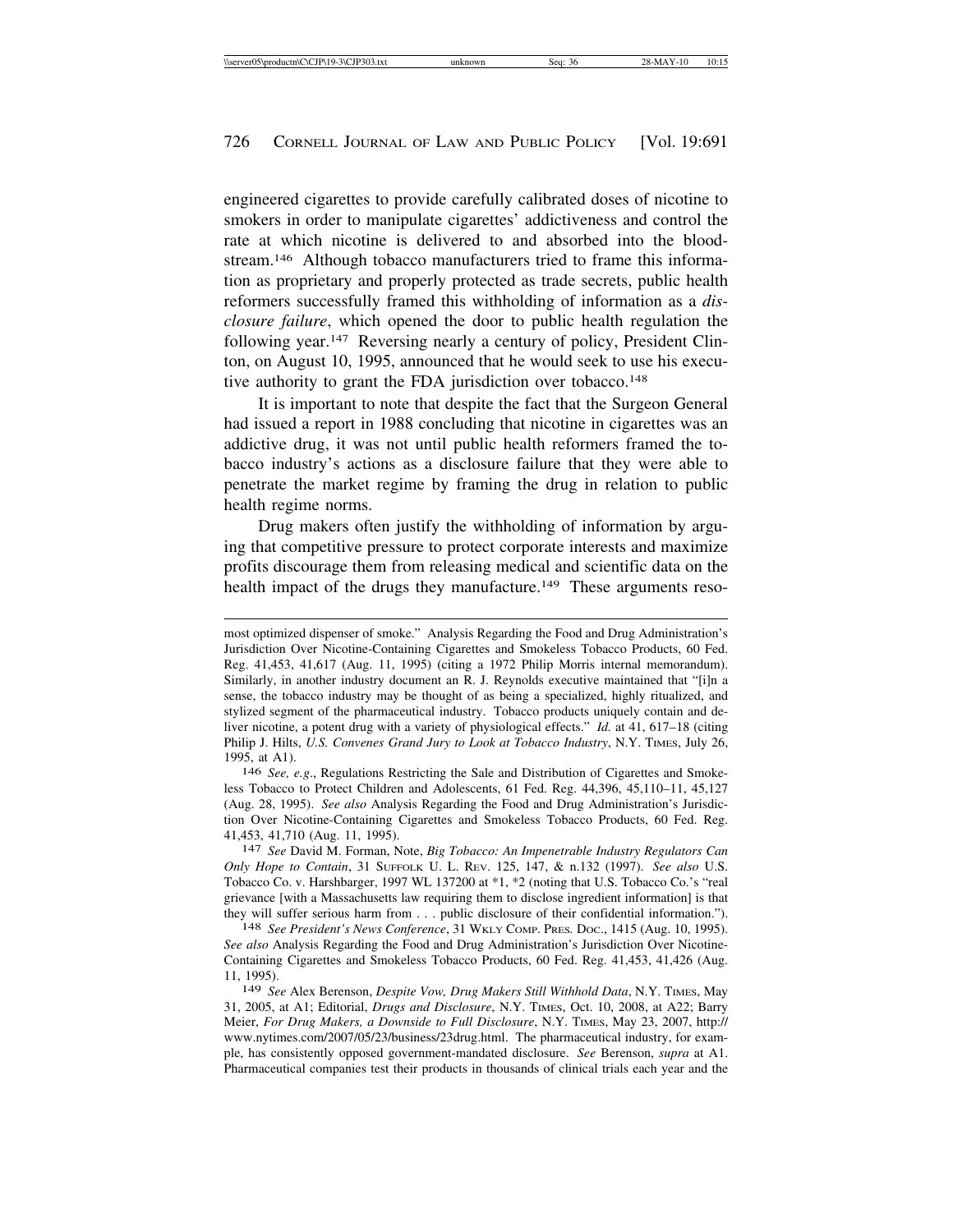nate in the market regime. As we have seen, however, if public health reformers can frame this withholding of information as a disclosure failure, as opposed to an assumed risk, they may succeed in changing public understanding of the drug in relation to the market regime, and shift the drug into the public health regime where disclosure norms resonate.

Market regime norms were further disrupted when reformers argued successfully that, as an addictive drug, tobacco is fundamentally incompatible with the norms of rational choice.150 Reformers revealed that tobacco industry executives, in direct contravention of their testimony before Congress, had spent decades surreptitiously marketing tobacco products to minors, a group defined as unable to assume certain risks.151

Armed with this powerful evidence, the FDA, in accordance with its authority enumerated under the FDCA, asserted its power to regulate cigarettes as combined drugs and drug delivery devices, and promulgated a regulation aimed at reducing smoking in young people.152 Although the U.S. Supreme Court rejected the FDA's attempt to claim jurisdiction over tobacco products by ruling that the regulatory authority the FDA sought to exercise must be delegated by Congress, on June 10, 2009, Congress responded by passing the Family Smoking Prevention and Tobacco Control Act.153 The Act grants the FDA explicit authority over tobacco products and the power to regulate their manufacture, sale, distribution, and promotion.154

The tobacco industry successfully resisted meaningful regulation by using advertising to shape norms of conduct and consumption with re-

150 *See* KLUGER, *supra* note 36, at 213. **R**

151 *See* John P. Pierce et al., *Smoking Initiative by Adolescent Girls, 1944 Through 1988*, 271 JAMA 608 (1994) (reporting that the advent of Virginia Slims and other brands targeting female smokers coincided with the sharp increase in teen girls smoking); Associated Press, *Tobacco Firm Targeted Teens*, BALTIMORE SUN*,* Jan. 15, 1998, at A1 (reporting that according to industry documents, R. J. Reynolds targeted adolescents as young as 13 and created a brand designed to entice boys to smoke); Barry Meier, *Painting a Target on Teen Smokers*, SACRA-MENTO BEE, Jan. 15, 1998, at A1 (reporting that in 1988, R. J. Reynolds sought to advertise heavily in places where teenagers congregate, including video game arcades, fast food restaurants, and outdoor sports venues); John Schwartz, *Philip Morris Memos Detail Teen Habits*, WASH. POST, Jan. 30, 1998, at A15.

152 *See* Nicotine in Cigarettes and Smokeless Tobacco Products is a Drug and These Products are Nicotine Delivery Devices Under the Federal Food, Drug and Cosmetic Act, 60 FED. REG. 41,314, 41,454, 41,787 (Aug. 11, 1995).

153 *See* Brown & Williamson Tobacco Corp. v. Food & Drug Admin., 153 F.3d 155 (4th Cir. 1998), *aff'd*, 529 U.S. 120 (2000).

154 *See* The Family Smoking Prevention and Tobacco Control Act, H.R. 1256, 111th Cong. (2009).

companies are very protective of their data. *Id*. While often too complicated for general public consumption, clinical trial data is useful to medical practitioners and academic scientists who use it to compare drugs and determine possible side effects. *Id.* The industry, through its lobbying trade group, the Pharmaceutical Research and Manufacturers of America (PhRma), has nevertheless advocated against the creation and enforcement of a federal registry for clinical trial data.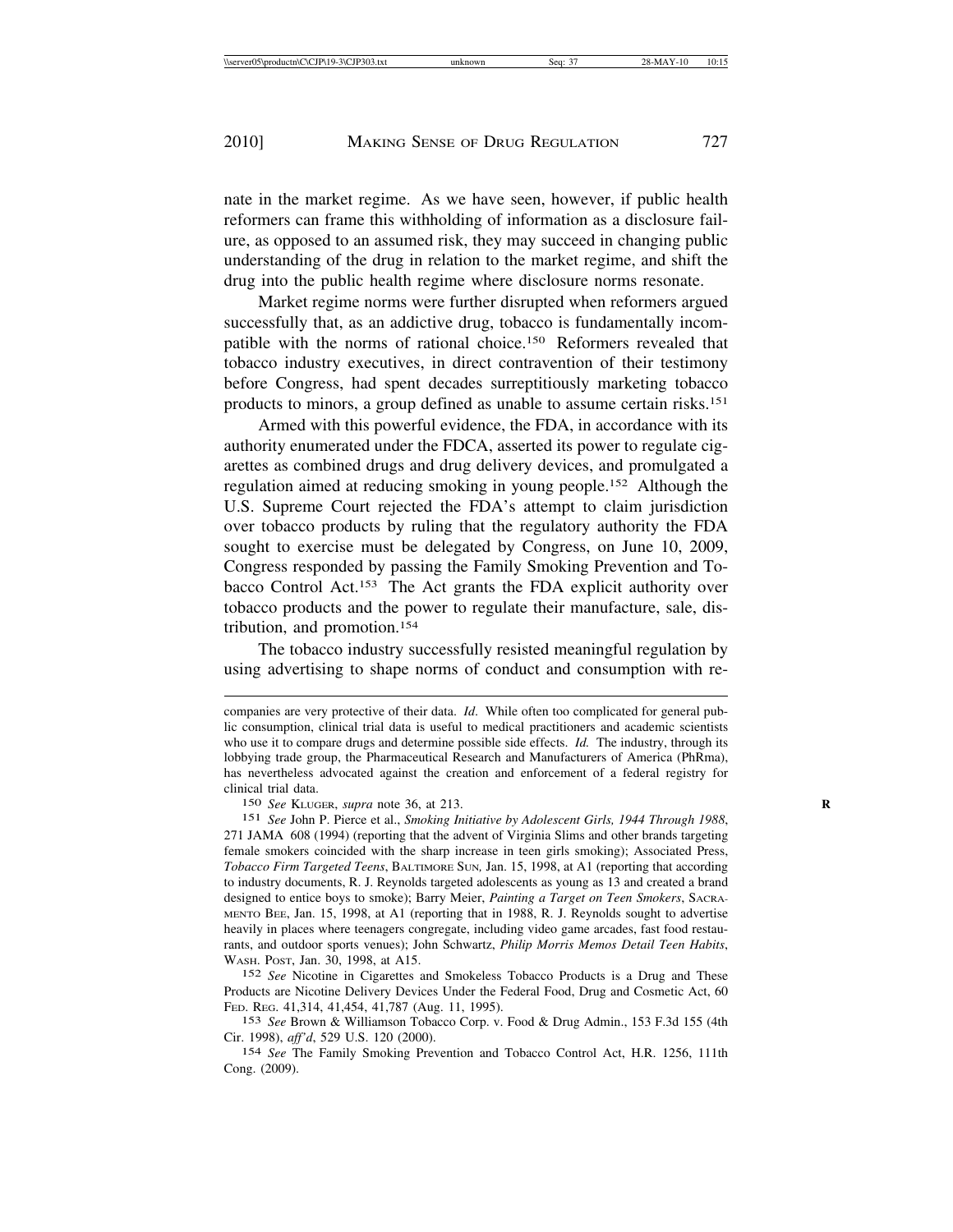spect to smoking, until public health reformers effectively undermined the norms of the market regime that had held the drug ensconced there.155 These reformers then reframed the drug in a way that resonated with the disclosure norms of the public health regime, and have succeeded in shifting the drug into that regime. Today, cigarettes, once the popular and socially approved drug of choice, are increasingly demonized, and public smoking is anathema.156 Many states and local governments have enacted laws and ordinances regulating when and where people can smoke, and at least one city—Calabasas, California—has banned smoking in all public places, both indoor and outdoor, where anyone might be exposed to second-hand smoke.157 Smoking is becoming a marginalized practice, increasingly associated with lower educational and socioeconomic status.158 And, as the Regulatory Regime/ Norms model makes clear, to the extent that tobacco is consumed primarily by low-income and marginalized communities, if current trends con-

156 *See* Joseph R. Gusfield, *The Social Symbolism of Smoking and Health*, *in* Smoking POLICY: LAW, POLITICS AND CULTURE 49 (Robert L. Rabin & Stephen D. Sugarman eds., 1993).

157 *See* Calabasas, Cal., Ordinance No. 2006-217, (Feb. 15, 2006), *available at* http:// www.cityofcalabasas.com/pdf/agendas/council/2006/021506/item2-O2006-217.pdf. The city council in Calabasas, California unanimously enacted this anti-smoking ordinance in February 2006. *Id.* This ordinance permits fines of up to \$5,000 for misdemeanor smoking violations, making it the most stringent anti-smoking law in the country. *See id. See also* John M. Broder, *Smoking Ban Takes Effect, Indoors and Out*, N.Y. TIMES, Mar. 19, 2006, http://www. nytimes.com/2006/03/19/national/19smoke.html; Jordan Raphael, Note, *The Calabasa Smoking Ban: A Local Ordinance Points the Way for the Future of Environmental Tobacco Smoke Regulation*, 80 S. CAL. L. REV. 393 (2007).

158 *See* BRANDT, *supra* note 126, at 308 ("Data from the Centers for Disease Control **R** showed smoking declining with levels of education: more than 40 percent of people who dropped out of high school were smokers, compared to fifteen percent of those with college degrees. On seeing these numbers, University of Michigan economist Kenneth Warner remarked that 'smoking related disease will increasingly become a class-based phenomenon.'"). *See also* Centers for Disease Control and Prevention, *Cigarette Smoking Among Adults – United States 2007*, 54 MORBIDITY & MORTALITY WKLY REP*.,* 45, 1221–26 (2008), *available at* http://www.cdc.gov/mmwr/preview/mmwrhtml/mm5745a2.htm; Trish Hall, *Smoking of Cigarettes Seems to be Becoming a Lower-Class Habit*, WALL ST. J., June 25, 1985, at A1.

<sup>155</sup> Virtually all of the bills introduced by federal legislators aimed at granting the FDA explicit jurisdiction over tobacco products have been defeated. *See* H.R. 2147 & S. 672, 104th Cong. (1993); H.R. 4350 & S. 2298, 103d Cong. (1992); H.R. 1494 & S. 769, 101st Cong. (1989); H.R. 3294, 100th Cong. (1987); H.R. 279, 96th Cong. (1979); S. 3317, 95th Cong. (1978); H.R. 7168, 95th Cong. (1977); H.R. 3879, 95th Cong. (1977); H.R. 2419, 95th Cong. (1977); S. 1682, 88th Cong. (1963); H.R. 5973, 88th Cong. (1963); H.R. 11280, 84th Cong. (1956). In 1984, Congress amended the FCLAA to include the Comprehensive Smoking Education Act. *See* Comprehensive Smoking Education Act of 1984, Pub. L. No. 98-474, 98 Stat. 2200 (1984). In 1986, Congress passed the Comprehensive Smokeless Tobacco Health Education Act (CSTHEA) to regulate the manufacture, packaging and distribution of smokeless tobacco products. *See* Pub. L. No. 99-252, § 2, 100 Stat. 30, 30–31 (codified at 15 U.S.C. §§ 4401–4408 (2001)). This law, however, did not provide the FDA with regulatory jurisdiction over smokeless tobacco products. *Id.*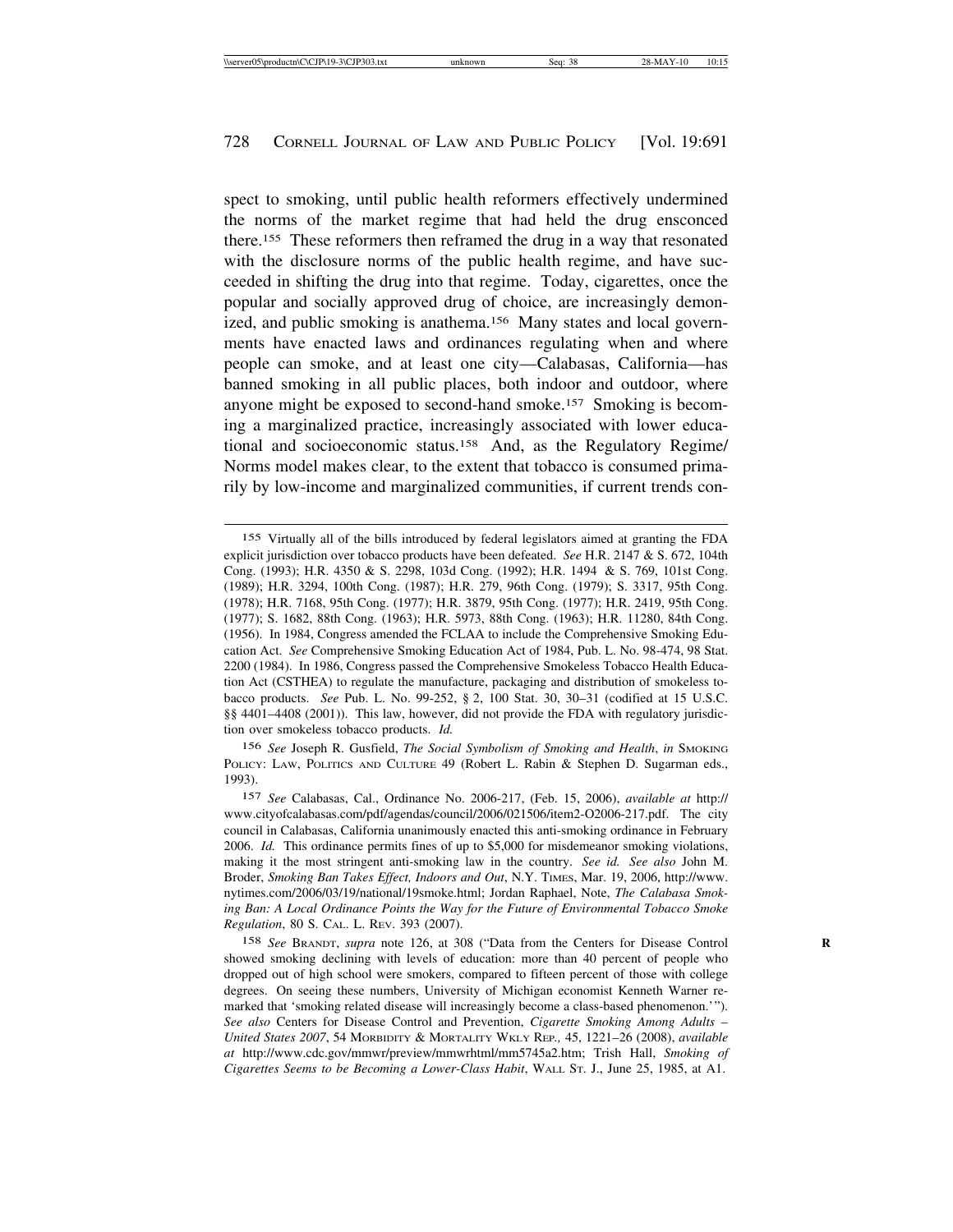tinue, it is quite conceivable that tobacco may be criminalized one day in the not too distant future.159

## C. *Moving a Drug out of the Criminal Regime*

Once a drug is assigned to and framed within a particular regime, it is very difficult to reassign it to another regime because its social meaning is quickly reinforced and consolidated. Yet, while regulatory regimes exhibit a degree of continuity over time, drug placement in a particular regime is rarely, if ever, fixed, stable, or uncontested. As the Regulatory Regime/Norms model suggests, once the norms associated with a drug and those of its regime no longer mesh, outward movement of the drug from the regime becomes possible.

Thus, with respect to drugs that originate in the market regime such as tobacco, marijuana, and cocaine - reformers or government actors can overcome the liberal presumption against state intervention into people's private affairs (the market default position) by successfully characterizing the drug in a way that matches the norms of another regulatory regime. The case of AAS shows that the Regulatory Regime/ Norms model also explains the movement of commercially manufactured pharmaceutical drugs out of the public health regime. But what about drugs moving out of the criminal regulatory regime?

Unlike efforts to move a drug out of the market or public health regime, whether a drug may move out of the criminal regulatory regime is determined by moral norms and the social status of the drug's users. As a result, if a drug is closely associated with a racialized or socially maligned group, movement out of the criminal regulatory regime becomes significantly less likely to occur. Therefore, even if one is able to successfully undermine the morally charged meaning attached to a drug regulated in the criminal regime, the extent to which the drug is identified with racial minorities or other marginalized groups will determine whether the drug will ultimately ever move from the regime.

The unique susceptibility of the criminal regime to moral norms based on fear and blame renders its institutional boundaries porous with respect to the in-migration of drugs associated with presumed deviations from popularly accepted modes of moral conduct. If the drug, however, is also identified with marginalized or racialized groups then this becomes a one-way porosity as this identification makes it not only more likely that the drug will be criminalized, but also less likely that the drug will be moved out of the criminal regime and into another regulatory regime. For example, AAS are used primarily by professional and amateur athletes, body builders, and teenagers who seek to enhance their ath-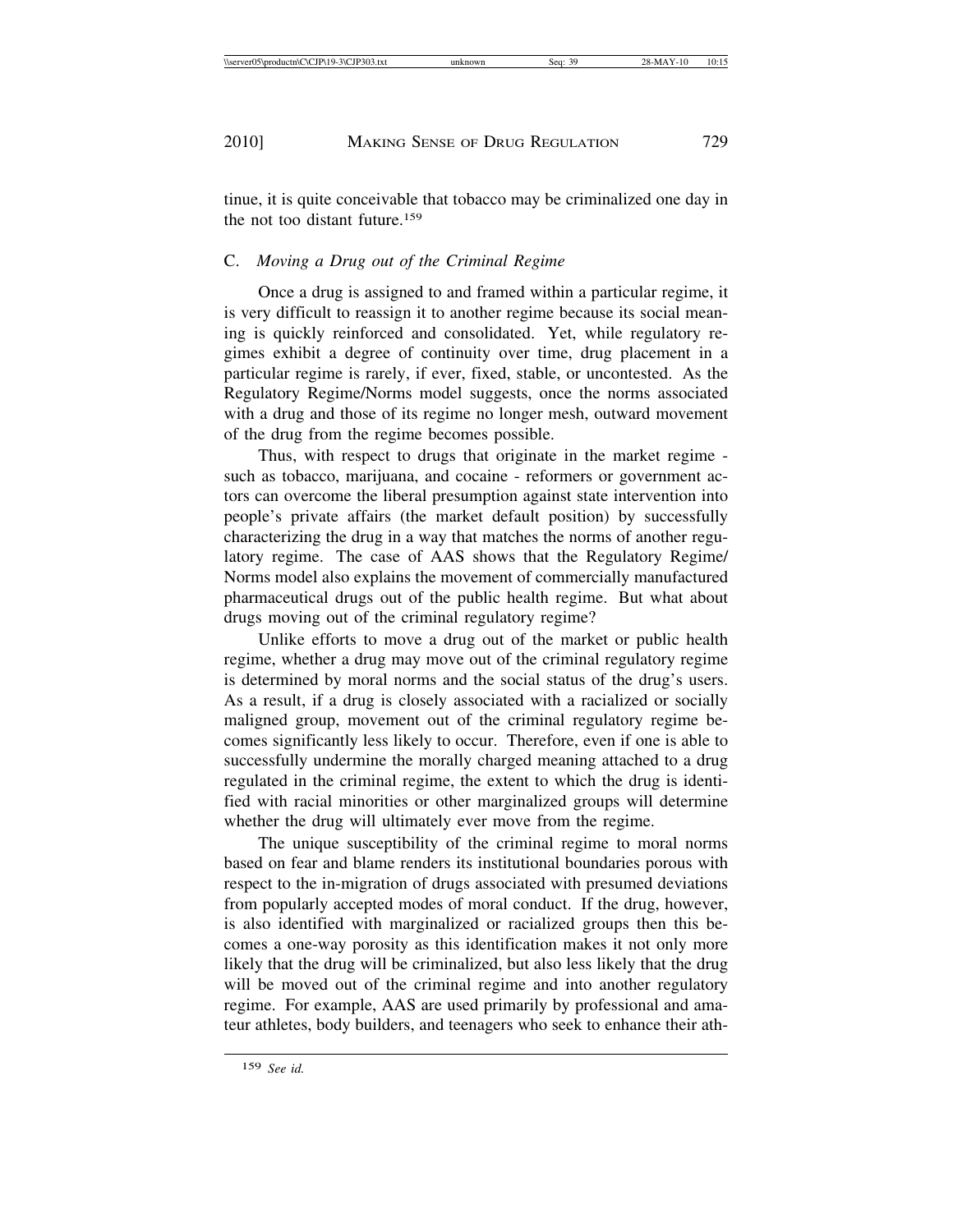letic performance and physical appearance.160 The fact that AAS are used predominantly by these mainstream groups is the likely reason that only unauthorized *sale* of AAS are illegal, while *possession* and consumption are not. The Regulatory Regime/Norms theory suggests that this is due to the social status of the users. That AAS possession was not criminalized reflects the demographics of those who use the drug, while the fact that distribution was criminalized is a function of the morally charged context in which the substance was framed as a social problem.

Unlike the regulation of AAS, possession and distribution of cocaine and marijuana were relegated squarely to the criminal regulatory regime. Marijuana and cocaine were initially assigned to the criminal regime because of allegations of crime and immorality associated with the consumption of each drug. This, coupled with the fact that the users were of low social status, ensured that possession as well as distribution would be criminalized. Marijuana and cocaine enjoyed broad social appeal and were widely consumed for both therapeutic and recreational purposes until the early twentieth century.161 Despite marijuana's 5,000 year medical history162 and the fact that cocaine could be found in everything from medical elixirs to soft-drinks, once these drugs became associated with presumed morally deviant behavior by maligned racial groups such as Mexicans and African-Americans, they were abruptly criminalized.163 Regulators argued that cocaine use by African-Americans and marijuana consumption by Mexicans caused members of these groups to engage in deviant behavior and lawlessness. These claims were readily accepted by the general public to the extent that they were consistent with the morally charged, popular-political construction of these groups.

Beginning in the 1960s and through the 1970s, it appeared that marijuana would move out of the criminal regime and into the market regime due to two factors: (1) the efforts of a peaceful countercultural movement and of marijuana legalization advocates to characterize the drug in a way that was consonant with the norms of the market regime,164 and (2) the fact that these groups were comprised primarily of

<sup>160</sup> *See, e.g*., Jarred R. Tynes, Comment, *Performance Enhancing Substances*, 27 J. LE-GAL MED. 493, 493–94 (2006).

<sup>161</sup> *See generally supra* Part III.A (detailing the history of marijuana and cocaine in medicine and recreation before the American government criminalized these drugs).

<sup>162</sup> *See* LESTER GRINSPOON, M.D., & JAMES B. BAKALAR, MARIJUANA: THE FORBIDDEN MEDICINE 3 (2d ed. 1997).

<sup>163</sup> *See generally supra* part III.A.

<sup>164</sup> *See* HIMMELSTEIN, *supra* note 87, at 105–13, 122, 130–34; MYRON A. MARTY, DAILY **R** LIFE IN THE UNITED STATES, 1960-1990: DECADES OF DISCORD 300–01 (1997). One of the most notable drug legalization organization of the period was NORML (National Organization to Reform Marijuana Laws). *See* ROBERT DEITCH, HEMP: AMERICAN HISTORY REVISITED: THE PLANT WITH A DIVIDED HISTORY 179 (2003).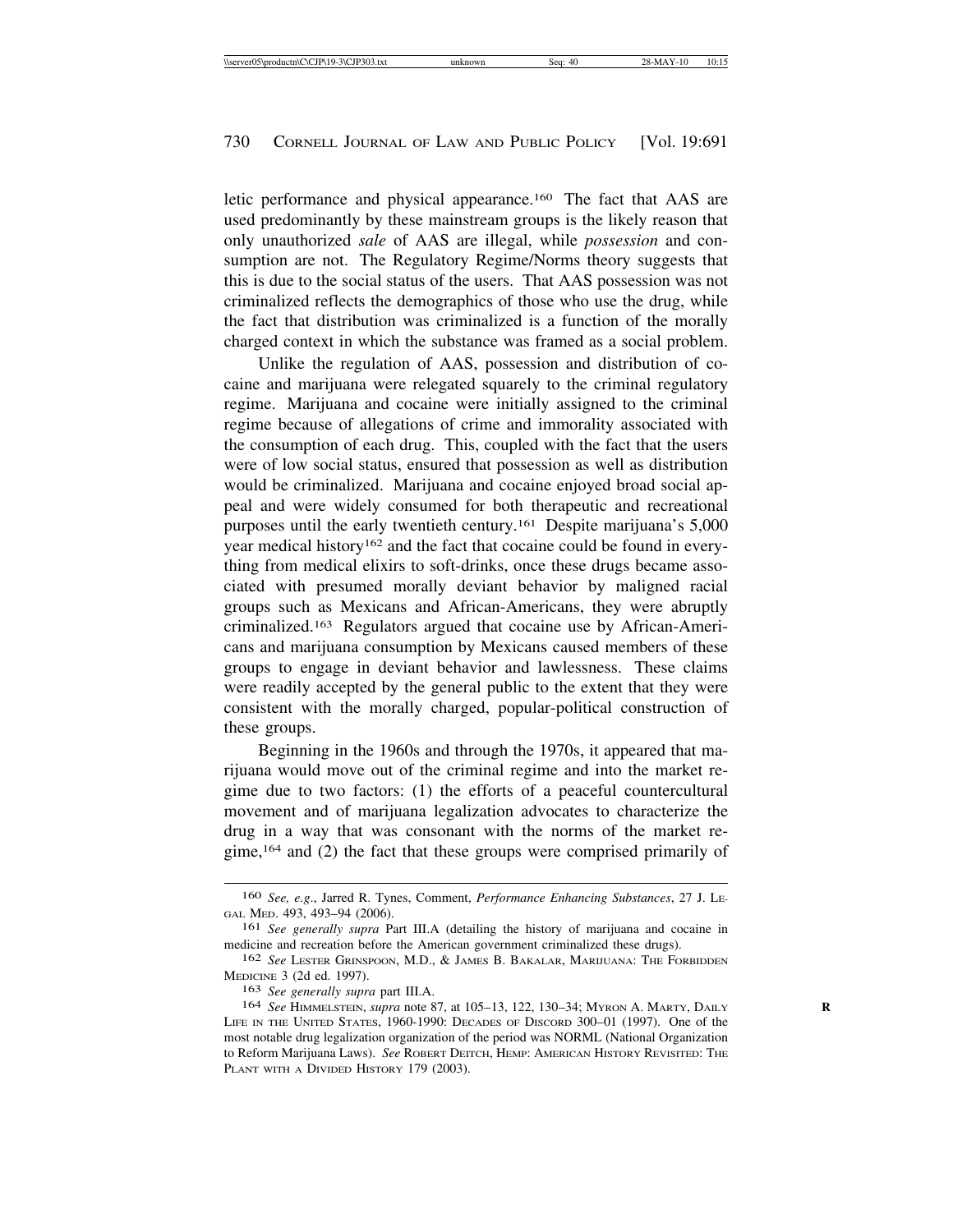white middle-class individuals.<sup>165</sup> During those decades, increasingly prominent libertarian attitudes about the appropriate role of the state with respect to individual conduct, increased social freedoms, and the general permissiveness that became synonymous with that period, allowed these groups to frame marijuana use as an expression of individual liberty and personal choice, which resonated with the assumption of risk and rational choice norms of the market regime.166 Those groups were so successful in framing marijuana use as an expression of personal liberty and the drug itself as a substance responsible for little more than lethargy and lassitude, that in 1973, Oregon became the first state to decriminalize certain uses of marijuana,167 and in 1977, President Jimmy Carter publicly supported relaxing federal marijuana laws.168

Although it seemed that public perception of marijuana was shifting from condemnation to general tolerance, by the end of the decade the drug would be pulled back from the brink of acceptance in a dramatic shift in public and regulatory perception. The shift was primarily driven by social conservative activists and "concerned parents" groups who succeeded in characterizing the drug as an integral part of a subversive and socially deviant "hippie"/"drop-out" subculture responsible for the degradation of main-stream cultural values, traditional sexual mores, and prevailing gender roles.169 At the time, scientists and others who offered evidence that marijuana's medical risks were minimal and its effects on users benign were unable to make their voices heard over the din of fearmongering, amplified by moral condemnation.170 Such sentiments would eventually help propel Ronald Reagan into the White House and

169 *See* HIMMELSTEIN, *supra* note 87, at 4; MARTY, *supra* note 164, at 125; DiChiara & **R** Galliher, *supra* note 167, at 68. *See also* HIMMELSTEIN, *supra* note 87, at 121–22, 144–45; **R** *Youth: The Hippies,* TIME, July 7, 1967, http://www.time.com/time/magazine/article/0,9171,89 9555,00.html (describing, if it were to exist, the Hippie code as "[d]o your own thing, wherever you have to do it and whenever you want. Drop out. Leave society as you have known it. Leave it utterly. Blow the mind of every straight person you can reach. Turn them on, if not to drugs, then to beauty, love, honesty, fun."). The parents' movement against marijuana was emboldened by the publication of the parent's handbook *Parents, Peers, and Pot* in 1979, which claimed that marijuana caused numerous outlandish side effects (including sterility and the transposing of the right and left sides of the brain) and was a "gateway" drug that leads to hard drug use. *See* RUDOLPH J. GERBER, LEGALIZING MARIJUANA: DRUG POLICY REFORM AND PROHIBITION POLITICS 31–32 (2004). <sup>170</sup> *See* U.S. NAT'L COMM'N ON MARIJUANA & DRUG ABUSE, MARIHUANA: A SIGNAL OF

MISUNDERSTANDING 152, 176 (1972). *See generally* Laura M. Rojas, *California's Compassionate Use Act and the Federal Government's Medical Marijuana Policy: Can California*

<sup>165</sup> *See* HIMMELSTEIN, *supra* note 87, at 99–100, 106–11. **R**

<sup>166</sup> *See* MUSTO, *supra* note 35, at 247–50. **R**

<sup>167</sup> *See* Albert DiChiara & John F. Galliher, *Dissonance and Contradictions in the Origins of Marihuana Decriminalization*, 28 LAW & SOC'Y REV. 1, 41 (1994).

<sup>168</sup> President Jimmy Carter, Message to Congress (Aug. 2, 1977) ("Penalties against possession of a drug should not be more damaging to an individual than the use of the drug itself. . . . Nowhere is this more clear than in the laws against the possession of marijuana in private for personal use."). *See also* DiChiara & Galliher, *supra* note 167, at 46. **R**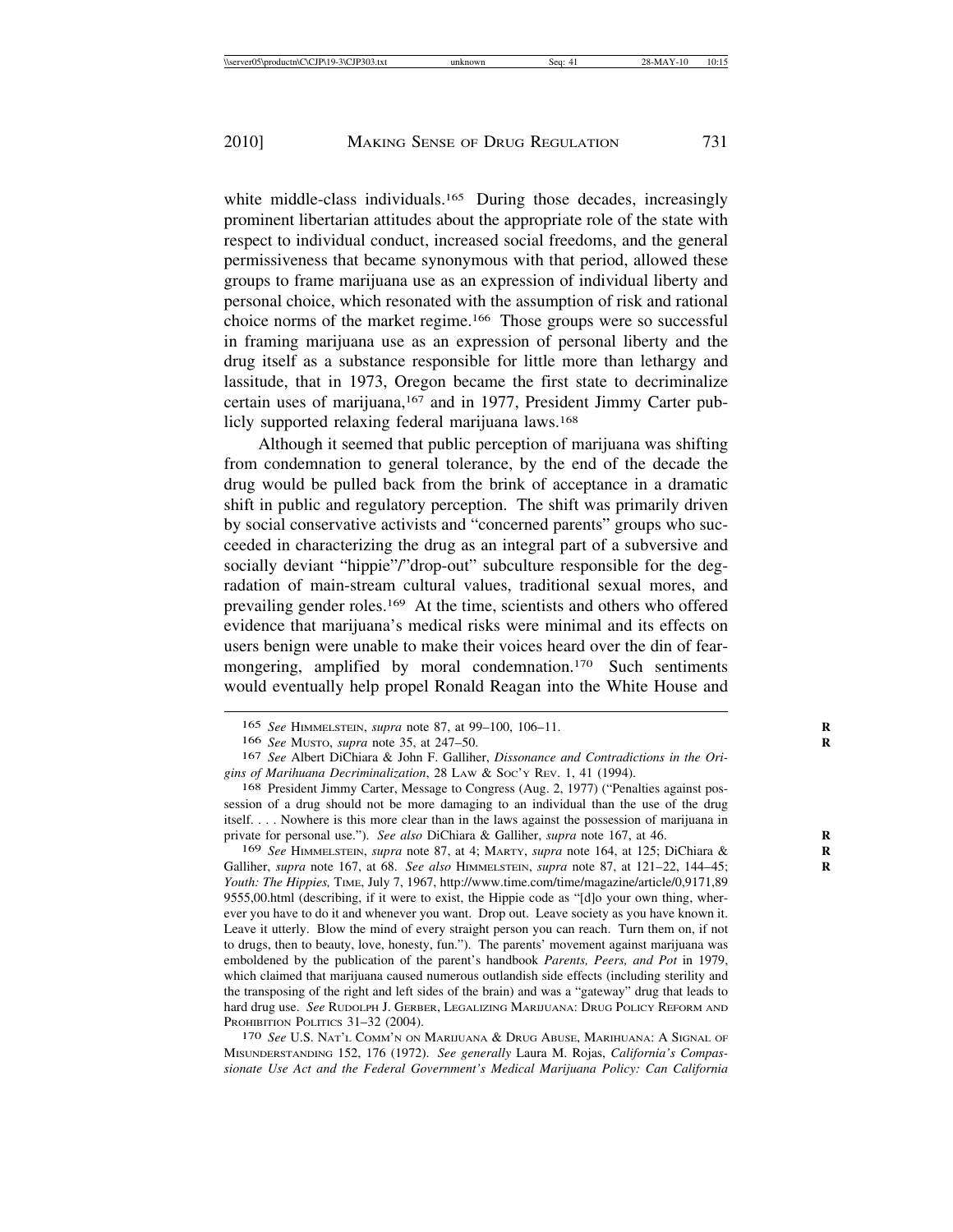fuel his and subsequent administrations' protracted, morally-charged "war on drugs" and "zero-tolerance" anti-marijuana campaigns.<sup>171</sup> Since 1996, the number of arrests for possessing marijuana has exceeded that for any other type of drug.172

Today, however, there is a concurrent tension between the emergent medicalization of marijuana and the ongoing criminalization of the drug.173 According to the Regulatory Regime/Norms model, this is due to the fact that marijuana is no longer associated in the public imagination with "dope fiend" Mexicans or "sexually deviant" hippies, but instead with severely ill, middle class, white people. Since the 1990s, this association has intensified interest in marijuana as medicine174 and helped the drug begin the process of migrating from the criminal regulatory regime into the public health regime. Indeed, several states have enacted their own laws allowing legal access to the drug, particularly for medicinal purposes.175

*Physicians Recommend Marijuana to Their Patients Without Subjecting Themselves to Sanc-*

*tions the DiChiara & Galliher, <i>supra* note 167, at 68; Rojas, *supra* note 170, at 1380.

172 *See* U.S. Dep't of Justice, Office of Justice Programs, Bureau of Justice Statistics, http://www.ojp.usdoj.gov/bjs/dcf/tables/drugtype.htm (last viewed Nov. 9, 2009). *See also* Symposium, *Will Money Talk?:The Case for a Comprehensive Cost-Benefit Analysis of the War on Drugs*, 20 STAN. L. & POL'Y REV. 229, 230 (noting an increase in marijuana arrests since 1980); Drug Enforcement Administration, Federal Trafficking Penalties, http://www.jus-<br>tice.gov/dea/agency/penalties.htm.

173 An October 2009 Gallup poll revealed that while 44% of Americans favored marijuana legalization, 54% were opposed the idea. *See* Lydia Saad, *U.S. Support for Legalizing Marijuana Reaches New High*, GALLUP, Oct. 19 2009, http://www.gallup.com/poll/123728/ u.s.-support-legalizing-marijuana-reaches-new-high.aspx. Nevertheless, a 2005 nation-wide Gallup poll showed 78% of people in the United States "supported making marijuana legally available for doctors to prescribe in order to reduce pain and suffering." Joseph Carroll, *Who Supports Marijuana Legalization*, GALLUP, Nov. 1, 2005, http://www.gallup.com/poll/19561/

Who-Supports-Marijuana-Legalization.aspx.<br>174 Studies have demonstrated marijuana to be an effective treatment for chronic pain, nausea, appetite loss, and other ailments experienced by people suffering from AIDS and the effects of chemotherapy for the treatment of cancer. *See* GRINSPOON & BAKALAR, *supra* note 89, at 1875–76. Anecdotal evidence suggests that marijuana can provide relief for other conditions, including glaucoma, epilepsy, neuralgia, asthma, cramps, migraine headaches, insomnia, phantom limb pain and depression. *See id.* at 1875. Marijuana is nontoxic, does not appear to be addictive, and does not cause death by overdose, unlike alcohol, cocaine or heroin. *See id*. at 1876. Alcohol is more than 100 times more lethal than marijuana. *Id.* Delta-9 tetrahydrocannabinol (THC), the active ingredient in cannabis, is available as the Schedule II synthetic drug, Marinol, which is a legally prescribed pill used to treat chronic pain and nausea. *Id.* Many people suffering from AIDS, cancer, multiple sclerosis and chronic pain, however, contend that Marinol does not provide effective symptomatic relief for their conditions. *See id.*

175 Thirteen states—Alaska, California, Colorado, Maine, Massachusetts, Minnesota, Mississippi, Nebraska, Nevada, New York, North Carolina, Ohio and Oregon—have decriminalized possession of small amounts of marijuana for personal use, while keeping cultivation and distribution criminal offenses. *See* Eric Blumenson & Eva Nilsen, *No Rational Basis: The Pragmatic Case for Marijuana Law Reform*, 17 VA. J. SOC. POL'Y & L. 43, 73 n.119 (2009) (noting that "[t]hirteen states allow the simple possession of a small quantity of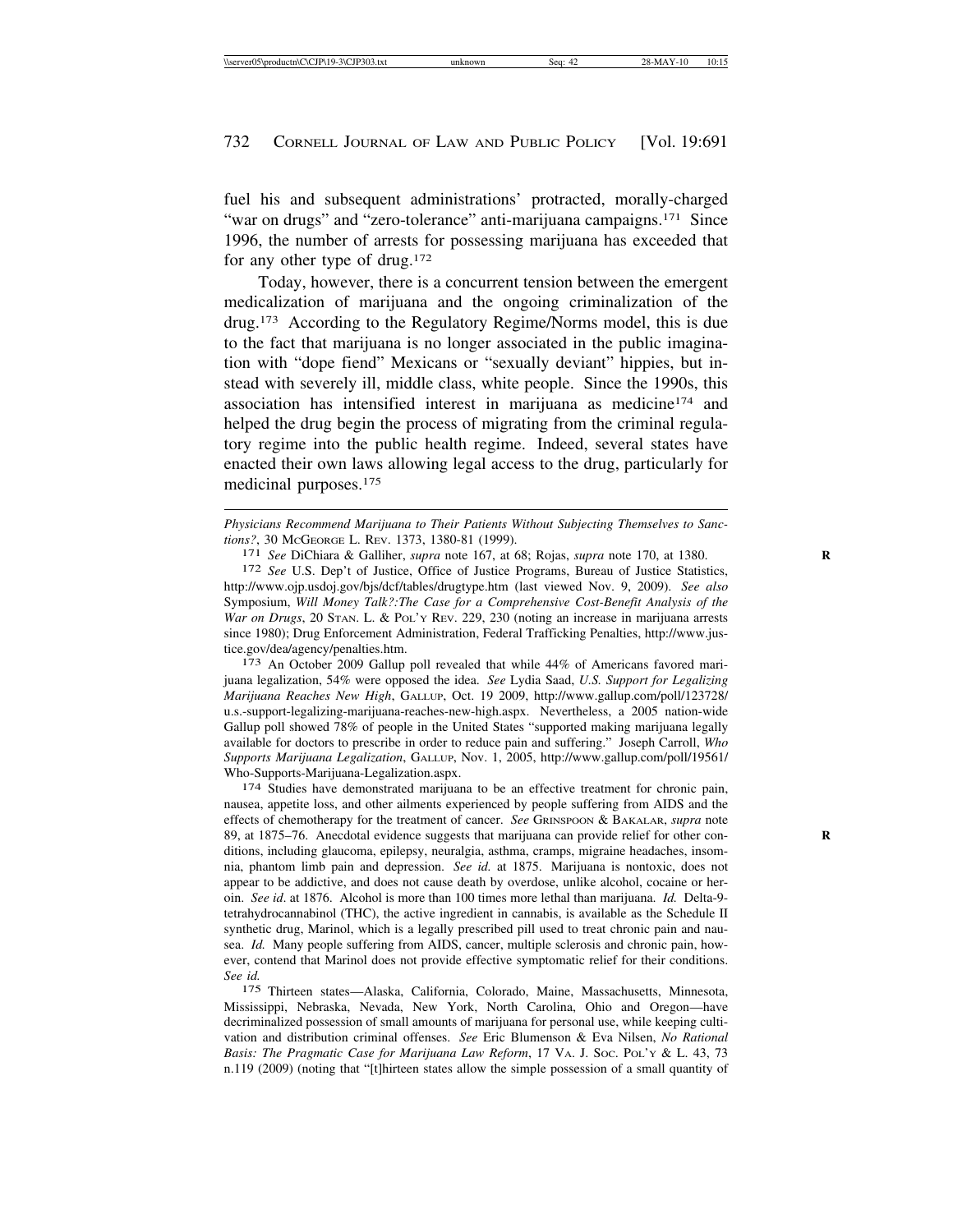Unlike marijuana, however, the status of cocaine remains unchanged, and the form of cocaine most closely associated with African-Americans—crack cocaine—appears the least likely of any drug to move out of the criminal regime. Crack offenses are punished much more harshly than offenses involving any other drug, and are, in fact, punished 100 times more severely than offenses involving crack's pharmacological twin, powder cocaine.176 African-Americans have borne a disproportionate share of these severe penalties. This sentencing differential is the result of the Anti-Drug Abuse Act of 1986 (1986 ADAA), which established mandatory minimum penalties for individuals convicted of trafficking in a variety of controlled substances based on the weight of the drug used in the offense.177

The 1986 ADAA mandatory minimum sentence guidelines dramatically increased the length of time served by federal drug offenders and apply to all scheduled narcotics.<sup>178</sup> Crack cocaine offenses, however, received the most severe penalties. In fact, the quantity threshold for crack cocaine that triggered a 5 and 10-year mandatory minimum sentence was substantially lower than for even powder cocaine.179 This is so notwithstanding that there is no difference between crack and powder cocaine other than the way each drug is administered.180 According to the notorious 100:1 ratio between powder and crack cocaine sentencing,

marijuana for personal use to be treated as a civil infraction resulting in no arrest and no criminal record); *see also* National Organization for Reform of Marijuana Laws, Marijuana Decriminalization & Its Impact on Use, Feb. 27, 2010, http://norml.org/index.cfm?Group\_ID= 3383. Thirteen states — Alaska, California, Colorado, Hawaii, Maine, Maryland, Montana, Nevada, New Mexico, Oregon, Rhode Island, Vermont and Washington—have legalized marijuana for medicinal purposes with a physician's approval. *See* COLO. CONST. art. XVIII § 14 (2001); NEV. CONST. art. IV, § 38 (West 2001); ALASKA STAT. §§ 11.71.010–17.37.090 (2000); CAL. HEALTH & SAFETY CODE § 11362.5 (West 2005); HAW. REV. STAT. §§ 329- 121–329-127 (2003); ME. REV. STAT. ANN. tit. 22, § 2383-B (2003); MD. CODE ANN., CRIM. LAW § 5-601(c)(3)(i) (West 2002); ORE. REV. STAT. § 475.300 (2001); VT. STAT. ANN. tit. 18, § 4473(a); WASH. REV. CODE ANN. §§ 69.51.010–69.51.080 (West 2003); THE DRUG POLICY FORUM OF HAWAII, THE MEDICAL USE OF MARIJUANA: A GUIDE TO HAWAII'S LAW FOR PHYSI-CIANS, PATIENTS AND CAREGIVERS, 1, 1 (2001), *available at* http://dpfhi.org/docs/mmjbooklet. pdf; Drug Policy Alliance Network, Medical Marijuana, http://www.drugpolicy.org/marijuana/ medical/ (last visited Mar. 24, 2010). However, in a pair of decisions addressing California's medical marijuana law, the U.S. Supreme Court ruled that the Controlled Substances Act preempts state marijuana laws regarding manufacture and distribution by cannabis clubs and local cultivation and use. *See* Gonzalez v. Raich, 545 U.S. 1, 30-33 (2005); United States v. Oakland Cannabis Buyers' Cooperative, 532 U.S. 483, 490 (2001).

176 *See generally* note 4 and accompanying text (discussing disparate penalties between crack and other forms of cocaine).

177 *See* Anti-Drug Abuse Act of 1986, Pub. L. No. 99-570, 100 Stat. 3207 (1986).

178 *See id.*

179 *Id.*

180 *See* U.S. SENTENCING COMM'N, SPECIAL REPORT TO THE CONGRESS: COCAINE AND FEDERAL SENTENCING POLICY viii (2002) [hereinafter COCAINE AND FEDERAL SENTENCING POLICY].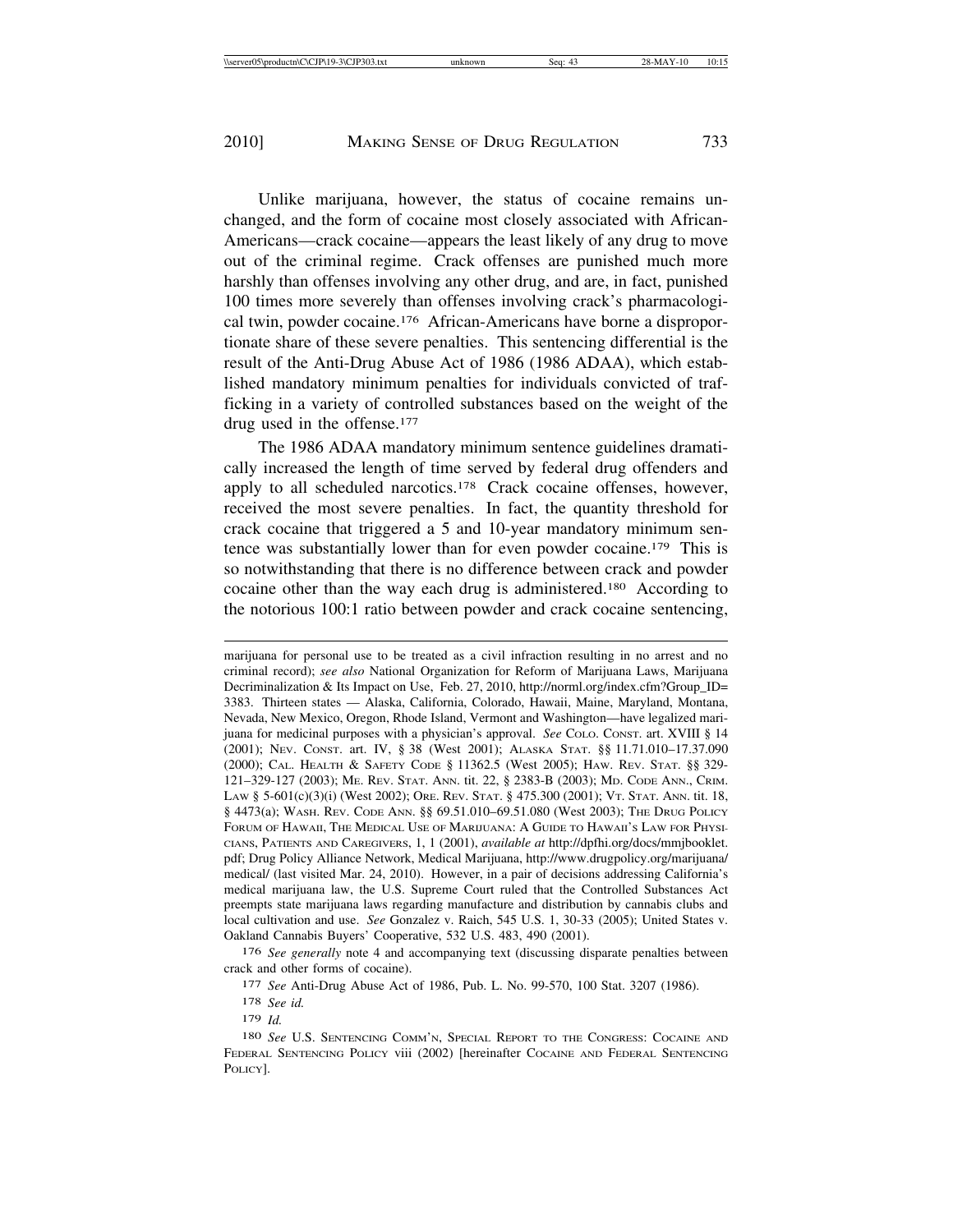in order for a powder cocaine dealer to receive the same prison sentence as someone who sold small quantities of crack cocaine, the powder cocaine dealer would have to sell 100 times what the crack dealer sold. As a result, in order to receive the mandatory ten-year trafficking sentence, one would have to sell either fifty grams of crack or over 5,000 grams of powder cocaine. Congress further expanded the disparity between powder and crack cocaine when it passed the Controlled Substances Act, which created mandatory minimum penalties for simple possession of a controlled substance and, once again, distinguished crack from powder cocaine and other narcotics.181

Congress imposed the 100:1 ratio for crack *vis à vis* powder cocaine during a period of pervasive, racially-tinged media reports linking crack with gang violence, high rates of addiction, prostitution, child neglect and "crack babies" flooding urban hospitals.182 Such allegations captured the public's attention and inspired a moral panic, which allowed legislators to substantiate the incendiary media reports conflating issues of poverty, race, drugs, and crime by passing legislation based on little scientific or medical evidence.<sup>183</sup> Indeed, the 1986 ADAA bypassed committee and sped through Congress, which relied upon little empirical data on cocaine in promulgating the Act and engaged in virtually no debate.184

Although the media frenzy has quieted and the crime and alleged moral decay once attributed to crack has subsided, regulators remain unable to summon the political will to reduce the penalties attendant to a

184 At least one senator was disturbed by the rush to pass the bill. According to Senator Evans, passage of the 1986 ADAA represented "the sanctimonious election stampede of the House of Representatives, a stampede that trampled on the Constitution. In fact, at times the action over there resembled a congressional lynch mob more than it did careful legislation." 132 CONG. REC. S13741-01 (daily ed. Sept. 26, 1986) (statement of Sen. Evans). There were few hearings held in the House on increasing the penalties for crack offenses and the Senate held only one hearing on the issue, which lasted less than four hours. U.S. SENTENCING COMM'N, SPECIAL REPORT TO THE CONGRESS: COCAINE AND FEDERAL SENTENCING POLICY 9- 14 (1995) [hereinafter 1995 COMM'N REPORT] .

<sup>181</sup> *See* Controlled Substances Act, 21 U.S.C. § 844 (1994). According to the Controlled Substances Act, simple possession of more than five grams of crack is punishable by a minimum of five years in prison, while simple possession of any quantity of powder cocaine by a first time offender is a misdemeanor punishable by no more than one year in prison. *See id.* <sup>182</sup> *See* BONNIE & WHITEBREAD, THE MARIHUANA CONVICTION *supra* note 35 at 1–4. **<sup>R</sup>**

<sup>183</sup> *See* William Spade, Jr., *Beyond the 100:1 Ratio: Towards a Rational Cocaine Sentencing Policy*, 38 ARIZ. L. REV. 1233, 1249–50 (1996). Some legislators involved in the enactment of the 1986 ADAA have suggested that the swift passage of the little-debated Act was facilitated by the intensely strident and racially inflammatory tone of the media coverage of crack cocaine and its link to urban crime. *See id*. at 1249–50. The Sentencing Commission majority in 1995 wrote, "when the Commission began studying cocaine sentencing policy, it found that the picture of crack painted by the media bore little resemblance to the reality portrayed by scientific research on the subject." U.S. Sentencing Comm'n, Statement of the Comm'n Majority in Support of Recommended Changes in Cocaine and Federal Sentencing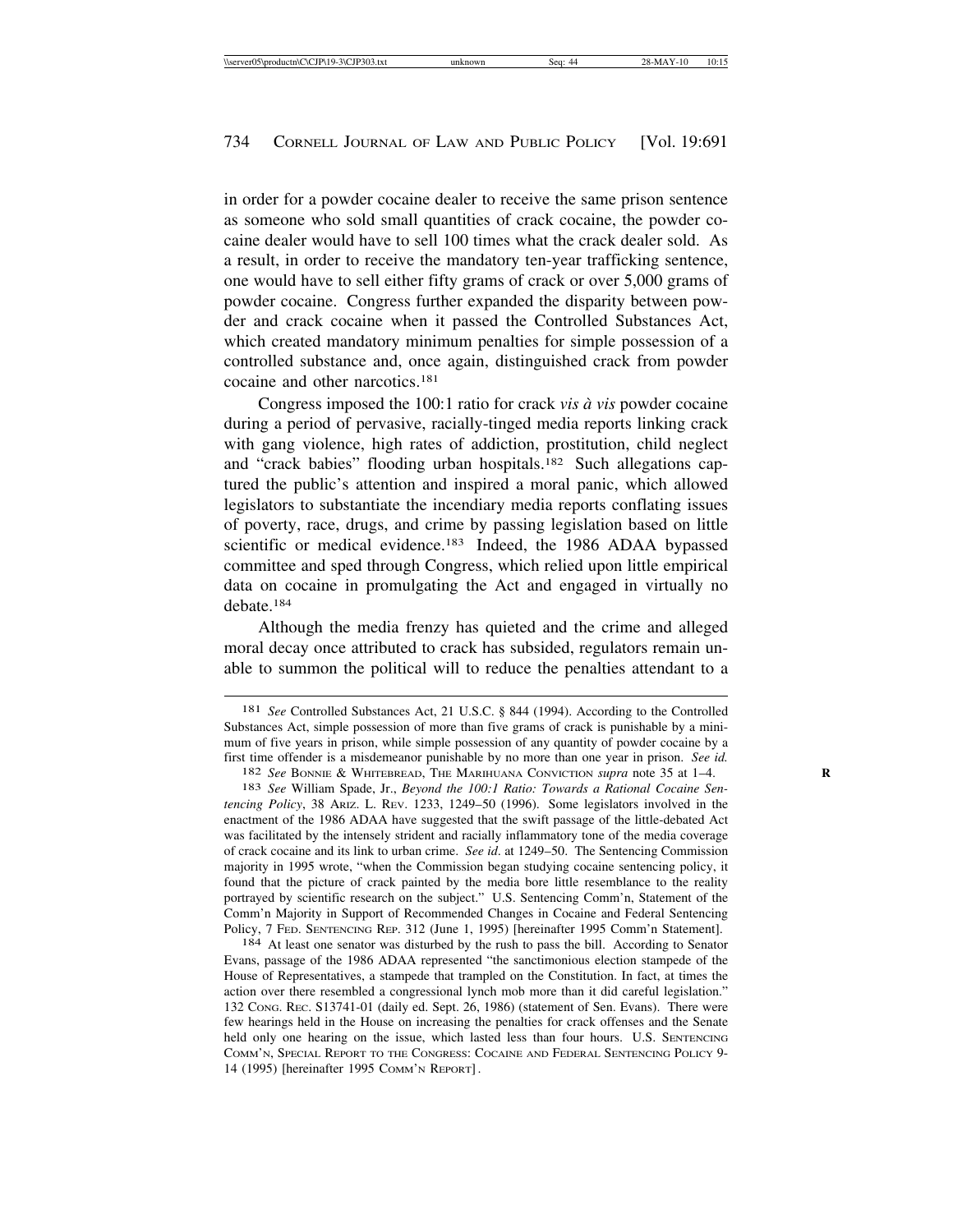crack cocaine conviction.185 The Regulatory Regime/Norms model indicates that this is because black people are closely associated with crack cocaine use and sale in the public imagination.186 In 1992, at the height of the crack and powder cocaine sentencing guidelines battle, 92.6% of those convicted for federal crack cocaine offenses were black, while only 4.7% were white.187 In comparison, during the same year, 45.2% of those sentenced for powder cocaine offenses were white, while 20.7% were black.<sup>188</sup> Although more whites ingest and sell crack than blacks, fewer whites are arrested, prosecuted, convicted, and incarcerated for crack cocaine offenses.189 Indeed, in 2006, of all the federal crack cocaine defendants, 81.8% were black.190 The race differential between crack and powder cocaine pervades every aspect of the criminal regula-

186 *See* BONNIE & WHITEBREAD, *supra* note 35, at 12–13, 231, 241. *See also* Spade, **R** *supra* note 183, at 1255. **R**

187 *See* United States v. Clary, 846 F. Supp. 768, 786 (E.D. Mo. 1994) (citing U.S. Sentencing Commission representative sample of all drug cases received for fiscal year 1993), *rev'd*, 34 F.3d 709 (8th Cir. 1994), *cert. denied*, 513 U.S. 1182 (1995).

188 *Id.*

189 According to government data, overall drug use, abuse, and dependency rates are similar between all racial groups—with little variation between blacks and whites especially. *See* RESULTS FROM THE 2007 NAT'L SURVEY ON DRUG USE AND HEALTH, *supra* note 1, at 75. With regard to crack cocaine, however, white users significantly outnumber blacks in the latest available data. *See* Office of Applied Studies, U.S. Dep't of Health and Human Servs., 2003 Nat'l Survey on Drug Use & Health: Table 1.42a: Crack Use By Demographics (2003), http:// www.oas.samhsa.gov/Nhsda/2k3tabs/Sect1peTabs1to66.htm#tab1.43a. Nevertheless, in 2006, 81.8% of federal crack cocaine offenders were black. *See* UNITED STATES SENTENCING COMM'N, REPORT TO CONGRESS: COCAINE AND FEDERAL SENTENCING POLICY 15 (2007), *available at* http://www.ussc.gov/r\_congress/cocaine2007.pdf [hereinafter 2007 COMM'N RE-PORT]. According to another recent federal study, blacks outnumbered whites by more than four to one as suspects arrested by Drug Enforcement Administration agents on crack cocaine charges. *See* Bureau of Justice Statistics, U.S. Dep't of Justice, Federal Justice Statistics 2006–Statistical Tables: Table 1.4 (2006), http://www.ojp.usdoj.gov/bjs/pub/html/fjsst/2006/ tables/fjs06st104.pdf. Black male drug offenders also have a 20% greater chance of being imprisoned than white male offenders. *See* UNITED STATES SENTENCING COMM'N, FIFTEEN YEARS OF GUIDELINES SENTENCING 122 (2004), *available at* http://www.ussc.gov/15\_year/15\_ year\_study\_full.pdf.

190 *See* 2007 COMM'N REPORT, *supra* note 189, at 15. **R**

<sup>185</sup> *See* COCAINE AND FEDERAL SENTENCING POLICY *supra* note 180, at viii. This report **R** also notes, *inter alia*: (1) there is no difference between crack and powder cocaine other than the way they are administered; (2) the negative effects of prenatal crack cocaine exposure are identical to the negative effects of prenatal powder cocaine exposure, both of which are "significantly less severe than previously believed" and are, in fact, less damaging that the effects of prenatal tobacco or alcohol exposure; (3) the "epidemic of crack use by youth never materialized to the extent feared;" (4) crack cocaine use among students and young adults "historically has been low, particularly in relation to powder cocaine;" (5) the penalty system that associated crack with violent crime was no longer accurate and therefore lacked adequate sentencing proportionality. *See id.* at v-vii. *See also* Michael B. Cassidy, *Examining Crack Cocaine Sentence in a Post-Kimbrough World*, 42 AKRON L. REV. 105, 132–33 (2009) (discussing Congress' reluctance to fix the disparity; and that "[d]uring the 2007-2008 legislative session, six crack cocaine reform bills were introduced," but that "most of the proposed legislation appears to be at a standstill.").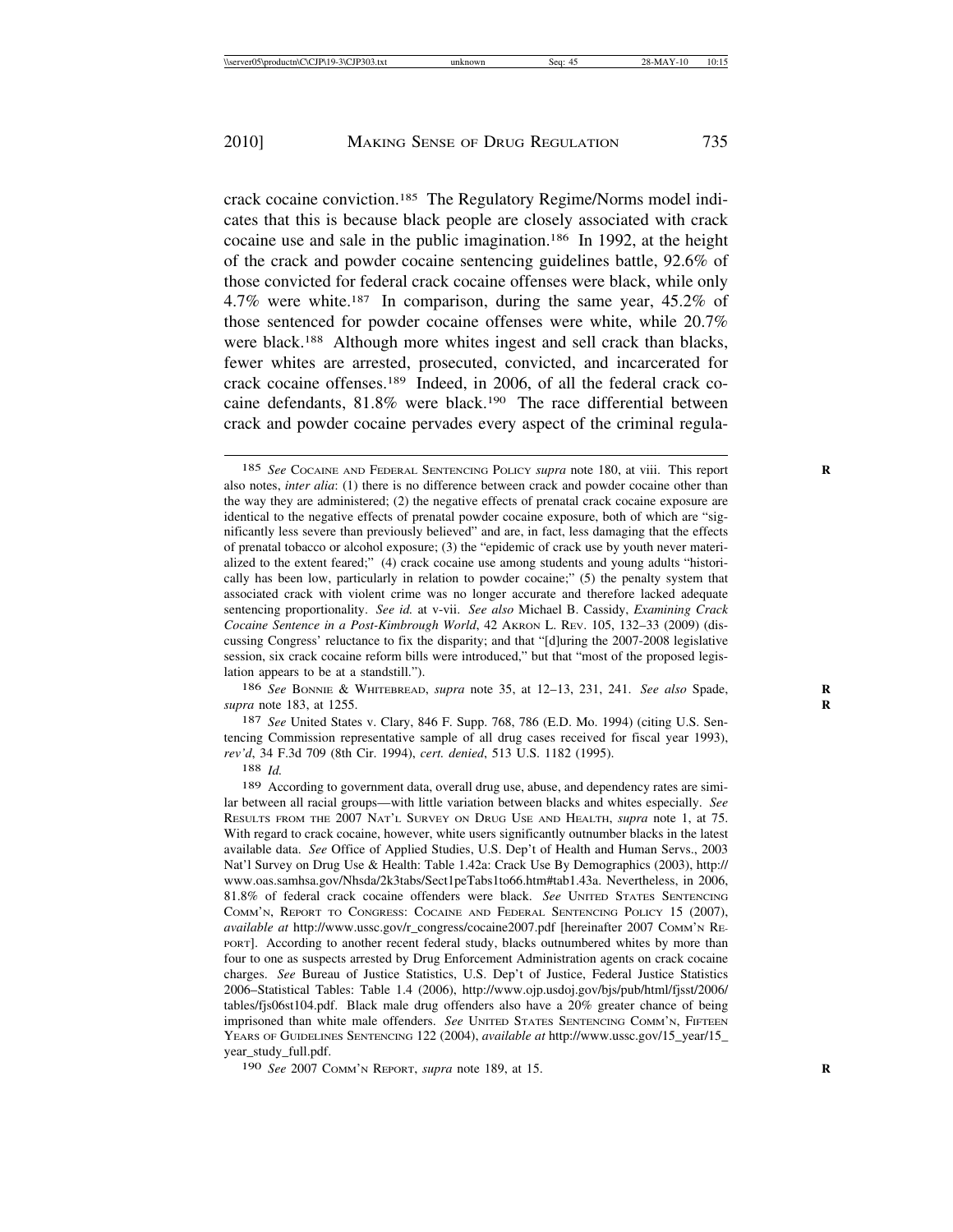tory regime, from arrest and prosecution to sentencing and incarceration.191 For example, although the DEA in 2003 made almost double the number of arrests for powder cocaine as for crack cocaine, the number of defendants ultimately sentenced was nearly equal.<sup>192</sup>

In 1995, the U.S. Sentencing Commission—an independent bipartisan body endowed with a mandate to promulgate a system of mandatory sentencing guidelines on the appropriate form and degree of punishment for those convicted of federal crimes—concluded that "fundamental fairness" dictates that crack and powder be treated equally.193 The Commission reiterated this determination in several subsequent reports and "strongly" recommended changing the sentencing guidelines to eliminate the sentencing differential between the drugs by raising the threshold for crack.194 Congress responded by rejecting the Commission's propos-

193 *See* 1995 COMM'N REPORT, *supra* note 184, at xiv ("Given the Sentencing Reform Act **R** of 1984, the most efficient and effective way for Congress to direct cocaine sentencing policy is through the established process of sentencing guidelines, rather than relying solely on statutory distinction between the two forms of the same drug."). The Commission concluded, "we were unable to establish that these social problems [attendant to crack use] result from the drug itself rather than from the disadvantaged social and economic environment in which the drug often is used. We note that these problems are not unique to crack cocaine, but are associated to some extent with abuse of any drug or alcohol." 1995 Comm'n Statement, *supra* note 183, at 316. The Commission stated further that it did not believe "that longer punishment can be justified solely because a particular form of a drug is more likely to be used by a disadvantaged population." *Id.* Thus, in 1995, the Commission approved amendments to the guidelines equalizing the guideline's treatment of powder and crack cocaine and recommended that Congress do the same with the statutory minimum. *Id.* at 317.

194 *See* 1995 COMM'N REPORT, *supra* note 184, at 198 ("The commission strongly recom- **R** mends against a 100-to-1 quantity ratio."). *See also* 2002 COMM'N REPORT, *supra* note 180, at viii ("[T]he Commission again unanimously and firmly concludes that the various congressional objectives can be achieved more effectively by decreasing substantially the 100-to-1 drug quantity ratio."). In its April 1997 report, the Commission concluded that the 100:1 ratio was unjustifiable, noting that all cocaine is initially distributed in powder form and is only later processed into crack. U.S. SENTENCING COMM'N, SPECIAL REPORT TO THE CONGRESS: CO-CAINE AND FEDERAL SENTENCING POLICY 5 (1997) [hereinafter 1997 COMM'N REPORT] . The Commission proposed equalizing the penalties for simple possession of crack and powder cocaine. *Id.* at 10. It also recommended that the five-year mandatory minimum sentence threshold be raised for crack and lowered for cocaine. *Id.* at 2. Citing evidence that the current five gram threshold disproportionately targeted low-level street dealers, *id.* at 5, the Commission proposed raising the five-year mandatory minimum sentence threshold for crack from five grams to 25–75 grams and recommended lowering the threshold for powder cocaine from 500 grams to 125–375 grams. *Id.* at 2. Thus, the 100:1 ratio between powder and crack cocaine would approximately be replaced with a 5:1 ratio. The Commission reasoned that: (1) the sentencing guidelines already provide substantial penalties for aggravating factors attend-

<sup>191</sup> *See id.* at 15–16.

<sup>192</sup> *See* INDIANA STATE EPIDEMIOLOGY AND OUTCOMES WORKGROUP, THE CONSUMPTION AND CONSEQUENCES OF ALCOHOL, TOBACCO, AND DRUGS IN INDIANA: A STATE EPIDEMIOLOGI-CAL PROFILE 89 (2006), *available at* http://www.policyarchive.org/handle/10207/bitstreams/ 120.pdf. Moreover, between October 1, 2001 and September 30, 2002, there were 7,261 arrests for powder cocaine and 4,400 arrests for crack cocaine. BUREAU OF JUSTICE STATISTICS, U.S. DEP'T OF JUSTICE, COMPENDIUM OF FEDERAL JUSTICE STATISTICS 18 (2002), *available at* http://www.ojp.usdoj.gov/bjs/pub/pdf/cfjs0201.pdf.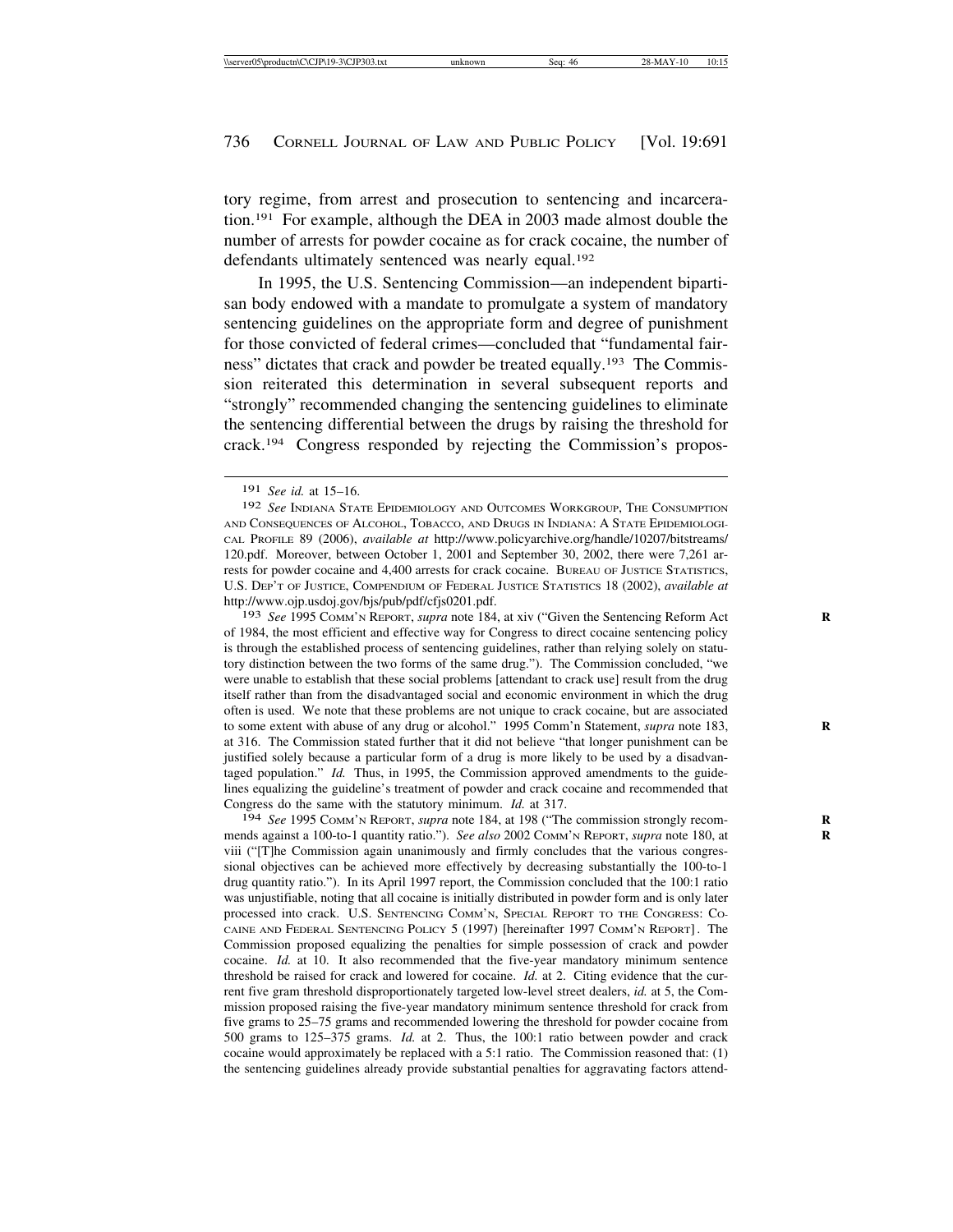als—for the first time since the guidelines were enacted—and stipulated that any future proposal to modify the sentencing guidelines must not give equal treatment to offenses involving equal quantities of crack and powder cocaine.195

Despite recent moves by the U.S. Supreme Court and the federal Sentencing Commission to equalize the treatment of crack and powder cocaine, Congress has yet to act.196 Only Congress has the ultimate authority to amend the sentencing disparity in the 1986 ADAA, which mandates punishing crack cocaine offenses 100 times more severely than those for powder cocaine, and so far, it has refused to do so.197 The Regulatory Regime/Norms model makes clear that so long as the sale and use of crack cocaine remain popularly associated with poor African-Americans, the drug will stay in the criminal regime.

## CONCLUSION: MOVING FORWARD

This Article addresses fundamental questions that previous scholarship has neglected: how regulators are able to treat drugs differently irrespective of the dangers they may pose, and the processes followed to

195 *See* Steven L. Chanenson & Douglas A. Berman, *Federal Cocaine Sentencing in Transition*, 19 FED. SENTENCING REP. 291, 292 (2007), *available at* http://sentencing.typepad. com/sentencing\_law\_and\_policy/files/crack\_ed\_obs\_fsr19.5.pdf. *See also Sentencing Comm'n Again Seeks Input on Sentences for Crack, Money Laundering*, 58 CRIM. L. REP. 1319, 1320 (1996).

196 *See* 2007 COMM'N REPORT, *supra* note 189, at 1. In two 2007 decisions, the U.S. **R** Supreme Court ruled that federal judges have broad discretion to set aside the federal sentencing guidelines to impose sentences based on their assessment of a particular offense and defendant. Harry Sandick, Gall *and* Kimbrough *and Their Relevance to Sentencing in White-Collar Cases*, 20 FED. SENTENCING REP. 159, 159 (2008) (citing Gall v. United States, 552 U.S. 38 (2007) and Kimbrough v. United States, 552 U.S. 85 (2007)). Both cases involved trial court judges whose decisions were overturned on appeal after they imposed sentences lighter than those recommended by the guidelines. *See* Kimbrough v. United States, 552 U.S. 85, 110-11 (2007); Gall v. United States, 552 U.S. 38, 59-60 (2007). The following day, the Sentencing Commission voted unanimously to decrease, retroactively, the sentences for crack cocaine offenses, thereby reducing the 100:1 ratio. Press Release, U.S. Sentencing Comm'n, U.S. Sentencing Comm'n Votes Unanimously to Apply Amendment Retroactively for Crack Cocaine Offenses (Dec. 11, 2007), *available at* http://www.ussc.gov/PRESS/rel121107.htm.

197 *See* Cassidy, *supra* note 185, at 132. **R**

ant to trafficking in powder cocaine, *id.* at 6; (2) crack and powder cocaine have the same active ingredient and produce the same physiological and psychotropic effect, 2002 COMM'N REPORT, *supra* note 180, at v; (3) the addictive potential of the various forms of cocaine were **R** based on the methods of administration and not anything intrinsic to the drug, 1997 COMM'N REPORT, *supra*, at 4; and (4) that punishing low-level crack dealers as opposed to the more sophisticated and powerful wholesale distributors of powder cocaine from which crack is derived was unfair and inconsistent with the underlying goals of the criminal justice system, *id.* at 5. The Commission further noted that most drug dealers traffic in multiple drugs and that crack cocaine distributions frequently involve powder cocaine as well. 1995 Comm'n Statement, *supra* note 183, at 317. The Commission suggested that imposing higher penalties for crack "ignores the realty of these polydrug distributions and the risks associated with the other drugs present in a 'crack cocaine' distribution." *Id.*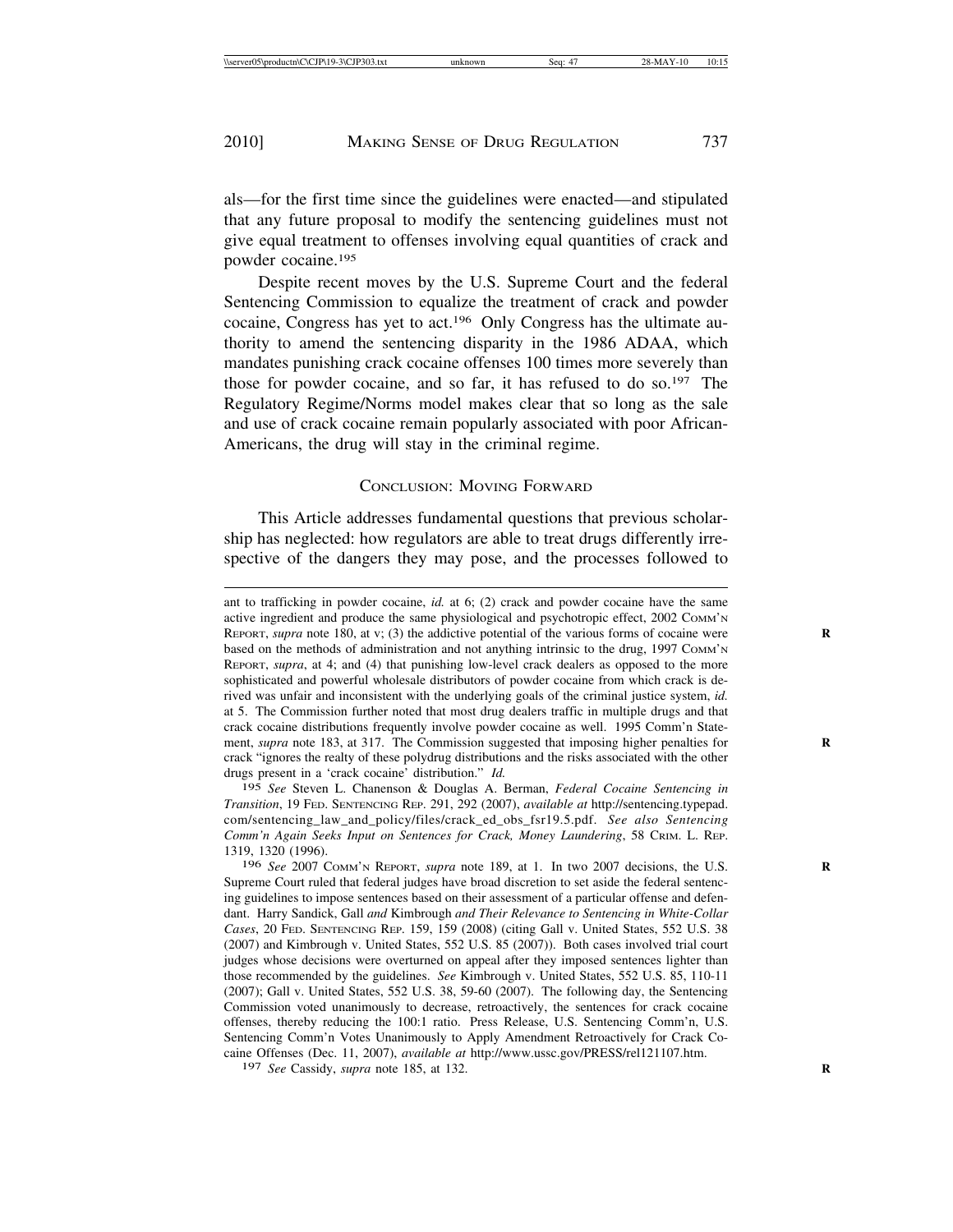achieve this phenomenon. It offers a conceptual framework that explains how drug regulators segue from the default position of deferring to personal choice and market forces, to regulation, criminalization and prohibition, without relying upon scientific or medical evidence regarding the pharmacological properties of the drug. This framework is then applied to the regulation of four common pharmaceutical, illicit, and over-thecounter drugs: cocaine, marijuana, tobacco, and anabolic steroids.

As this Article demonstrates, the pharmacological effect of a drug does not necessarily determine how it will be governed. Rather, it is the way a drug is framed that determines how the drug will be popularly understood and ultimately regulated. According to the Regulatory Regime/Norms model, the meaning of any drug (how it is perceived or understood) is initially ambiguous and indeterminate. As a result, the project of getting a drug into a particular regulatory regime is about allocating specific meaning and significance to the drug in order to prompt individuals to think and feel about the drug in a way that allows for regime placement. This is accomplished by framing a drug to match the norms of a particular regime. Thus, the critical work at the level of regulation is in the framing.

Framing battles are ongoing since the meaning of a drug is always open to contest and debate. This study demonstrates, for example, that it is not uncommon for the same drug to be signified over time in many, often conflicting, ways. "Reefer-madness," "killer-weed," and "medicalmarijuana," all refer to the same drug—marijuana, but it has been framed differently to conform to the specific norms of two distinct regimes. Similarly, tobacco began as a drug with little significance and was subsequently framed unsuccessfully as a moral hazard, then, quite persuasively, as a symbol of freedom and independence, and is now characterized as a public health menace.

Once a group has convincingly framed a drug in a way that resonates with the norms of its regime of choice, then the drug may be placed in that regime, regardless of whether the designation decision is supported by scientific or medical evidence. As we have seen with cocaine, marijuana, and anabolic steroids, however, if a drug in the criminal regulatory regime is closely associated with socially maligned groups or racial minorities, then it is substantially more difficult for the drug to eventually migrate out of the regime.

The framing process is not always straight-forward and uncomplicated. This is particularly evident when we look at the role of the individual within the groups that engage in these framing battles. I posit that most, if not all, individuals within the groups that compete to control the meaning of drugs know in advance what they would like the drug to mean, which is to say, how they would like the drug to be regulated.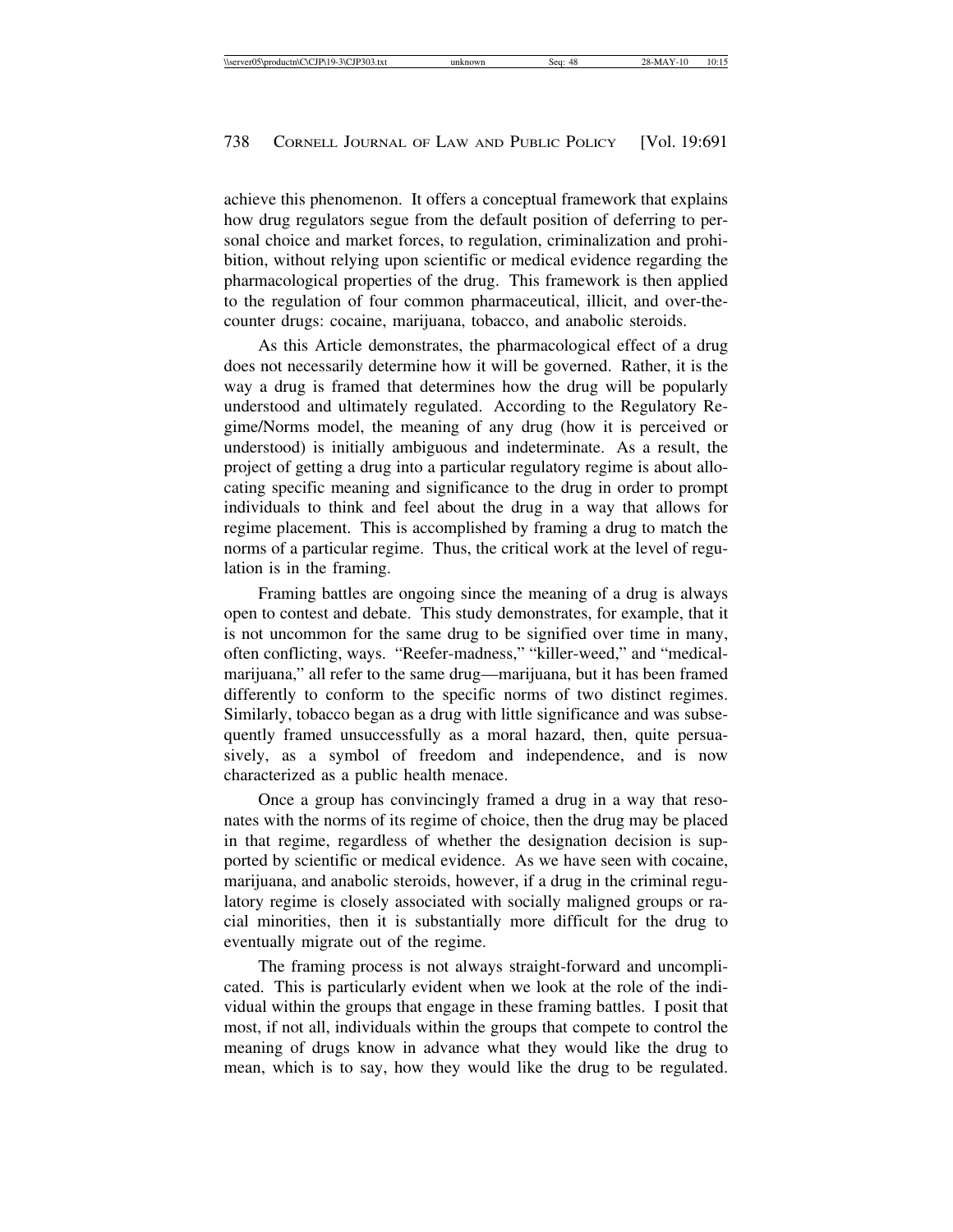Indeed, their common understanding of the drug's meaning is what drew them to the group in the first instance and what motivates them to coordinate and endeavor to shape the meaning of the drug. These individuals, however, may or may not be fully aware of the framing process: the explicit framing of a particular drug to match the norms of a particular regime. For example, as I have demonstrated, corporate actors realize the power and efficacy of framing a drug to fit the norms of the market regime and know all too well how to achieve that regime placement.198 The same may be said of at least some individuals who join groups that aim to criminalize drugs or that seek to ensure public health regulation of drugs.199

Other individuals, however, may not be explicitly aware of an individual regime's norms or governing principles. For instance, some advocates who oppose either the legalization or criminalization of a certain drug may not realize that stressing disclosure principles will significantly increase the likelihood that the drug will be subject to public health regulation. While these same individuals most likely expect disclosure from public health entities and understand that moral norms play a significant role in the criminal regime, they may be unable able to explicitly articulate those norms or governing principles in relation to the role they play in drug regulation. In this way, the framing process can be messy and chaotic, but this dynamic is what also allows the efforts of those who consciously participate in the framing process to often go unnoticed on a broader social level.

The Regulatory Regime/Norms theory is a testable model that has important normative implications for policymakers and lawmakers. By revealing the way drugs are placed in regulatory regimes, this model helps us see clearly how and why the current U.S. system of drug regulation is so inconsistent and seemingly incoherent, which is the first step towards devising appropriate policy solutions and a more transparent and principled system of drug control. Indeed, although drug regulatory processes are not value-neutral and therefore cannot be completely insulated from politics, an understanding of the role of framing in these processes can help guard against the distortion of drug regulation by misinformation, bad science, or racial prejudice.

This Article exposes and explains the process through which drug regulatory decisions are made, which is critically important as the ultimate placement of a drug in a regime has wide-reaching material consequences for those who are regulated and the corporate entities, private reformers and government actors who compete to have a drug assigned to one regime over another. For example, billions of dollars were at

<sup>198</sup> See *infra* Part III.B.

<sup>199</sup> See *infra* Part III.A.